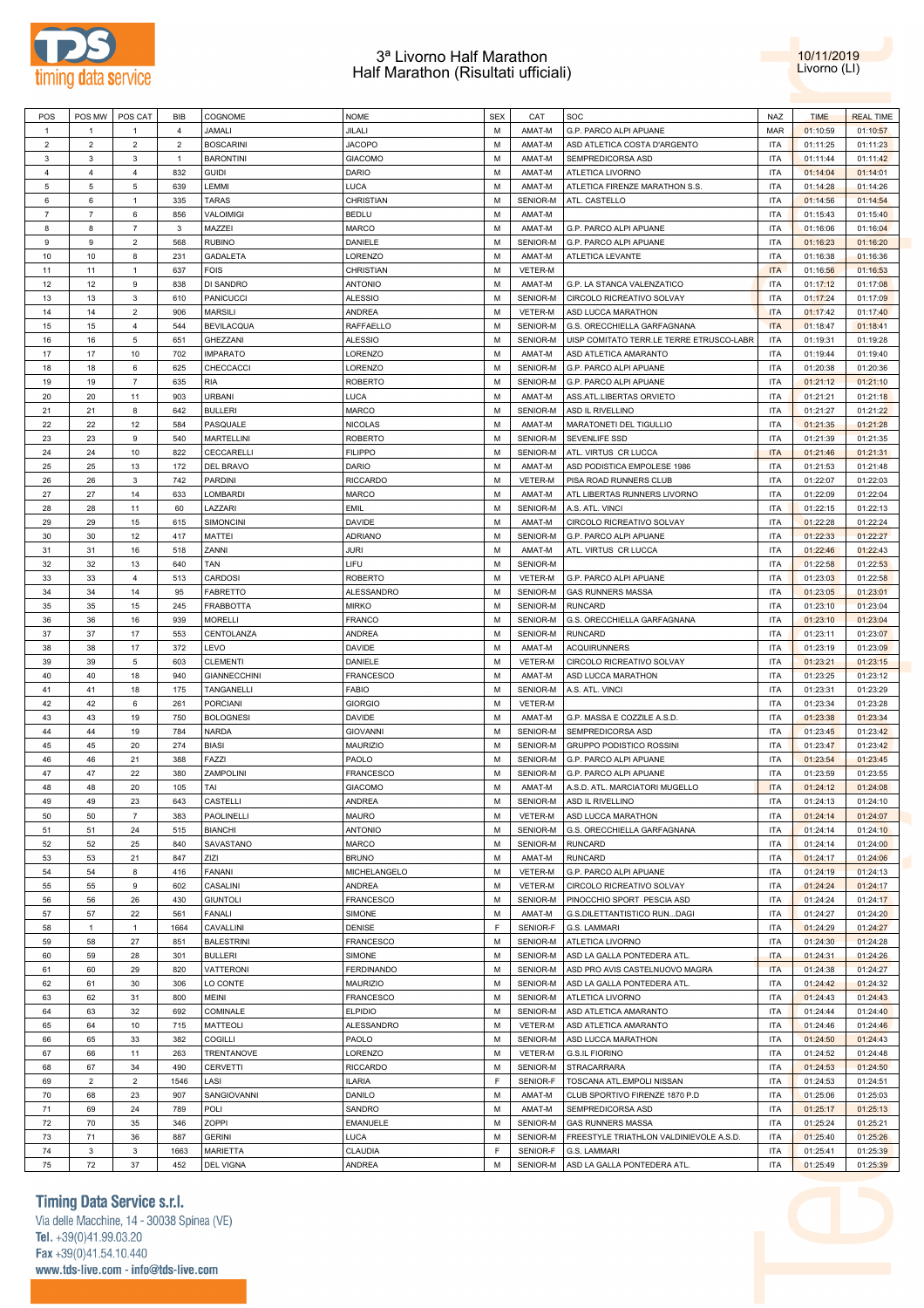



| POS | POS MW         | POS CAT                 | <b>BIB</b> | COGNOME            | <b>NOME</b>        | <b>SEX</b>  | CAT            | SOC                                | NAZ        | <b>TIME</b> | <b>REALTIME</b> |
|-----|----------------|-------------------------|------------|--------------------|--------------------|-------------|----------------|------------------------------------|------------|-------------|-----------------|
|     |                |                         |            |                    |                    |             |                |                                    |            |             |                 |
| 76  | 73             | 12                      | 236        | STAGNARO           | <b>GIACOMO</b>     | М           | VETER-M        | ATLETICA LEVANTE                   | <b>ITA</b> | 01:25:55    | 01:25:31        |
| 77  | 74             | 13                      | 605        | FERI               | ALESSANDRO         | м           | <b>VETER-M</b> | CIRCOLO RICREATIVO SOLVAY          | ITA        | 01:26:00    | 01:25:56        |
| 78  | 75             | 38                      | 486        | DE BORTOLI         | LORENZO            | М           | SENIOR-M       | STRACARRARA                        | <b>ITA</b> | 01:26:04    | 01:26:00        |
| 79  | 76             | 14                      | 753        | PALMA              | <b>GIAMPIERO</b>   | м           | VETER-M        | OLIMPO LATIANO                     | ITA        | 01:26:06    | 01:26:01        |
| 80  | 77             | 39                      | 101        | CALDAROLA          | <b>FILIPPO</b>     | М           | SENIOR-M       | LUIVAN SETTIGNANO                  | <b>ITA</b> | 01:26:07    | 01:26:04        |
|     |                |                         |            |                    |                    |             |                |                                    |            |             |                 |
| 81  | 78             | 40                      | 339        | <b>SCARANO</b>     | <b>ANTONIO</b>     | м           | SENIOR-M       | ASD ESERCITO CDO DIV FRIULI        | <b>ITA</b> | 01:26:08    | 01:26:05        |
| 82  | 79             | 25                      | 130        | DEI                | <b>GIACOMO</b>     | М           | AMAT-M         | <b>UISP LIVORNO</b>                | <b>ITA</b> | 01:26:08    | 01:25:26        |
| 83  | 80             | 15                      | 727        | <b>BELLINVIA</b>   | <b>FRANCESCO</b>   | М           | VETER-M        | PISA ROAD RUNNERS CLUB             | <b>ITA</b> | 01:26:09    | 01:26:05        |
| 84  | 81             | 16                      | 249        | <b>POGGETTI</b>    | DANIELE            | M           | VETER-M        | <b>RUNCARD</b>                     | <b>ITA</b> | 01:26:12    | 01:26:09        |
| 85  | 82             | 41                      | 595        | PASQUALETTI        | <b>STEFANO</b>     | М           | SENIOR-M       | IL GREGGE RIBELLE                  | <b>ITA</b> | 01:26:13    | 01:26:10        |
|     |                |                         |            |                    |                    |             |                |                                    |            |             |                 |
| 86  | 83             | 42                      | 747        | VIOLA              | <b>GIUSEPPE</b>    | М           | SENIOR-M       | PISA ROAD RUNNERS CLUB             | <b>ITA</b> | 01:26:15    | 01:26:10        |
| 87  | 84             | $\mathbf{1}$            | 300        | <b>FIORAVANTI</b>  | <b>SILVANO</b>     | м           | ARGENT-M       | ASD LA GALLA PONTEDERA ATL.        | <b>ITA</b> | 01:26:23    | 01:26:23        |
| 88  | 85             | 17                      | 706        | <b>LUCIOLI</b>     | <b>MASSIMO</b>     | М           | VETER-M        | ASD ATLETICA AMARANTO              | <b>ITA</b> | 01:26:35    | 01:26:35        |
| 89  | 86             | 43                      | 233        | OLIVA              | DANIELE            | м           | SENIOR-M       | ATLETICA LEVANTE                   | <b>ITA</b> | 01:26:51    | 01:26:51        |
| 90  | 87             | 26                      | 786        | <b>PACCHINI</b>    | <b>FABIO</b>       | М           | AMAT-M         | SEMPREDICORSA ASD                  | <b>ITA</b> | 01:26:58    | 01:26:54        |
|     |                |                         |            |                    |                    |             |                |                                    |            |             |                 |
| 91  | 88             | 44                      | 775        | MARTINA            | <b>MASSIMO</b>     | м           | SENIOR-M       | SEMPREDICORSA ASD                  | <b>ITA</b> | 01:26:58    | 01:26:56        |
| 92  | 89             | 45                      | 772        | <b>IAVAGNILIO</b>  | <b>GIORGIO</b>     | М           | SENIOR-M       | SEMPREDICORSA ASD                  | <b>ITA</b> | 01:26:59    | 01:26:56        |
| 93  | 90             | 46                      | 166        | SALVINI            | <b>MIRCO</b>       | М           | SENIOR-M       | ASD PODISTICA EMPOLESE 1986        | <b>ITA</b> | 01:27:03    | 01:26:34        |
| 94  | 91             | 47                      | 432        | <b>AGRUSTI</b>     | <b>VINCENZO</b>    | М           | SENIOR-M       | ATLETICA CASCINA                   | <b>ITA</b> | 01:27:05    | 01:26:58        |
| 95  | 92             | 18                      | 616        |                    |                    | м           | VETER-M        |                                    | <b>ITA</b> |             |                 |
|     |                |                         |            | <b>BIANCHINI</b>   | STEFANO            |             |                | TOSCANA ATL.EMPOLI NISSAN          |            | 01:27:05    | 01:27:02        |
| 96  | 93             | 48                      | 100        | ALAMPI             | <b>OMAR</b>        | М           | SENIOR-M       | ATLETICA BARBAS                    | <b>ITA</b> | 01:27:08    | 01:27:06        |
| 97  | 94             | $\overline{2}$          | 711        | <b>MALLOCI</b>     | <b>FLAVIO</b>      | м           | ARGENT-M       | ASD ATLETICA AMARANTO              | ITA        | 01:27:12    | 01:27:03        |
| 98  | 95             | 27                      | 785        | NASIR              | <b>MIAN WAHEED</b> | М           | AMAT-M         | SEMPREDICORSA ASD                  | <b>ITA</b> | 01:27:22    | 01:27:15        |
| 99  | 96             | 28                      | 240        | CAPORELLO          | <b>GIUSEPPE</b>    | М           | AMAT-M         | <b>RUNCARD</b>                     | <b>ITA</b> | 01:27:23    | 01:27:14        |
|     | 4              | $\mathbf{1}$            | 1557       | ARPE               |                    | $\mathsf F$ | AMAT-F         |                                    | <b>ITA</b> |             | 01:27:15        |
| 100 |                |                         |            |                    | <b>STEFANIA</b>    |             |                | ATLETICA LEVANTE                   |            | 01:27:23    |                 |
| 101 | 97             | 49                      | 46         | <b>BARBERA</b>     | <b>FABIO</b>       | М           | SENIOR-M       | <b>RUNCARD</b>                     | <b>ITA</b> | 01:27:26    | 01:27:21        |
| 102 | 98             | 50                      | 912        | SANI               | <b>DAVID</b>       | М           | SENIOR-M       | A.S.D. MARCIATORI ANTRACCOLI       | <b>ITA</b> | 01:27:28    | 01:27:14        |
| 103 | 99             | 51                      | 913        | DAVINI             | <b>NICOLA</b>      | М           | SENIOR-M       | ASD LUCCA MARATHON                 | <b>ITA</b> | 01:27:29    | 01:27:15        |
| 104 | 100            | 52                      | 652        | <b>PEROTTA</b>     | MARCELLO           | М           | SENIOR-M       | PUROSANGUE ATHLETICS CLUB          | <b>ITA</b> | 01:27:34    | 01:27:16        |
|     | 101            | 19                      | 298        |                    |                    | М           |                | ASD LA GALLA PONTEDERA ATL.        | <b>ITA</b> |             |                 |
| 105 |                |                         |            | <b>BALDACCI</b>    | <b>FRANCESCO</b>   |             | VETER-M        |                                    |            | 01:27:36    | 01:27:33        |
| 106 | 102            | 29                      | 275        | DELLA BARTOLA      | EMANUELE           | М           | AMAT-M         | <b>GRUPPO PODISTICO ROSSINI</b>    | <b>ITA</b> | 01:27:45    | 01:27:38        |
| 107 | 103            | 20                      | 647        | <b>DILIBERTO</b>   | <b>MARCO</b>       | м           | VETER-M        | POLIZIA PENITENZIARIA LIVORNO ASD  | <b>ITA</b> | 01:27:48    | 01:27:42        |
| 108 | 104            | 53                      | 278        | <b>TERRENI</b>     | <b>GIONATA</b>     | М           | SENIOR-M       | <b>GRUPPO PODISTICO ROSSINI</b>    | <b>ITA</b> | 01:27:51    | 01:27:45        |
| 109 | 5              | $\overline{2}$          | 1501       | <b>GIGONI</b>      | ARIANNA            | F           | AMAT-F         | <b>URBAN RUNNERS</b>               | <b>ITA</b> | 01:27:51    | 01:27:43        |
|     | 105            | 21                      | 324        |                    |                    | M           | VETER-M        |                                    | <b>ITA</b> |             | 01:27:52        |
| 110 |                |                         |            | <b>PUCCETTI</b>    | <b>GIORGIO</b>     |             |                | A.S.D. MARCIATORI ANTRACCOLI       |            | 01:27:57    |                 |
| 111 | 106            | 54                      | 326        | SIMONETTI          | <b>GIANLUCA</b>    | м           | SENIOR-M       | A.S.D. MARCIATORI ANTRACCOLI       | <b>ITA</b> | 01:27:57    | 01:27:50        |
| 112 | 107            | 22                      | 321        | ORSOLINI           | ALESSANDRO         | М           | VETER-M        | A.S.D. MARCIATORI ANTRACCOLI       | <b>ITA</b> | 01:27:57    | 01:27:50        |
| 113 | 108            | 55                      | 279        | PANELLI            | <b>MICHELE</b>     | М           | SENIOR-M       | <b>GRUPPO PODISTICO ROSSINI</b>    | <b>ITA</b> | 01:27:58    | 01:27:48        |
| 114 | 109            | 3                       | 891        | AIELLO             | <b>MORENO</b>      | М           | ARGENT-M       | ASD LA GALLA PONTEDERA ATL         | <b>ITA</b> | 01:28:00    | 01:27:57        |
| 115 | 110            | 56                      | 367        | CASALINI           | <b>ALBERTO</b>     | м           | SENIOR-M       | O.R.S.T. 2.0                       | <b>ITA</b> | 01:28:03    | 01:27:58        |
|     |                |                         |            |                    |                    |             |                |                                    |            |             |                 |
| 116 | 111            | $\overline{4}$          | 703        | LENZI              | MASSIMO            | М           | ARGENT-M       | ASD ATLETICA AMARANTO              | <b>ITA</b> | 01:28:12    | 01:28:06        |
| 117 | 112            | 57                      | 809        | ALFANI             | EMANUELE           | м           | SENIOR-M       | IL GREGGE RIBELLE                  | <b>ITA</b> | 01:28:14    | 01:28:11        |
| 118 | 6              | $\mathbf{3}$            | 1605       | <b>PARDUCCI</b>    | <b>ALICE</b>       | $\mathsf F$ | AMAT-F         | G.P. PARCO ALPI APUANE             | <b>ITA</b> | 01:28:17    | 01:28:17        |
| 119 | $\overline{7}$ | 4                       | 1641       | <b>MERONI</b>      | LORENA             | F           | SENIOR-F       | ATL. CASTELLO                      | <b>ITA</b> | 01:28:24    | 01:28:18        |
| 120 | 113            | 30                      | 558        | <b>MUCCI</b>       | LORENZO            | M           | AMAT-M         | G.S.DILETTANTISTICO RUNDAGI        | <b>ITA</b> | 01:28:27    | 01:28:21        |
|     |                |                         |            |                    |                    |             |                |                                    |            |             |                 |
| 121 | 114            | 58                      | 718        | <b>MORELLI</b>     | <b>FABRIZIO</b>    | м           | SENIOR-M       | ASD ATLETICA AMARANTO              | ITA        | 01:28:28    | 01:28:22        |
| 122 | 115            | 31                      | 364        | <b>BACCIOTTINI</b> | <b>FRANCESCO</b>   | М           | AMAT-M         | NAVE U.S. A.S.D.                   | <b>ITA</b> | 01:28:29    | 01:28:21        |
| 123 | 116            | 59                      | 816        | <b>FERRARI</b>     | <b>MAURIZIO</b>    | М           | SENIOR-M       | A.S.D. ATLETICA SABAUDIA           | <b>ITA</b> | 01:28:36    | 01:28:33        |
| 124 | 117            | 32                      | 655        | CITTI              | <b>MATTEO</b>      | M           |                | AMAT-M ATLETICA LIVORNO            | <b>ITA</b> | 01:28:38    | 01:28:30        |
| 125 | 118            | 33                      | 686        | <b>BENVENUTI</b>   | DAVIDE             | М           | AMAT-M         | ASD ATLETICA AMARANTO              | <b>ITA</b> | 01:28:39    | 01:28:32        |
|     |                |                         |            |                    |                    |             |                |                                    |            |             |                 |
| 126 | 119            | 34                      | 933        | <b>FRUCI</b>       | <b>GIANLUCA</b>    | М           | AMAT-M         | <b>RUNCARD</b>                     | <b>ITA</b> | 01:28:40    | 01:28:08        |
| 127 | 120            | 35                      | 678        | MACALUSO           | STEFANO            | М           | AMAT-M         | NAVE U.S.A.S.D.                    | <b>ITA</b> | 01:28:41    | 01:28:34        |
| 128 | 121            | 36                      | 377        | MECCARIELLO        | <b>LUIGI</b>       | М           | AMAT-M         | S.S.D.S. MENS SANA IN CORPORE SANO | <b>ITA</b> | 01:29:04    | 01:28:03        |
| 129 | 122            | 60                      | 648        | <b>ESPOSITO</b>    | <b>GIUSEPPE</b>    | М           | SENIOR-M       | POLIZIA PENITENZIARIA LIVORNO ASD  | <b>ITA</b> | 01:29:06    | 01:29:02        |
| 130 | 123            | 61                      | 225        | <b>MUGNAINI</b>    | MASSIMO            | М           | SENIOR-M       | A.S. ATL. VINCI                    | <b>ITA</b> | 01:29:09    | 01:29:04        |
|     |                |                         |            |                    |                    |             |                |                                    |            |             |                 |
| 131 | 124            | 37                      | 675        | <b>DEL PANTA</b>   | NICCOLO'           | М           | AMAT-M         | NAVE U.S.A.S.D.                    | <b>ITA</b> | 01:29:11    | 01:29:04        |
| 132 | 125            | 23                      | 895        | DEL LUNGO          | VALTER             | M           | VETER-M        | G.S. IL FIORINO A.S.D.             | <b>ITA</b> | 01:29:13    | 01:29:08        |
| 133 | 126            | 24                      | 276        | <b>BURCHIELLI</b>  | <b>GIANLUCA</b>    | М           | VETER-M        | GRUPPO PODISTICO ROSSINI           | <b>ITA</b> | 01:29:15    | 01:29:13        |
| 134 | 8              | $\overline{\mathbf{4}}$ | 1618       | <b>TOGNERI</b>     | <b>ERICA</b>       | F           | AMAT-F         | G.P. PARCO ALPI APUANE             | <b>ITA</b> | 01:29:16    | 01:29:13        |
| 135 | 9              | $\,$ 5 $\,$             | 1649       | MANETTI            | <b>ISABELLA</b>    | F           | SENIOR-F       | G.S. LE PANCHE CASTELQUARTO        | <b>ITA</b> | 01:29:18    | 01:29:15        |
|     |                |                         |            |                    |                    |             |                |                                    |            |             |                 |
| 136 | 127            | 62                      | 596        | PETRIOLI           | <b>NICCOLO</b>     | М           | SENIOR-M       | PINOCCHIO SPORT PESCIA A.S.D.      | <b>ITA</b> | 01:29:19    | 01:29:11        |
| 137 | 128            | 63                      | 277        | DE ANGELIS         | <b>SERGIO</b>      | М           | SENIOR-M       | <b>GRUPPO PODISTICO ROSSINI</b>    | ITA        | 01:29:20    | 01:29:06        |
| 138 | 129            | 64                      | 882        | <b>GABBANINI</b>   | MASSIMO            | М           | SENIOR-M       | <b>RUNCARD</b>                     | <b>ITA</b> | 01:29:20    | 01:29:09        |
| 139 | 130            | $\mathbf{1}$            | 1740       |                    |                    | М           | $\sim$         |                                    | <b>ITA</b> | 01:29:25    | 01:29:20        |
| 140 | 131            | 25                      | 501        | <b>GUIDI</b>       | DANIELE            | M           | VETER-M        | POLIZIA PENITENZIARIA LIVORNO ASD  | <b>ITA</b> | 01:29:26    | 01:29:21        |
|     |                |                         |            |                    |                    |             |                |                                    |            |             |                 |
| 141 | 132            | 26                      | 712        | MANFRÈ             | <b>ANTONINO</b>    | М           | VETER-M        | ASD ATLETICA AMARANTO              | <b>ITA</b> | 01:29:27    | 01:29:21        |
| 142 | 133            | 65                      | 422        | GRECO              | <b>MARCO</b>       | M           | SENIOR-M       | S.S. A.V.I.S. SPORT NOVOLI         | <b>ITA</b> | 01:29:33    | 01:29:24        |
| 143 | 134            | 66                      | 815        | SIMONINI           | PIER ANGELO        | М           | SENIOR-M       | POL. ARCI UISP VENTURINA           | <b>ITA</b> | 01:29:36    | 01:29:31        |
| 144 | 135            | 67                      | 63         | LAMBARDI           | <b>GIANNI</b>      | M           | SENIOR-M       | <b>RUNCARD</b>                     | <b>ITA</b> | 01:29:40    | 01:29:32        |
| 145 | 136            | 68                      | 294        | NARDI              | MATTEO             | М           | SENIOR-M       | ASD LA GALLA PONTEDERA ATL.        | <b>ITA</b> |             | 01:29:32        |
|     |                |                         |            |                    |                    |             |                |                                    |            | 01:29:43    |                 |
| 146 | 137            | 38                      | 209        | GALLINI            | <b>LUCA</b>        | M           | AMAT-M         | RUNCARD                            | <b>ITA</b> | 01:29:43    | 01:29:19        |
| 147 | 138            | 69                      | 601        | <b>BAGGIANI</b>    | MATTEO             | М           | SENIOR-M       | CIRCOLO RICREATIVO SOLVAY          | ITA        | 01:29:45    | 01:29:37        |
| 148 | 139            | 39                      | 68         | <b>TORLUCCIO</b>   | LUCA GAETANO       | М           | AMAT-M         | S.S.D.S. MENS SANA IN CORPORE SANO | <b>ITA</b> | 01:29:50    | 01:29:25        |
| 149 | 140            | 70                      | 51         | DE STASIO          | <b>AURELIO</b>     | М           | SENIOR-M       | RUNCARD                            | <b>ITA</b> | 01:30:01    | 01:29:49        |
|     |                |                         |            |                    |                    |             |                |                                    |            |             |                 |
| 150 | 141            | 71                      | 478        | PETRIZZO           | <b>EMILIANO</b>    | М           | SENIOR-M       | G. POD. LE SBARRE                  | <b>ITA</b> | 01:30:03    | 01:29:49        |
| 151 | 142            | 27                      | 471        | GIANSANTE          | <b>ANTONIO</b>     | М           | VETER-M        | G. POD. LE SBARRE                  | <b>ITA</b> | 01:30:06    | 01:29:53        |

# **Timing Data Service s.r.l.**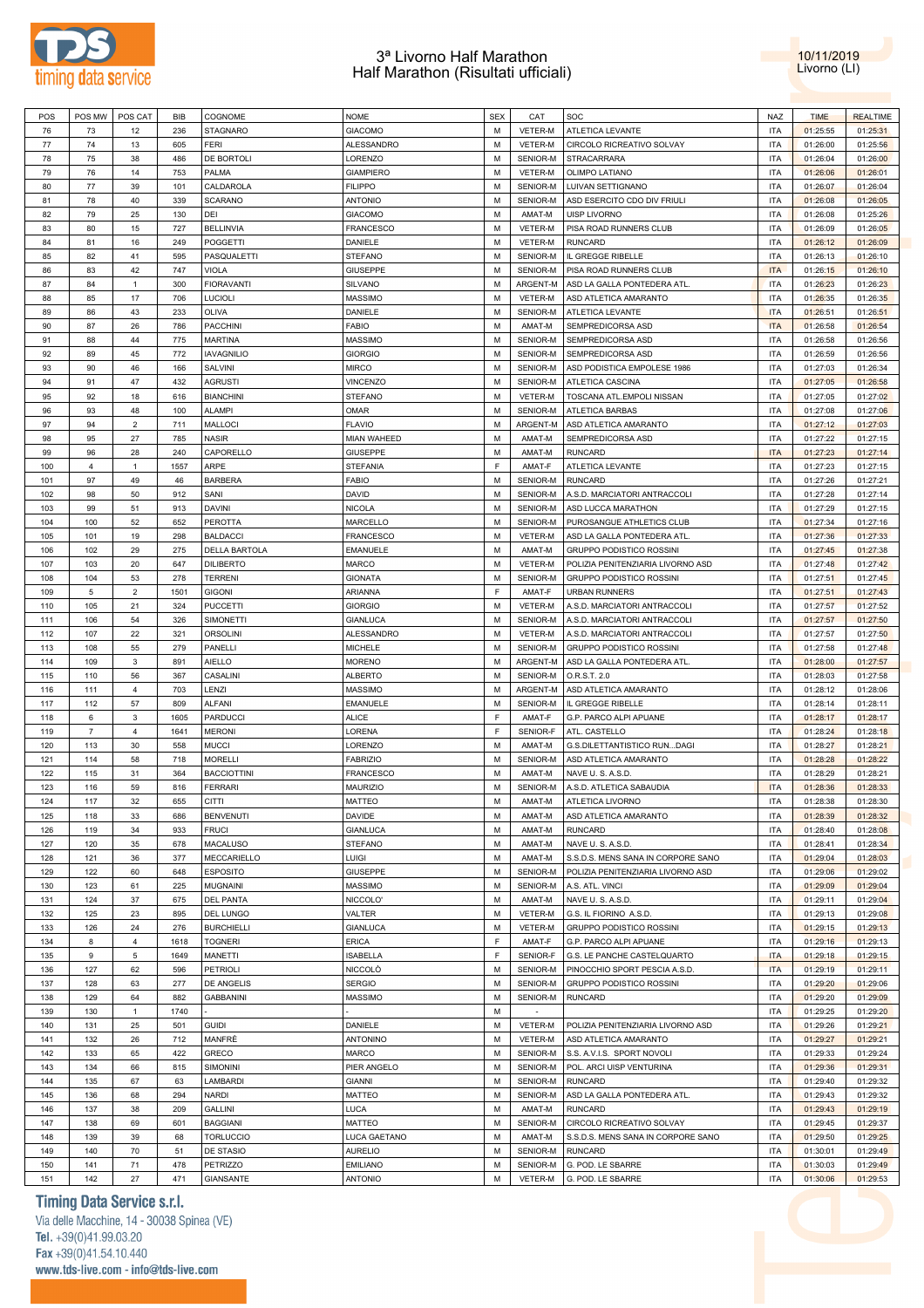



| POS | POS MW | POS CAT        | <b>BIB</b> | COGNOME             | <b>NOME</b>       | <b>SEX</b> | CAT            | SOC                                      | NAZ        | <b>TIME</b> | <b>REALTIME</b> |
|-----|--------|----------------|------------|---------------------|-------------------|------------|----------------|------------------------------------------|------------|-------------|-----------------|
|     |        |                |            |                     |                   |            |                |                                          |            |             |                 |
| 152 | 143    | 40             | 419        | PICCOLO             | <b>GIORGIO</b>    | М          | AMAT-M         | G.S. ORECCHIELLA GARFAGNANA              | <b>ITA</b> | 01:30:06    | 01:29:59        |
| 153 | 144    | 28             | 160        | PANZANI             | ANDREA            | М          | VETER-M        | ASD PODISTICA EMPOLESE 1986              | <b>ITA</b> | 01:30:11    | 01:29:35        |
| 154 | 145    | 41             | 654        | <b>MARACCINI</b>    | <b>LUCA</b>       | М          | AMAT-M         |                                          | <b>ITA</b> | 01:30:17    | 01:29:58        |
| 155 | 146    | 72             | 74         | <b>BERTI</b>        | EMANUELE          | М          | SENIOR-M       | PASSO CAPPONI ASD                        | <b>ITA</b> | 01:30:20    | 01:30:04        |
| 156 | 147    | 29             | 709        | maiuri              | PAOLO             | M          | VETER-M        | ASD ATLETICA AMARANTO                    | <b>ITA</b> | 01:30:24    | 01:30:20        |
|     |        |                |            |                     |                   |            |                |                                          |            |             |                 |
| 157 | 148    | 42             | 447        | <b>BOSA</b>         | <b>RICCARDO</b>   | М          | AMAT-M         | ASD ATLETICA COSTA D'ARGENTO             | <b>ITA</b> | 01:30:35    | 01:30:25        |
| 158 | 10     | 5              | 1666       | CASTELLANI          | SILVIA            | F          | AMAT-F         | ASD IL RIVELLINO                         | <b>ITA</b> | 01:30:41    | 01:30:41        |
| 159 | 149    | 43             | 646        | CHIESA              | <b>GIACOMO</b>    | М          | AMAT-M         | ASD IL RIVELLINO                         | ITA        | 01:30:41    | 01:30:38        |
| 160 | 150    | 73             | 455        | FRANCIOLINI         | <b>MARIO</b>      | М          | SENIOR-M       | <b>GS ATL. SIGNA</b>                     | <b>ITA</b> | 01:30:42    | 01:30:42        |
| 161 | 151    | 74             | 443        | ZACCHIA             | MASSIMILIANO      | М          | SENIOR-M       | <b>RUNCARD</b>                           | <b>ITA</b> | 01:30:44    | 01:30:38        |
|     |        |                |            |                     |                   |            |                |                                          |            |             |                 |
| 162 | 152    | 75             | 821        | CANNONI             | <b>MIRKO</b>      | М          | SENIOR-M       | G.S.FILIPPIDE                            | <b>ITA</b> | 01:30:47    | 01:30:23        |
| 163 | 153    | 44             | 80         | MILONE              | <b>GIUSEPPE</b>   | М          | AMAT-M         | ASD MONTELUPO RUNNERS                    | <b>ITA</b> | 01:30:52    | 01:30:44        |
| 164 | 154    | 45             | 70         | HERMUNDSTAD         | DANIEL            | M          | AMAT-M         | <b>RUNCARD</b>                           | <b>NOR</b> | 01:30:57    | 01:30:25        |
| 165 | 155    | 46             | 569        | VANNUCCHI           | LORENZO           | М          | AMAT-M         | ATL. CALENZANO                           | <b>ITA</b> | 01:30:58    | 01:30:24        |
| 166 | 156    | 47             | 761        |                     | DAVID             | M          | AMAT-M         | SEMPREDICORSA ASD                        | <b>ITA</b> |             | 01:30:54        |
|     |        |                |            | CAPITANI            |                   |            |                |                                          |            | 01:31:01    |                 |
| 167 | 157    | 30             | 254        | MENGESHA            | ALEMSEGED MAMO    | М          | VETER-M        | ASD ATLETICA AMARANTO                    | ETH        | 01:31:05    | 01:30:54        |
| 168 | 11     | 6              | 1645       | CERFEDA             | <b>ELENA</b>      | F          | SENIOR-F       | A.S.C.D. SILVANO FEDI                    | <b>ITA</b> | 01:31:07    | 01:30:56        |
| 169 | 158    | 31             | 384        | COGILLI             | ALESSANDRO        | М          | VETER-M        | ASD LUCCA MARATHON                       | <b>ITA</b> | 01:31:15    | 01:31:08        |
| 170 | 159    | 32             | 418        | ANDREUCCI           | ALESSANDRO        | M          | VETER-M        | G.P. PARCO ALPI APUANE                   | <b>ITA</b> | 01:31:15    | 01:31:01        |
|     |        |                |            |                     |                   |            |                |                                          |            |             |                 |
| 171 | 160    | 48             | 116        | <b>CELIUS</b>       | <b>AUDUN</b>      | М          | AMAT-M         | <b>RUNCARD</b>                           | <b>NOR</b> | 01:31:21    | 01:30:49        |
| 172 | 161    | 76             | 889        | ARNESANO            | <b>FABIO</b>      | М          | SENIOR-M       | <b>RUNCARD</b>                           | <b>ITA</b> | 01:31:21    | 01:30:42        |
| 173 | 162    | 49             | 421        | <b>BALESTRIERI</b>  | EMANUELE          | М          | AMAT-M         | C.U.S. PARMA                             | <b>ITA</b> | 01:31:26    | 01:30:46        |
| 174 | 163    | 50             | 656        | <b>ERCOLI</b>       | <b>MARCO</b>      | М          | AMAT-M         | GRUPPO PODISTICO LA VERRU'A ASD          | <b>ITA</b> | 01:31:27    | 01:31:18        |
| 175 | 164    | 33             | 687        | <b>BIAGINI</b>      | <b>SAVERIO</b>    | М          | <b>VETER-M</b> | ASD ATLETICA AMARANTO                    | <b>ITA</b> | 01:31:28    | 01:31:16        |
|     |        |                |            |                     |                   |            |                |                                          |            |             |                 |
| 176 | 165    | 77             | 238        | MINEO               | <b>GIUSEPPE</b>   | М          | SENIOR-M       | ATLETICA LEVANTE                         | <b>ITA</b> | 01:31:30    | 01:31:04        |
| 177 | 12     | $\mathbf{1}$   | 1640       | MARZI               | CLAUDIA           | F          | LADIES-F       | G.S. LAMMARI                             | <b>ITA</b> | 01:31:30    | 01:31:22        |
| 178 | 166    | 78             | 406        | LIPPARELLI          | <b>GIANNI</b>     | М          | SENIOR-M       | VALDISERCHIO RUNNING TEAM                | <b>ITA</b> | 01:31:34    | 01:31:17        |
| 179 | 167    | 79             | 483        | VANNI               | MASSIMILIANO      | М          | SENIOR-M       | G. POD. LE SBARRE                        | ITA        | 01:31:34    | 01:31:25        |
| 180 | 168    | 51             | 476        | <b>MURA</b>         | SILVIO            | M          | AMAT-M         | G. POD. LE SBARRE                        | <b>ITA</b> | 01:31:39    | 01:31:39        |
|     |        |                |            |                     |                   |            |                |                                          |            |             |                 |
| 181 | 169    | 34             | 585        | <b>TARGETTI</b>     | <b>MARCO</b>      | М          | VETER-M        | GP MISERICORDIA CHIESANUOVA              | <b>ITA</b> | 01:31:41    | 01:31:07        |
| 182 | 170    | 35             | 97         | <b>CHIOSI</b>       | <b>GIAMPAOLO</b>  | M          | VETER-M        | CUS PRO PATRIA MILANO                    | <b>ITA</b> | 01:31:43    | 01:31:38        |
| 183 | 171    | 80             | 219        | CHIAPPI             | MATTEO            | М          | SENIOR-M       | ATLETICA ISOLA D'ELBA                    | <b>ITA</b> | 01:31:47    | 01:30:53        |
| 184 | 172    | 36             | 909        | PALERMO             | <b>ROBERTO</b>    | M          | VETER-M        | ASD ATLETICA SPEZIA DUFERCO              | <b>ITA</b> | 01:31:53    | 01:31:48        |
| 185 | 173    | 81             | 423        | LIPPI               | DAMIANO           | М          | SENIOR-M       | G.S. ORECCHIELLA GARFAGNANA              | <b>ITA</b> | 01:32:03    | 01:31:53        |
|     |        |                |            |                     |                   |            |                |                                          |            |             |                 |
| 186 | 13     | $\overline{7}$ | 1503       | SALAS PALMA         | ANDREA BERNARDITA | F          | SENIOR-F       | G.S. ORECCHIELLA GARFAGNANA              | CHI        | 01:32:03    | 01:31:53        |
| 187 | 174    | 82             | 109        | LA ROSA             | SIMONE            | М          | SENIOR-M       | <b>G.S.IL FIORINO</b>                    | <b>ITA</b> | 01:32:08    | 01:32:04        |
| 188 | 175    | 83             | 572        | <b>MONTICELLI</b>   | <b>FRANCESCO</b>  | М          | SENIOR-M       | C.G. ATLETICA COSTA ETRUSCA              | <b>ITA</b> | 01:32:10    | 01:31:47        |
| 189 | 176    | 37             | 441        | SANTUCCI            | LUCA              | М          | VETER-M        | ATLETICA CASCINA                         | <b>ITA</b> | 01:32:22    | 01:32:11        |
| 190 | 177    | 38             | 760        | <b>BERNINI</b>      | <b>ANDREA</b>     | М          | VETER-M        | SEMPREDICORSA ASD                        | <b>ITA</b> | 01:32:26    | 01:32:18        |
|     |        |                |            |                     |                   |            |                |                                          |            |             |                 |
| 191 | 178    | 84             | 214        | GABRIELE            | CRISTIANO         | М          | SENIOR-M       | CLUB AUSONIA ASD                         | <b>ITA</b> | 01:32:27    | 01:32:06        |
| 192 | 14     | 6              | 1536       | MACELLONI           | <b>BEATRICE</b>   | F          | AMAT-F         | A.S. ATL. VINCI                          | <b>ITA</b> | 01:32:31    | 01:32:25        |
| 193 | 179    | 85             | 21         | ANDREOLI            | <b>UMBERTO</b>    | М          | SENIOR-M       | ASD MISERICORDIA GRIGNANO                | <b>ITA</b> | 01:32:34    | 01:32:21        |
| 194 | 180    | 39             | 255        | LOMI                | SANDRO            | М          | VETER-M        | POL. CASTELLO LARI 1989                  | <b>ITA</b> | 01:32:37    | 01:32:28        |
| 195 | 181    | 40             | 412        | SCALELLA            | SIMONE            | М          | VETER-M        | <b>G.S.IL FIORINO</b>                    | <b>ITA</b> | 01:32:47    | 01:32:29        |
|     |        |                |            |                     |                   |            |                |                                          |            |             |                 |
| 196 | 182    | 86             | 570        | <b>MARTINELLI</b>   | <b>MAURO</b>      | М          | SENIOR-M       | ASD LUCCA MARATHON                       | <b>ITA</b> | 01:32:52    | 01:32:38        |
| 197 | 183    | 87             | 835        | <b>BERNARDESCHI</b> | ANDREA            | М          | SENIOR-M       | A.S.D. ARCI GABBRO                       | <b>ITA</b> | 01:32:57    | 01:32:48        |
| 198 | 184    | 52             | 466        | COLURCIO            | <b>LUIGI</b>      | М          | AMAT-M         | G. POD. LE SBARRE                        | <b>ITA</b> | 01:33:03    | 01:32:46        |
| 199 | 185    | 88             | 778        | MENICAGLI           | VALERIO           | M          | SENIOR-M       | SEMPREDICORSA ASD                        | <b>ITA</b> | 01:33:05    | 01:32:53        |
| 200 | 186    | 41             | 426        | <b>BONI</b>         | <b>MARCO</b>      | М          | VETER-M        | <b>G.P.PIOMBINO AVIS</b>                 | <b>ITA</b> | 01:33:14    | 01:32:49        |
|     |        |                |            |                     |                   |            |                |                                          |            |             |                 |
| 201 | 187    | 42             | 435        | DE LAURENTIS        | DAVIDE            | М          | VETER-M        | ATLETICA CASCINA                         | <b>ITA</b> | 01:33:15    | 01:33:00        |
| 202 | 188    | 53             | 194        | <b>GUADAGNINI</b>   | MATTEO            | M          | AMAT-M         | POLISPORTIVA VIRTUS ORENTANO             | <b>ITA</b> | 01:33:28    | 01:33:14        |
| 203 | 189    | 89             | 665        | <b>FALCONE</b>      | RAFFAELE          | М          | SENIOR-M       | ASD SEVENTIES RUNNING TEAM LUC           | ITA        | 01:33:30    | 01:32:35        |
| 204 | 15     | $\overline{2}$ | 1607       | <b>CRISTIANINI</b>  | <b>FLAVIA</b>     | F          | LADIES-F       | ASD LUCCA MARATHON                       | <b>ITA</b> | 01:33:47    | 01:33:47        |
| 205 | 190    | 54             | 296        | LUCI                | <b>FEDERICO</b>   | М          | AMAT-M         | ASD LA GALLA PONTEDERA ATL.              | ITA        | 01:33:50    | 01:33:41        |
|     |        | 43             |            |                     |                   | M          |                |                                          |            |             |                 |
| 206 | 191    |                | 444        | <b>RASPI</b>        | <b>MAURIZIO</b>   |            | VETER-M        | ATLETICA CASCINA                         | <b>ITA</b> | 01:33:52    | 01:33:44        |
| 207 | 16     | 8              | 1688       | BARI                | GIUSY             | F          | SENIOR-F       | PISA ROAD RUNNERS CLUB                   | ITA        | 01:34:13    | 01:34:13        |
| 208 | 192    | 44             | 723        | <b>RUGGIERO</b>     | MARCO             | M          | VETER-M        | ASD ATLETICA AMARANTO                    | <b>ITA</b> | 01:34:15    | 01:33:37        |
| 209 | 193    | 90             | 830        | <b>BIANCHI</b>      | <b>MARIO</b>      | М          | SENIOR-M       | 9,92 RUNNING ASD                         | ITA        | 01:34:17    | 01:34:01        |
| 210 | 194    | 45             | 783        | <b>MOTRONI</b>      | PATRIZIO          | M          | VETER-M        | SEMPREDICORSA ASD                        | <b>ITA</b> | 01:34:22    | 01:34:15        |
|     |        |                |            |                     |                   |            |                |                                          |            |             |                 |
| 211 | 195    | 55             | 177        | LUNARDI             | DANIELE           | М          | AMAT-M         | <b>RUNCARD</b>                           | <b>ITA</b> | 01:34:25    | 01:34:00        |
| 212 | 196    | 46             | 371        | FAZZINI             | MAURIZIO          | M          | VETER-M        | CENTRO ATLETICA PIOMBINO                 | <b>ITA</b> | 01:34:28    | 01:34:03        |
| 213 | 197    | 47             | 509        | <b>NICCOLI</b>      | <b>FABRIZIO</b>   | М          | VETER-M        | ATL. CALENZANO                           | ITA        | 01:34:30    | 01:34:30        |
| 214 | 198    | 48             | 708        | MAGNANINI           | ALESSANDRO        | M          | VETER-M        | ASD ATLETICA AMARANTO                    | <b>ITA</b> | 01:34:33    | 01:34:30        |
| 215 | 199    | 91             | 332        | CANESSA             | ALESSANDRO        | М          | SENIOR-M       | UISP COMITATO TERR.LE TERRE ETRUSCO-LABR | <b>ITA</b> | 01:34:35    | 01:34:29        |
|     |        |                |            |                     |                   |            |                |                                          |            |             |                 |
| 216 | 200    | 49             | 626        | D'ORAZIO            | <b>MAURO</b>      | M          | VETER-M        | <b>VERSILIA SPORT</b>                    | <b>ITA</b> | 01:34:36    | 01:34:27        |
| 217 | 201    | 50             | 44         | VALACCHI            | SIMONE            | М          | VETER-M        | <b>RUNCARD</b>                           | ITA        | 01:34:43    | 01:34:32        |
| 218 | 202    | 56             | 890        | <b>MANTOVANI</b>    | DANIELE           | M          | AMAT-M         | <b>RUNCARD</b>                           | <b>ITA</b> | 01:34:47    | 01:34:32        |
| 219 | 203    | 51             | 81         | GOSETTO             | <b>RICCARDO</b>   | М          | VETER-M        | G.P. MISERICORDIA CHIESANUOVA            | ITA        | 01:35:00    | 01:34:26        |
| 220 | 204    | 92             | 224        | <b>PUCCI</b>        | ALESSANDRO        | M          | SENIOR-M       | ASD PODISTICA EMPOLESE 1986              | <b>ITA</b> |             | 01:34:27        |
|     |        |                |            |                     |                   |            |                |                                          |            | 01:35:02    |                 |
| 221 | 205    | 57             | 45         | <b>PICARDI</b>      | <b>GIOVANNI</b>   | М          | AMAT-M         | <b>RUNCARD</b>                           | ITA        | 01:35:05    | 01:34:51        |
| 222 | 206    | 58             | 841        | <b>BERTINI</b>      | DANIELE           | M          | AMAT-M         | ASD ATLETICA AMARANTO                    | <b>ITA</b> | 01:35:08    | 01:34:38        |
| 223 | 207    | 93             | 391        | PERRI               | ALESSANDRO        | М          | SENIOR-M       | IL PONTE SCANDICCI A.S.D. PODISTICA      | ITA        | 01:35:17    | 01:34:53        |
| 224 | 208    | 94             | 730        | CASSI               | <b>GRAZIANO</b>   | М          | SENIOR-M       | PISA ROAD RUNNERS CLUB                   | <b>ITA</b> | 01:35:17    | 01:35:12        |
|     |        |                |            |                     |                   |            |                |                                          |            |             |                 |
| 225 | 209    | 95             | 390        | SIMONCINI           | <b>STEFANO</b>    | М          | SENIOR-M       | A.S.D. GOLFO DEI POETI                   | ITA        | 01:35:20    | 01:35:15        |
| 226 | 210    | 52             | 580        | CORRIAS             | <b>MARIO</b>      | М          | VETER-M        | ATLETICA LEVANTE                         | <b>ITA</b> | 01:35:21    | 01:35:09        |
| 227 | 211    | 53             | 184        | COLLETTI            | CALOGERO          | M          | <b>VETER-M</b> | ASD ATLETICA CAMPI                       | <b>ITA</b> | 01:35:22    | 01:35:15        |

**Timing Data Service s.r.l.**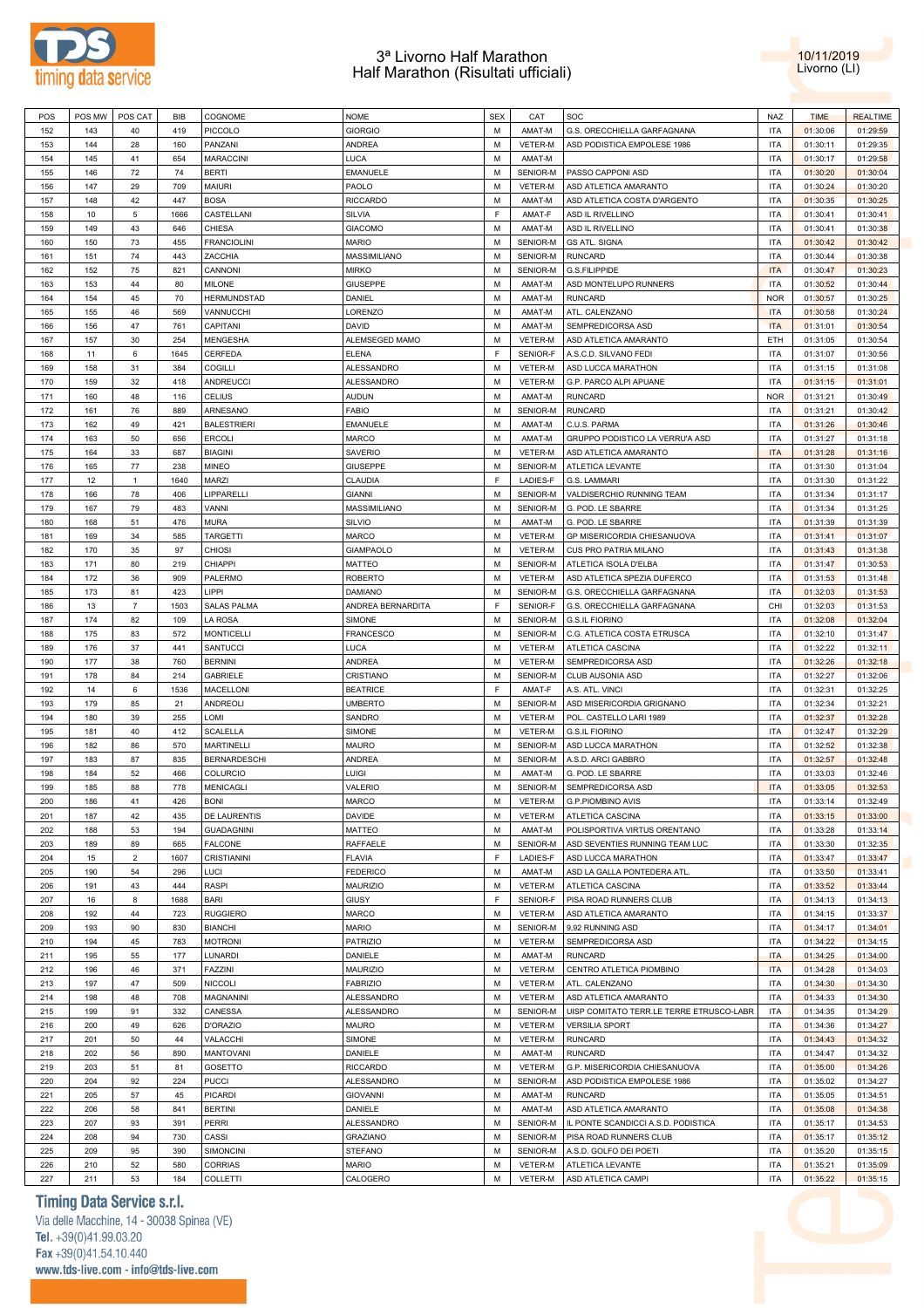



| POS | POS MW | POS CAT        | BIB  | COGNOME               | <b>NOME</b>              | <b>SEX</b> | CAT              | SOC                                      | NAZ        | <b>TIME</b> | <b>REALTIME</b> |
|-----|--------|----------------|------|-----------------------|--------------------------|------------|------------------|------------------------------------------|------------|-------------|-----------------|
| 228 | 212    | 96             | 229  | LOMBARDO              | ORLANDO                  | M          | SENIOR-M         | ATLETICA LEVANTE                         | <b>ITA</b> | 01:35:24    | 01:35:13        |
| 229 | 213    | 54             | 62   | HUYNH                 | VAN CUONG                | M          | <b>VETER-M</b>   | ASD ATLETICA CAPRAIA E LIMITE            | <b>ITA</b> | 01:35:24    | 01:35:16        |
|     |        |                |      |                       |                          |            |                  |                                          |            |             |                 |
| 230 | 214    | 55             | 609  | MAURO                 | SALVATORE                | M          | <b>VETER-M</b>   | CIRCOLO RICREATIVO SOLVAY                | <b>ITA</b> | 01:35:26    | 01:35:12        |
| 231 | 215    | 59             | 780  | MICCICHE'             | PASQUALE                 | M          | AMAT-M           | SEMPREDICORSA ASD                        | <b>ITA</b> | 01:35:27    | 01:35:17        |
| 232 | 216    | 97             | 504  | <b>SUARDI</b>         | <b>FEDERICO</b>          | M          | SENIOR-M         | UISP COMITATO TERR.LE TERRE ETRUSCO-LABR | <b>ITA</b> | 01:35:30    | 01:35:17        |
| 233 | 217    | 56             | 356  | CECCARELLI            | Luigi                    | М          | <b>VETER-M</b>   | G.S. ORECCHIELLA GARFAGNANA              | <b>ITA</b> | 01:35:30    | 01:35:21        |
| 234 | 17     | 9              | 1648 | CARRADOSSI            | <b>SIMONA</b>            | F          | SENIOR-F         | G.S. ORECCHIELLA GARFAGNANA              | <b>ITA</b> | 01:35:32    | 01:35:24        |
|     | 218    | 98             |      | CRISMANI              | MARCO                    | М          | SENIOR-M         |                                          | <b>ITA</b> |             |                 |
| 235 |        |                | 292  |                       |                          |            |                  | ASD LA GALLA PONTEDERA ATL.              |            | 01:35:33    | 01:35:28        |
| 236 | 219    | 99             | 771  | <b>GRASSI</b>         | <b>FEDERICO</b>          | M          | SENIOR-M         | SEMPREDICORSA ASD                        | <b>ITA</b> | 01:35:36    | 01:35:16        |
| 237 | 220    | 100            | 407  | <b>DAMIANI</b>        | DANIELE                  | M          | SENIOR-M         | ASD X TEAM                               | <b>ITA</b> | 01:35:41    | 01:35:24        |
| 238 | 221    | 57             | 314  | DI GIOVANNI           | <b>DAMIANO</b>           | M          | VETER-M          | A.S.D. MARCIATORI ANTRACCOLI             | <b>ITA</b> | 01:35:42    | 01:35:35        |
| 239 | 222    | 58             | 767  | <b>CRESSATTI LOMI</b> | CARLO                    | M          | VETER-M          | SEMPREDICORSA ASD                        | <b>ITA</b> | 01:35:43    | 01:35:33        |
| 240 | 223    | 101            | 779  | <b>MENICHELLI</b>     | DARIO                    | M          | SENIOR-M         | SEMPREDICORSA ASD                        | <b>ITA</b> | 01:35:46    | 01:35:33        |
|     |        |                |      |                       |                          |            |                  |                                          |            |             |                 |
| 241 | 224    | 102            | 924  | COSTANZO              | <b>ETTORE</b>            | M          | SENIOR-M         | ASD ATLETICA COSTA D'ARGENTO             | <b>ITA</b> | 01:35:51    | 01:34:59        |
| 242 | 225    | 103            | 793  | <b>RENUCCI</b>        | <b>MIRKO</b>             | М          | SENIOR-M         | SEMPREDICORSA ASD                        | <b>ITA</b> | 01:35:53    | 01:35:43        |
| 243 | 226    | 59             | 291  | PISANI                | MARCO                    | М          | VETER-M          | ASD LA GALLA PONTEDERA ATL               | <b>ITA</b> | 01:35:55    | 01:35:52        |
| 244 | 227    | 104            | 493  | <b>TONAZZINI</b>      | LORENZO                  | М          | SENIOR-M         | <b>STRACARRARA</b>                       | <b>ITA</b> | 01:35:58    | 01:35:53        |
| 245 | 228    | 60             | 503  | <b>BRONDI</b>         | <b>ALESSANDRO</b>        | М          | VETER-M          | UISP COMITATO TERR.LE TERRE ETRUSCO-LABR | <b>ITA</b> | 01:35:58    | 01:35:50        |
|     |        |                |      |                       |                          | M          |                  |                                          |            |             |                 |
| 246 | 229    | 61             | 30   | PEPE                  | <b>RAFFAELE</b>          |            | VETER-M          | POD.OSPEDALIERI PISA                     | <b>ITA</b> | 01:36:04    | 01:35:43        |
| 247 | 230    | 60             | 630  | <b>BRUNO</b>          | SALVATORE                | M          | AMAT-M           | NOI SIAMO LA FOLGORE                     | <b>ITA</b> | 01:36:04    | 01:35:06        |
| 248 | 231    | 62             | 774  | MANCIOLI              | <b>MARCO</b>             | M          | VETER-M          | SEMPREDICORSA ASD                        | <b>ITA</b> | 01:36:10    | 01:36:02        |
| 249 | 232    | 105            | 230  | SANGUINETI            | CHARLIE                  | M          | SENIOR-M         | ATLETICA LEVANTE                         | <b>ITA</b> | 01:36:11    | 01:36:06        |
| 250 | 233    | 63             | 685  | <b>BARTOLOZZI</b>     | <b>STEFANO</b>           | M          | VETER-M          | ASD ATLETICA AMARANTO                    | <b>ITA</b> | 01:36:11    | 01:36:11        |
|     |        |                |      |                       |                          |            |                  |                                          |            |             |                 |
| 251 | 234    | 61             | 302  | VOZZA                 | MAURO GIUSEPPE           | M          | AMAT-M           | ASD LA GALLA PONTEDERA ATL.              | <b>ITA</b> | 01:36:12    | 01:35:55        |
| 252 | 235    | 106            | 899  | <b>BOZZI</b>          | MASSIMILIANO             | М          | SENIOR-M         | <b>RUNCARD</b>                           | <b>ITA</b> | 01:36:16    | 01:36:03        |
| 253 | 236    | 107            | 836  | PIERANTI              | <b>ALESSANDRO</b>        | м          | SENIOR-M         | <b>G.S.IL FIORINO</b>                    | <b>ITA</b> | 01:36:17    | 01:36:11        |
| 254 | 237    | 108            | 87   | MACCHI                | <b>RICCARDO</b>          | М          | SENIOR-M         | <b>RUNCARD</b>                           | <b>ITA</b> | 01:36:18    | 01:35:45        |
| 255 | 238    | 62             | 650  | <b>BARZACCHI</b>      | LEONARDO                 | м          | AMAT-M           |                                          | <b>ITA</b> | 01:36:24    | 01:36:14        |
|     |        |                |      |                       |                          |            |                  |                                          |            |             |                 |
| 256 | 239    | 64             | 114  | CHELINI               | <b>TOMMASO</b>           | M          | VETER-M          | ATL. CALENZANO                           | <b>ITA</b> | 01:36:25    | 01:35:51        |
| 257 | 18     | $\overline{7}$ | 1549 | <b>ENSOLI</b>         | <b>MONICA</b>            | E          | AMAT-F           | POL. RINASCITA MONTEVARCHI               | <b>ITA</b> | 01:36:27    | 01:36:19        |
| 258 | 240    | 109            | 144  | <b>TARAS</b>          | <b>RICCARDO</b>          | M          | SENIOR-M         | POL. RINASCITA MONTEVARCHI               | <b>ITA</b> | 01:36:27    | 01:36:20        |
| 259 | 241    | 63             | 811  | PERA                  | SIMONE                   | M          | AMAT-M           | <b>RUNCARD</b>                           | <b>ITA</b> | 01:36:33    | 01:36:16        |
| 260 | 242    | 64             | 489  | LISCI                 | <b>JEREMY</b>            | M          | AMAT-M           | <b>STRACARRARA</b>                       | <b>ITA</b> | 01:36:36    | 01:36:08        |
|     |        |                |      |                       |                          |            |                  |                                          |            |             |                 |
| 261 | 243    | 110            | 857  | DI GRANDE             | LEONARDO                 | м          | SENIOR-M         | <b>RUNCARD</b>                           | <b>ITA</b> | 01:36:37    | 01:36:37        |
| 262 | 244    | 65             | 500  | <b>ROSA</b>           | <b>FRANCO</b>            | М          | VETER-M          | POLIZIA PENITENZIARIA LIVORNO ASD        | <b>ITA</b> | 01:36:38    | 01:36:10        |
| 263 | 19     | 8              | 1658 | <b>BIANCHINI</b>      | <b>GIADA</b>             | F          | AMAT-F           | TOSCANA ATL.EMPOLI NISSAN                | <b>ITA</b> | 01:36:41    | 01:36:38        |
| 264 | 245    | 111            | 446  | <b>BENEDETTI</b>      | ALESSANDRO               | M          | SENIOR-M         | ASD ATLETICA COSTA D'ARGENTO             | <b>ITA</b> | 01:36:42    | 01:36:08        |
| 265 | 246    | 66             | 29   | <b>FRANCINI</b>       | PAOLO                    | м          | VETER-M          | <b>G.P.PIOMBINO AVIS</b>                 | <b>ITA</b> | 01:36:43    | 01:36:33        |
|     |        |                |      |                       |                          |            |                  |                                          |            |             |                 |
| 266 | 247    | 67             | 717  | MONTESANO             | <b>ALESSANDRO</b>        | M          | VETER-M          | ASD ATLETICA AMARANTO                    | <b>ITA</b> | 01:36:47    | 01:36:39        |
| 267 | 248    | 68             | 252  | <b>RIBERI</b>         | <b>GIOVANNI BATTISTA</b> | М          | VETER-M          | <b>GS.MELE MARCE</b>                     | <b>ITA</b> | 01:36:50    | 01:36:43        |
| 268 | 20     | 10             | 1569 | <b>SCIACCA</b>        | <b>ALESSANDRA</b>        | E          | SENIOR-F         | ATLETICA LEVANTE                         | <b>ITA</b> | 01:36:52    | 01:36:18        |
| 269 | 249    | 112            | 244  | CAMARDA               | <b>STEFANO</b>           | M          | SENIOR-M         | ATLETICA LEVANTE                         | <b>ITA</b> | 01:36:58    | 01:36:26        |
| 270 | 250    | 65             | 699  | FAVATI                | LORENZO                  | M          | AMAT-M           | ASD ATLETICA AMARANTO                    | <b>ITA</b> | 01:36:59    | 01:36:50        |
|     |        |                |      |                       |                          |            |                  |                                          |            |             |                 |
| 271 | 251    | 113            | 111  | <b>RIBOLLA</b>        | PIERPAOLO                | M          | SENIOR-M         | POL. PONTREMOLESE                        | <b>ITA</b> | 01:37:02    | 01:37:02        |
| 272 | 252    | 114            | 75   | PAGNI                 | SIMONE                   | М          | SENIOR-M         | <b>RUNCARD</b>                           | <b>ITA</b> | 01:37:09    | 01:36:53        |
| 273 | 253    | 115            | 795  | <b>SCOTTO</b>         | DANIELE                  | м          | SENIOR-M         | SEMPREDICORSA ASD                        | <b>ITA</b> | 01:37:14    | 01:37:06        |
| 274 | 254    | 69             | 151  | CAPPELLI              | PAOLO                    | м          | VETER-M          | ASD PODISTICA EMPOLESE 1986              | <b>ITA</b> | 01:37:19    | 01:37:01        |
| 275 | 255    | 116            | 710  | MALTINTI              | <b>STEFANO</b>           | М          | SENIOR-M         | ASD ATLETICA AMARANTO                    | <b>ITA</b> | 01:37:20    | 01:37:14        |
|     |        |                |      |                       |                          |            |                  |                                          |            |             |                 |
| 276 | 256    | 117            | 936  | PISTOCCHI             | <b>FLAVIO</b>            | M          | SENIOR-M RUNCARD |                                          | <b>ITA</b> | 01:37:23    | 01:36:50        |
| 277 | 257    | 70             | 905  | <b>BROGIONI</b>       | PAOLO                    | М          | VETER-M          | ATLETICA 2005                            | <b>ITA</b> | 01:37:24    | 01:37:18        |
| 278 | 258    | 5              | 794  | <b>ROLLA</b>          | <b>VLADIMIRO</b>         | M          | ARGENT-M         | SEMPREDICORSA ASD                        | <b>ITA</b> | 01:37:24    | 01:37:21        |
| 279 | 259    | 66             | 17   | MOSCARELLI            | <b>RICCARDO</b>          | м          | AMAT-M           | <b>RUNCARD</b>                           | <b>ITA</b> | 01:37:29    | 01:37:29        |
| 280 | 260    | 118            | 488  | <b>PELLEGRINI</b>     | <b>FRANCESCO</b>         | M          | SENIOR-M         | <b>STRACARRARA</b>                       | <b>ITA</b> | 01:37:31    | 01:37:27        |
|     | 261    | 119            | 491  | <b>BORGHINI</b>       | <b>EMANUELE</b>          | М          | SENIOR-M         |                                          | <b>ITA</b> |             | 01:37:26        |
| 281 |        |                |      |                       |                          |            |                  | STRACARRARA                              |            | 01:37:31    |                 |
| 282 | 262    | 120            | 409  | <b>FILIPPONE</b>      | <b>MASSIMO</b>           | M          | SENIOR-M         | NAVE U.S.A.S.D.                          | <b>ITA</b> | 01:37:35    | 01:37:23        |
| 283 | 263    | 71             | 853  | <b>BENELLI</b>        | STEFANO                  | М          | VETER-M          | CLUB SPORTIVO FIRENZE 1870 P.D           | <b>ITA</b> | 01:37:35    | 01:37:25        |
| 284 | 264    | 121            | 920  | MANNINI               | <b>FABIO</b>             | М          | SENIOR-M         | UISP COMITATO TERR.LE TERRE ETRUSCO-LABR | <b>ITA</b> | 01:37:36    | 01:37:12        |
| 285 | 265    | 67             | 369  | CASSETTA              | <b>MARCO</b>             | М          | AMAT-M           | <b>RUNCARD</b>                           | <b>ITA</b> | 01:37:38    | 01:36:59        |
| 286 | 266    | 72             | 559  | <b>BARLOCCO</b>       | <b>GUIDO</b>             | M          | VETER-M          | G.S.DILETTANTISTICO RUNDAGI              | <b>ITA</b> | 01:37:39    | 01:37:29        |
|     |        |                |      |                       |                          |            |                  |                                          |            |             |                 |
| 287 | 267    | 122            | 556  | <b>BENIGNI</b>        | <b>DAVIDE</b>            | м          | SENIOR-M         | G.S.DILETTANTISTICO RUNDAGI              | <b>ITA</b> | 01:37:42    | 01:37:12        |
| 288 | 268    | 123            | 770  | <b>FREDIANI</b>       | <b>FILIPPO</b>           | M          | SENIOR-M         | SEMPREDICORSA ASD                        | <b>ITA</b> | 01:37:43    | 01:37:34        |
| 289 | 269    | 68             | 362  | PAGLIAI               | <b>RICCARDO</b>          | M          | AMAT-M           | A.S.C.D. SILVANO FEDI                    | <b>ITA</b> | 01:37:44    | 01:37:04        |
| 290 | 270    | 73             | 693  | COROZZI               | <b>SILVANO</b>           | M          | VETER-M          | ASD ATLETICA AMARANTO                    | <b>ITA</b> | 01:37:45    | 01:37:16        |
|     | 271    | 6              | 36   |                       |                          | м          |                  |                                          | <b>ITA</b> |             | 01:37:36        |
| 291 |        |                |      | LUCCHESI              | ALDO                     |            | ARGENT-M         | A.S.D LEANING TOWER RUNNERS              |            | 01:37:46    |                 |
| 292 | 272    | $\overline{7}$ | 434  | D'ALVANO              | <b>MICHELE</b>           | М          | ARGENT-M         | ATLETICA CASCINA                         | <b>ITA</b> | 01:37:47    | 01:37:42        |
| 293 | 273    | 124            | 108  | <b>BEGLIOMINI</b>     | <b>GABRIELE</b>          | М          | SENIOR-M         | <b>RUNCARD</b>                           | <b>ITA</b> | 01:37:49    | 01:37:09        |
| 294 | 274    | 74             | 141  | <b>BARBETTA</b>       | <b>GIUSEPPE</b>          | M          | VETER-M          | A.S. ATL. VINCI                          | <b>ITA</b> | 01:37:49    | 01:37:38        |
| 295 | 21     | 11             | 1547 | SCALI                 | <b>STEFANIA</b>          | F          | SENIOR-F         | A.S. ATL. VINCI                          | <b>ITA</b> | 01:37:49    | 01:37:41        |
|     |        |                |      |                       |                          |            |                  |                                          |            |             |                 |
| 296 | 275    | 75             | 186  | <b>FRANCHINI</b>      | LUCA                     | M          | VETER-M          | G.S. PIEVE A RIPOLI                      | <b>ITA</b> | 01:37:50    | 01:37:29        |
| 297 | 276    | 8              | 297  | <b>RISTORI</b>        | <b>FRANCO</b>            | М          | ARGENT-M         | ASD LA GALLA PONTEDERA ATL.              | <b>ITA</b> | 01:37:52    | 01:37:37        |
| 298 | 277    | 69             | 23   | <b>DEBOLINI</b>       | LORENZO                  | M          | AMAT-M           | <b>RUNCARD</b>                           | <b>ITA</b> | 01:37:54    | 01:37:28        |
| 299 | 278    | 125            | 843  | PIERACCI              | <b>ALESSIO</b>           | м          | SENIOR-M         | CSI PISA SSD                             | <b>ITA</b> | 01:37:55    | 01:37:45        |
| 300 | 279    | 126            | 581  | VALACCA               | <b>RODOLFO</b>           | M          | SENIOR-M         | ALMOSTHERE ASD                           | <b>ITA</b> | 01:37:57    | 01:36:43        |
|     |        |                |      |                       |                          |            |                  |                                          |            |             |                 |
| 301 | 280    | 127            | 695  | <b>DIARI</b>          | ALESSANDRO               | М          | SENIOR-M         | ASD ATLETICA AMARANTO                    | <b>ITA</b> | 01:37:58    | 01:37:41        |
| 302 | 22     | 12             | 1687 | VIGNALI               | <b>SILVIA</b>            | F          | SENIOR-F         | ASD ATLETICA AMARANTO                    | <b>ITA</b> | 01:38:00    | 01:37:49        |
| 303 | 281    | 128            | 18   | MAGGI                 | <b>NICOLA</b>            | М          | SENIOR-M         | G.S. LE PANCHE CASTELQUARTO              | ITA        | 01:38:01    | 01:37:48        |

# **Timing Data Service s.r.l.**

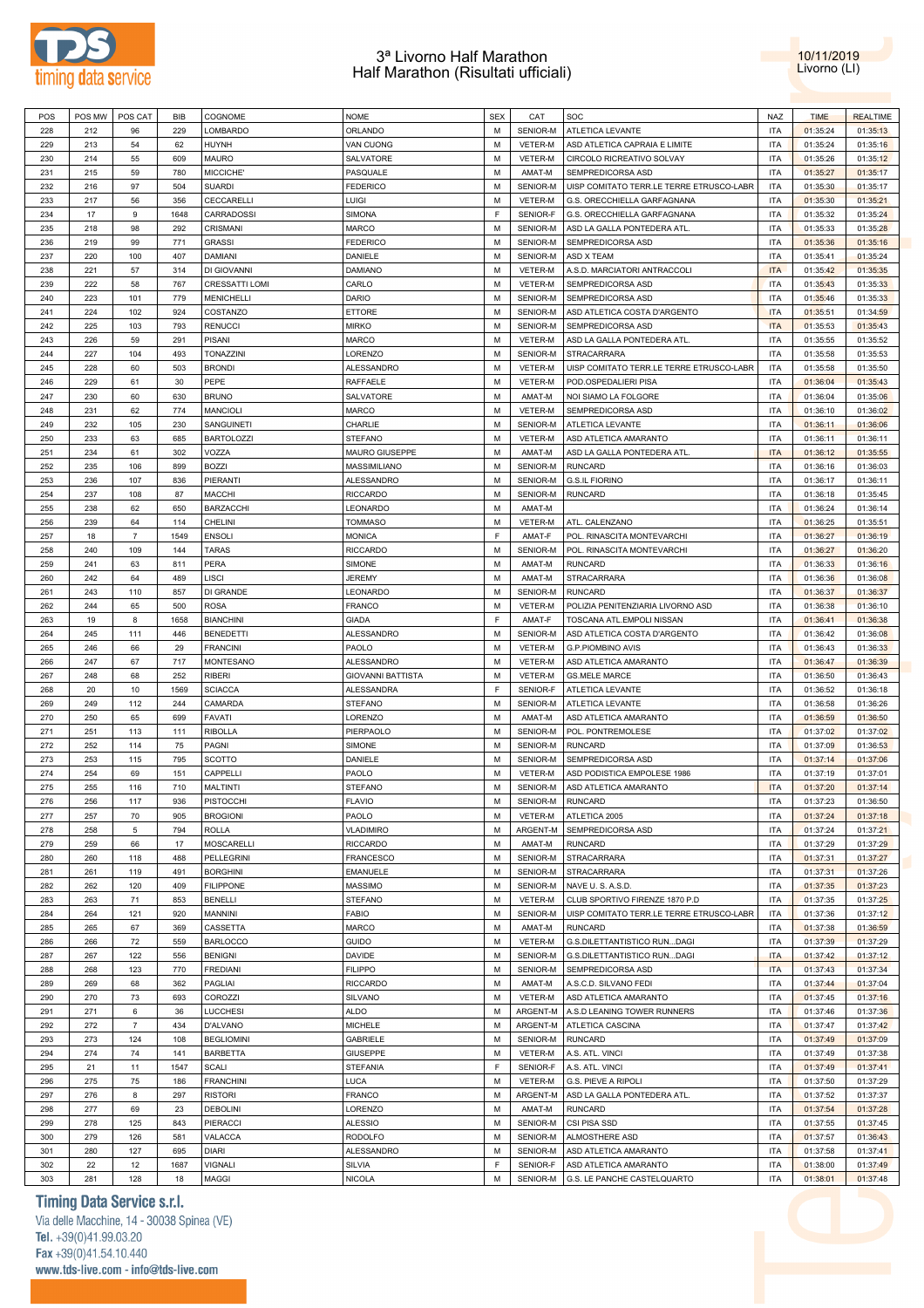



| POS | POS MW | POS CAT | <b>BIB</b> | COGNOME            | NOME             | <b>SEX</b> | CAT      | SOC                                      | <b>NAZ</b> | <b>TIME</b> | <b>REALTIME</b> |
|-----|--------|---------|------------|--------------------|------------------|------------|----------|------------------------------------------|------------|-------------|-----------------|
| 304 | 282    | 129     | 579        | <b>ONOFRI</b>      | <b>NICOLA</b>    | М          | SENIOR-M | ASD LUCCA MARATHON                       | <b>ITA</b> | 01:38:02    | 01:37:47        |
|     |        |         |            |                    |                  |            |          |                                          |            |             |                 |
| 305 | 283    | 70      | 507        | <b>TONELLI</b>     | <b>JACOPO</b>    | М          | AMAT-M   | ATLETICA CASCINA                         | ITA        | 01:38:03    | 01:37:54        |
| 306 | 284    | 76      | 884        | <b>MARSILI</b>     | <b>GIULIO</b>    | М          | VETER-M  | <b>RUNCARD</b>                           | <b>ITA</b> | 01:38:03    | 01:37:26        |
| 307 | 285    | 130     | 807        | CIARDELLI          | DANIELE          | М          | SENIOR-M | ASD ESCAPE TUSCANY TRIATHLON             | ITA        | 01:38:05    | 01:37:43        |
| 308 | 286    | 77      | 514        | DAL LAGO           | LUDMILLO         | M          | VETER-M  | G.P. PARCO ALPI APUANE                   | <b>ITA</b> | 01:38:07    | 01:37:47        |
| 309 | 23     | 13      | 1647       | LAZZINI            | PAOLA            | F          | SENIOR-F | G.P. PARCO ALPI APUANE                   | ITA        | 01:38:09    | 01:37:58        |
| 310 | 287    | 131     | 494        | <b>BOGAZZI</b>     | <b>MICHELE</b>   | М          | SENIOR-M | STRACARRARA                              | <b>ITA</b> | 01:38:10    | 01:38:06        |
| 311 | 288    | 78      | 684        | <b>BARONCINI</b>   | <b>RICCARDO</b>  | M          | VETER-M  | ASD ATLETICA AMARANTO                    | ITA        | 01:38:11    | 01:37:54        |
| 312 | 289    | 132     | 386        | <b>GERBI</b>       | <b>MARCO</b>     | M          | SENIOR-M | G.P. PARCO ALPI APUANE                   | <b>ITA</b> | 01:38:17    | 01:38:06        |
| 313 | 290    | 133     | 317        | <b>FONTANA</b>     | <b>GINO</b>      | M          | SENIOR-M | A.S.D. MARCIATORI ANTRACCOLI             | <b>ITA</b> | 01:38:19    | 01:38:11        |
| 314 | 291    | 134     | 125        | PILATI             | <b>MARIO</b>     | M          | SENIOR-M |                                          | <b>ITA</b> | 01:38:22    | 01:38:15        |
|     |        |         |            |                    |                  |            |          | G.S.DILETTANTISTICO RUNDAGI              |            |             |                 |
| 315 | 24     | 9       | 1681       | <b>BERTI</b>       | <b>ALESSIA</b>   | F          | AMAT-F   | ASD ATLETICA AMARANTO                    | <b>ITA</b> | 01:38:25    | 01:38:12        |
| 316 | 292    | 71      | 582        | <b>MURA</b>        | CLAUDIO          | M          | AMAT-M   | <b>RUNCARD</b>                           | <b>ITA</b> | 01:38:26    | 01:38:05        |
| 317 | 25     | 14      | 1528       | <b>BARATTA</b>     | <b>MARTINA</b>   | F          | SENIOR-F | PRO AVIS CASTELNUOVO MAGRA               | <b>ITA</b> | 01:38:27    | 01:38:13        |
| 318 | 293    | 135     | 618        | CHICCO             | <b>FILIPPO</b>   | М          | SENIOR-M | IL PONTE SCANDICCI A.S.D. PODISTICA      | <b>ITA</b> | 01:38:35    | 01:38:12        |
| 319 | 294    | 79      | 117        | ARICO'             | <b>ELIO</b>      | M          | VETER-M  | ASD ZENA RUNNERS                         | ITA        | 01:38:37    | 01:38:10        |
| 320 | 295    | 72      | 118        | ARICO'             | STEFANO          | M          | AMAT-M   | G.A.U. GIOVANI AMICI UNITI               | <b>ITA</b> | 01:38:37    | 01:38:10        |
| 321 | 296    | 136     | 103        | DELLA LUNGA        | LORENZO          | М          | SENIOR-M | <b>RUNCARD</b>                           | ITA        | 01:38:37    | 01:38:26        |
| 322 | 297    | 73      | 586        | CAPUANO            | <b>MICHELE</b>   | M          | AMAT-M   | <b>RUNCARD</b>                           | <b>ITA</b> | 01:38:40    | 01:38:18        |
| 323 | 298    | 80      | 705        | LIPERINI           | ALESSANDRO       | M          | VETER-M  | ASD ATLETICA AMARANTO                    | ITA        | 01:38:41    | 01:37:59        |
|     |        |         |            |                    |                  |            |          |                                          |            |             |                 |
| 324 | 299    | 74      | 246        | <b>CIARDINI</b>    | LAPO             | M          | AMAT-M   | NAVE U.S.A.S.D.                          | <b>ITA</b> | 01:38:44    | 01:38:29        |
| 325 | 300    | 81      | 758        | ANNIBALE           | ALESSANDRO       | M          | VETER-M  | SEMPREDICORSA ASD                        | ITA        | 01:38:44    | 01:38:32        |
| 326 | 301    | 75      | 247        | <b>CIARDINI</b>    | LORENZO          | M          | AMAT-M   | NAVE U.S.A.S.D.                          | <b>ITA</b> | 01:38:44    | 01:38:29        |
| 327 | 302    | 82      | 217        | MALVENTI           | <b>MARCO</b>     | M          | VETER-M  | <b>RUNCARD</b>                           | <b>ITA</b> | 01:38:44    | 01:38:02        |
| 328 | 303    | 137     | 206        | <b>FERRINI</b>     | <b>ANDREA</b>    | M          | SENIOR-M | <b>RUNCARD</b>                           | <b>ITA</b> | 01:38:45    | 01:38:02        |
| 329 | 304    | 83      | 743        | SABATINI           | ALESSANDRO       | М          | VETER-M  | PISA ROAD RUNNERS CLUB                   | ITA        | 01:38:46    | 01:38:36        |
| 330 | 305    | 138     | 791        | <b>RENDA</b>       | <b>FLAVIO</b>    | M          | SENIOR-M | SEMPREDICORSA ASD                        | <b>ITA</b> | 01:38:47    | 01:38:35        |
| 331 | 306    | 9       | 769        | <b>FIGARA</b>      | <b>MAURIZIO</b>  | М          | ARGENT-M | SEMPREDICORSA ASD                        | ITA        | 01:38:47    | 01:38:41        |
| 332 | 26     | 15      | 1702       | <b>FRANCHINA</b>   | STEFANIA         | F          | SENIOR-F | SEMPREDICORSA ASD                        | <b>ITA</b> | 01:38:47    | 01:38:37        |
| 333 | 307    |         |            |                    |                  | М          |          |                                          |            |             |                 |
|     |        | 76      | 213        | AJAZI              | ANDI             |            | AMAT-M   | CALCATERRA SPORT ASD                     | ITA        | 01:38:49    | 01:38:45        |
| 334 | 27     | 10      | 1705       | <b>JOSEPH</b>      | <b>SOFIA</b>     | F          | AMAT-F   | SEMPREDICORSA ASD                        | <b>ITA</b> | 01:38:53    | 01:38:18        |
| 335 | 308    | 139     | 420        | <b>AGNOLETTI</b>   | ALESSANDRO       | М          | SENIOR-M | A.S.D LUIVAN SETTIGNANO                  | ITA        | 01:38:53    | 01:38:23        |
| 336 | 309    | 84      | 547        | <b>D'ERCOLE</b>    | <b>RICCARDO</b>  | M          | VETER-M  | CUS PRO PATRIA MILANO                    | <b>ITA</b> | 01:38:54    | 01:38:34        |
| 337 | 310    | 77      | 20         | <b>KOVAL</b>       | <b>DMYTRO</b>    | М          | AMAT-M   | <b>RUNCARD</b>                           | <b>UKR</b> | 01:38:56    | 01:37:43        |
| 338 | 28     | 11      | 1515       | LAMBRECHT          | LISA             | F          | AMAT-F   | A.S.D. TEAM MARATHON BIKE                | <b>ITA</b> | 01:38:56    | 01:38:26        |
| 339 | 311    | 78      | 28         | <b>FELICI</b>      | <b>DIMITRI</b>   | М          | AMAT-M   | LBM SPORT TEAM                           | <b>ITA</b> | 01:38:56    | 01:38:56        |
| 340 | 29     | 16      | 1535       | <b>TAMENI</b>      | <b>VERONICA</b>  | F          | SENIOR-F | ATL. CALENZANO                           | <b>ITA</b> | 01:38:58    | 01:38:29        |
| 341 | 312    | 140     | 528        | <b>AMORUSO</b>     | FRANCESCO        | М          | SENIOR-M | UISP COMITATO TERR.LE TERRE ETRUSCO-LABR | <b>ITA</b> | 01:38:59    | 01:38:47        |
| 342 | 313    | 141     | 424        | PAOLI              | <b>ENRICO</b>    | М          | SENIOR-M | A.S.D. ATL. MARCIATORI MUGELLO           | <b>ITA</b> | 01:39:01    | 01:38:18        |
|     |        |         |            |                    |                  |            |          |                                          |            |             |                 |
| 343 | 314    | 142     | 667        | <b>BENICCHI</b>    | <b>GUGLIELMO</b> | М          | SENIOR-M | ASD SEVENTIES RUNNING TEAM LUC           | ITA        | 01:39:02    | 01:38:11        |
| 344 | 30     | 12      | 1559       | <b>POCHESCI</b>    | VALENTINA        | F          | AMAT-F   | <b>G.S.IL FIORINO</b>                    | <b>ITA</b> | 01:39:03    | 01:38:45        |
| 345 | 315    | 143     | 881        | <b>FIASCHI</b>     | <b>MAURO</b>     | М          | SENIOR-M | <b>RUNCARD</b>                           | ITA        | 01:39:04    | 01:38:51        |
| 346 | 316    | 79      | 162        | <b>ROMEI</b>       | <b>GIACOMO</b>   | М          | AMAT-M   | ASD PODISTICA EMPOLESE 1986              | <b>ITA</b> | 01:39:07    | 01:38:26        |
| 347 | 31     | 3       | 1611       | <b>ANDORLINI</b>   | CRISTINA         | F          | LADIES-F | O.R.S.T. 2.0                             | ITA        | 01:39:07    | 01:38:49        |
| 348 | 317    | 10      | 405        | <b>BACCA</b>       | DONATO           | М          | ARGENT-M | SARACENATLETICA                          | <b>ITA</b> | 01:39:08    | 01:38:44        |
| 349 | 318    | 144     | 378        | <b>MASSONI</b>     | MARCO            | м          | SENIOR-M | <b>RUNCARD</b>                           | ITA        | 01:39:11    | 01:39:00        |
| 350 | 319    | 145     | 806        | <b>BONANNINI</b>   | <b>GIOVANNI</b>  | М          | SENIOR-M | POLISPORTIVA SANT'ORSO AOSTA             | <b>ITA</b> | 01:39:14    | 01:38:59        |
| 351 | 320    | 80      | 658        | PALLUCCA           | ALESSANDRO       | М          | AMAT-M   | RUNCARD                                  | <b>ITA</b> | 01:39:14    | 01:39:00        |
| 352 | 321    | 146     | 512        | <b>CATTABRIGA</b>  |                  | М          |          | SENIOR-M STRACARRARA                     | <b>ITA</b> | 01:39:15    | 01:38:47        |
|     |        |         |            |                    | <b>DINO</b>      |            |          |                                          |            |             |                 |
| 353 | 322    | 147     | 644        | <b>CECCONI</b>     | <b>MAURIZIO</b>  | М          | SENIOR-M | ASD IL RIVELLINO                         | ITA        | 01:39:19    | 01:39:14        |
| 354 | 32     | 17      | 1548       | DOLJAK HENTSCHOLEK | KAREN ALICE      | F          | SENIOR-F | POL. RINASCITA MONTEVARCHI               | PAR        | 01:39:20    | 01:39:11        |
| 355 | 323    | 85      | 34         | <b>RONDINI</b>     | <b>FABRIZIO</b>  | М          | VETER-M  | ATLETICA UMBERTIDE                       | ITA        | 01:39:27    | 01:39:16        |
| 356 | 324    | 148     | 604        | DEL VECCHIO        | <b>MARIO</b>     | M          | SENIOR-M | CIRCOLO RICREATIVO SOLVAY                | <b>ITA</b> | 01:39:28    | 01:39:11        |
| 357 | 33     | 13      | 1568       | VALESKINI          | <b>ELISA</b>     | F          | AMAT-F   | ATLETICA LEVANTE                         | AUT        | 01:39:31    | 01:39:25        |
| 358 | 325    | 86      | 305        | PARRELLO           | <b>FEDERICO</b>  | M          | VETER-M  | ASD LA GALLA PONTEDERA ATL.              | <b>ITA</b> | 01:39:32    | 01:39:25        |
| 359 | 326    | 149     | 178        | <b>CIMINO</b>      | LORENZO          | М          | SENIOR-M | ASD ATLETICA CAMPI                       | <b>ITA</b> | 01:39:36    | 01:39:29        |
| 360 | 327    | 87      | 669        | <b>FISICARO</b>    | PAOLO            | M          | VETER-M  | ASD SEVENTIES RUNNING TEAM LUC           | <b>ITA</b> | 01:39:36    | 01:39:08        |
| 361 | 34     | 18      |            | MATELLI            | VALENTINA        | F          | SENIOR-F | ASD SEVENTIES RUNNING TEAM LUC           | <b>ITA</b> |             |                 |
|     |        |         | 1670       |                    |                  |            |          |                                          |            | 01:39:36    | 01:39:08        |
| 362 | 328    | 81      | 666        | VALENTI            | FRANCESCO        | M          | AMAT-M   | ASD SEVENTIES RUNNING TEAM LUC           | <b>ITA</b> | 01:39:39    | 01:39:15        |
| 363 | 35     | 19      | 1601       | GALLI              | FRANCESCA        | F          | SENIOR-F | 3C (COMP. CREMONESE CORRIDORI)           | <b>ITA</b> | 01:39:44    | 01:39:37        |
| 364 | 329    | 150     | 174        | <b>BALLONI</b>     | <b>GIOVANNI</b>  | M          | SENIOR-M | WORLD RUNNING ACADEMY                    | <b>ITA</b> | 01:39:44    | 01:39:30        |
| 365 | 330    | 11      | 700        | <b>FERRETTI</b>    | VALTER           | М          | ARGENT-M | ASD ATLETICA AMARANTO                    | <b>ITA</b> | 01:39:48    | 01:39:05        |
| 366 | 331    | 151     | 744        | SALVATICI          | MARCO            | M          | SENIOR-M | PISA ROAD RUNNERS CLUB                   | <b>ITA</b> | 01:39:49    | 01:38:50        |
| 367 | 332    | 152     | 737        | LAMBARDI           | CRISTIANO        | М          | SENIOR-M | PISA ROAD RUNNERS CLUB                   | ITA        | 01:39:49    | 01:38:50        |
| 368 | 333    | 153     | 123        | <b>TOFANARI</b>    | <b>RICCARDO</b>  | M          | SENIOR-M | TOSCANA ATL.EMPOLI NISSAN                | <b>ITA</b> | 01:39:49    | 01:39:44        |
| 369 | 36     | 20      | 1600       | GALLI              | BARBARA          | F          | SENIOR-F | 3C (COMP. CREMONESE CORRIDORI)           | ITA        | 01:39:53    | 01:39:47        |
| 370 | 334    | 88      | 234        | POTO               | RAFFAELE         | М          | VETER-M  | ATLETICA LEVANTE                         | <b>ITA</b> | 01:39:55    | 01:39:47        |
|     |        |         |            |                    |                  |            |          |                                          |            |             |                 |
| 371 | 335    | 89      | 839        | <b>FONTANA</b>     | MASSIMILIANO     | М          | VETER-M  | PASSO CAPPONI ASD                        | <b>ITA</b> | 01:39:57    | 01:39:52        |
| 372 | 336    | 90      | 919        | <b>STURLESE</b>    | DAVIDE           | M          | VETER-M  | ATLETICA LEVANTE                         | ITA        | 01:40:07    | 01:39:58        |
| 373 | 337    | 91      | 337        | MEOLI              | <b>STEFANO</b>   | М          | VETER-M  | <b>RUNCARD</b>                           | <b>ITA</b> | 01:40:08    | 01:39:26        |
| 374 | 338    | 82      | 439        | <b>RUFFINO</b>     | <b>GABRIELE</b>  | M          | AMAT-M   | ATLETICA CASCINA                         | <b>ITA</b> | 01:40:08    | 01:39:14        |
| 375 | 339    | 154     | 594        | <b>FEDI</b>        | CLAUDIO          | М          | SENIOR-M | P.C.A. HITACHI RAIL -ITALY- PISTOIA      | <b>ITA</b> | 01:40:10    | 01:40:02        |
| 376 | 340    | 92      | 757        | <b>ALFIERI</b>     | PAOLO            | M          | VETER-M  | SEMPREDICORSA ASD                        | <b>ITA</b> | 01:40:13    | 01:40:08        |
| 377 | 341    | 155     | 728        | CAPRARO            | FRANCESCO        | М          | SENIOR-M | PISA ROAD RUNNERS CLUB                   | ITA        | 01:40:13    | 01:39:46        |
| 378 | 342    | 156     | 479        | PUZELLA            | SALVATORE        | М          | SENIOR-M | G. POD. LE SBARRE                        | <b>ITA</b> | 01:40:15    | 01:39:37        |
|     |        |         |            |                    |                  |            |          |                                          |            |             |                 |
| 379 | 343    | 157     | 456        | PASSIGNANI         | STEFANO          | М          | SENIOR-M | <b>GS ATL. SIGNA</b>                     | ITA        | 01:40:17    | 01:40:10        |

# **Timing Data Service s.r.l.**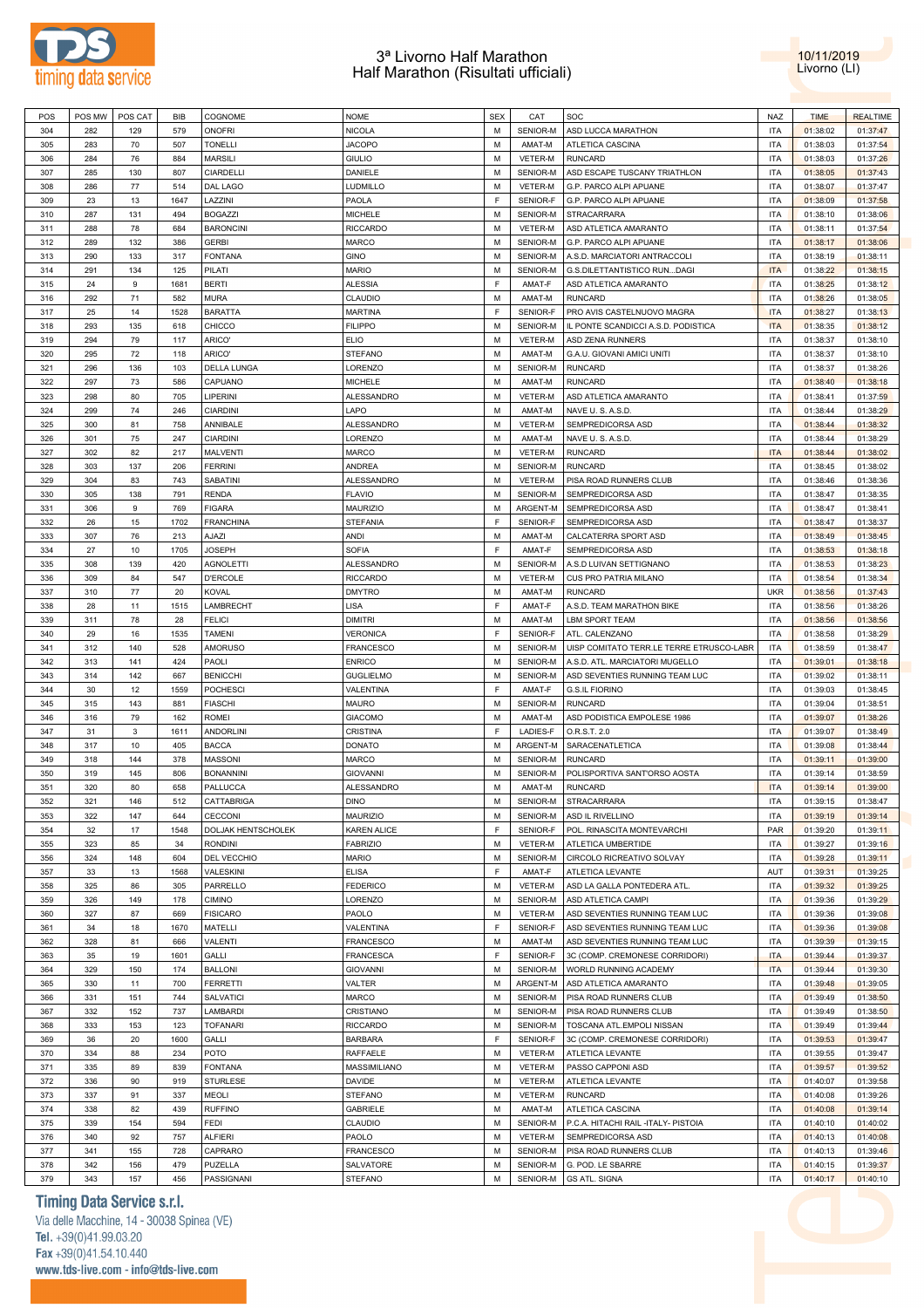



| POS | POS MW | POS CAT        | BIB  | COGNOME            | <b>NOME</b>      | <b>SEX</b> | CAT      | SOC                                 | <b>NAZ</b> | <b>TIME</b> | <b>REALTIME</b> |
|-----|--------|----------------|------|--------------------|------------------|------------|----------|-------------------------------------|------------|-------------|-----------------|
| 380 | 344    | 12             | 725  | <b>TRAMONTI</b>    | LEONARDO         | M          | ARGENT-M | ASD ATLETICA AMARANTO               | <b>ITA</b> | 01:40:21    | 01:40:10        |
| 381 | 345    | 158            | 831  | <b>D'ARRIGO</b>    | ALESSANDRO       | М          | SENIOR-M | CLUB SPORTIVO FIRENZE 1870 P.D      | <b>ITA</b> | 01:40:26    | 01:40:13        |
| 382 | 346    | 159            | 307  | AMMOGLI            | <b>ANDREA</b>    | М          | SENIOR-M | ASD LA GALLA PONTEDERA ATL          | <b>ITA</b> | 01:40:27    | 01:40:20        |
|     |        |                |      |                    |                  |            |          |                                     |            |             |                 |
| 383 | 347    | 160            | 701  | <b>FERRINI</b>     | DAVIDE           | М          | SENIOR-M | ASD ATLETICA AMARANTO               | <b>ITA</b> | 01:40:31    | 01:40:18        |
| 384 | 348    | 161            | 78   | MANNI              | <b>ANDREA</b>    | M          | SENIOR-M | ATL.SANGIOVANNESE 1967              | <b>ITA</b> | 01:40:32    | 01:40:10        |
| 385 | 349    | 162            | 223  | <b>BALDI</b>       | <b>ANDREA</b>    | М          | SENIOR-M | ISOLOTTO A.P.D.                     | <b>ITA</b> | 01:40:32    | 01:40:23        |
| 386 | 350    | 163            | 842  | DEL MORO           | <b>FEDERICO</b>  | М          | SENIOR-M | THIRTEEN RUNNING FAUGLIS            | <b>ITA</b> | 01:40:44    | 01:40:05        |
| 387 | 351    | 83             | 370  | MAGLIOZZI          | <b>JONATHAN</b>  | М          | AMAT-M   | <b>RUNCARD</b>                      | <b>ITA</b> | 01:40:44    | 01:40:35        |
|     |        |                |      |                    |                  | F          |          |                                     |            |             |                 |
| 388 | 37     | $\overline{4}$ | 1674 | CHIAVACCI          | CHIARA           |            | LADIES-F | NAVE U.S.A.S.D.                     | <b>ITA</b> | 01:40:49    | 01:40:36        |
| 389 | 38     | 21             | 1592 | <b>MARITI</b>      | <b>GIULIA</b>    | F          | SENIOR-F | A.S.D. MARCIATORI ANTRACCOLI        | <b>ITA</b> | 01:40:50    | 01:40:34        |
| 390 | 39     | 22             | 1682 | <b>FRESCHI</b>     | <b>ELISA</b>     | F          | SENIOR-F | ASD ATLETICA AMARANTO               | <b>ITA</b> | 01:40:50    | 01:40:39        |
| 391 | 352    | 93             | 714  | <b>MASCIA</b>      | <b>ROBERTO</b>   | M          | VETER-M  | ASD ATLETICA AMARANTO               | <b>ITA</b> | 01:40:51    | 01:40:40        |
| 392 | 353    | 94             | 587  | <b>VOLPI</b>       | <b>STEFANO</b>   | M          | VETER-M  | G.S. ORECCHIELLA GARFAGNANA         | <b>ITA</b> | 01:40:55    | 01:40:48        |
| 393 | 354    | 95             | 698  | <b>FALLENI</b>     | <b>ANDREA</b>    | M          | VETER-M  | ASD ATLETICA AMARANTO               | <b>ITA</b> | 01:40:57    | 01:40:16        |
|     |        |                |      |                    |                  |            |          |                                     |            |             |                 |
| 394 | 355    | 164            | 235  | <b>MOGGIA</b>      | <b>AUGUSTO</b>   | M          | SENIOR-M | ATLETICA LEVANTE                    | <b>ITA</b> | 01:40:58    | 01:40:21        |
| 395 | 356    | 84             | 140  | <b>GENOVA</b>      | <b>FRANCESCO</b> | M          | AMAT-M   | MONTECATINI MARATHON A.S.D.         | <b>ITA</b> | 01:41:00    | 01:40:47        |
| 396 | 357    | 165            | 662  | <b>MONACO</b>      | VINCENZO         | M          | SENIOR-M | ASD SEVENTIES RUNNING TEAM LUC      | <b>ITA</b> | 01:41:01    | 01:40:29        |
| 397 | 358    | 85             | 813  | <b>D'URSO</b>      | <b>VITTORIO</b>  | М          | AMAT-M   | <b>RUNCARD</b>                      | <b>ITA</b> | 01:41:02    | 01:40:46        |
| 398 | 359    | 96             | 304  | MAZZANTINI         | <b>MAURIZIO</b>  | М          | VETER-M  | ASD LA GALLA PONTEDERA ATL          | <b>ITA</b> | 01:41:05    | 01:40:04        |
|     |        |                |      |                    |                  |            |          |                                     |            |             |                 |
| 399 | 360    | 97             | 158  | MALVOLTI           | SIMONE           | М          | VETER-M  | ASD PODISTICA EMPOLESE 1986         | <b>ITA</b> | 01:41:06    | 01:40:28        |
| 400 | 361    | 86             | 782  | <b>MORELLI</b>     | <b>GIACOMO</b>   | М          | AMAT-M   | SEMPREDICORSA ASD                   | <b>ITA</b> | 01:41:06    | 01:40:27        |
| 401 | 362    | 98             | 622  | LAZZERINI          | LORENZO          | М          | VETER-M  | <b>RUNCARD</b>                      | <b>ITA</b> | 01:41:09    | 01:40:40        |
| 402 | 40     | 14             | 1650 | MATTIUZZI          | CLAUDIA          | F          | AMAT-F   | ASD LUCCA MARATHON                  | <b>ITA</b> | 01:41:10    | 01:40:52        |
| 403 | 363    | 166            | 104  | <b>GALEAZZI</b>    | <b>MIRCO</b>     | М          | SENIOR-M | <b>RUNCARD</b>                      | <b>ITA</b> | 01:41:12    | 01:40:38        |
| 404 | 364    | 99             | 400  | <b>SARTI</b>       | <b>FRANCESCO</b> | М          | VETER-M  | G.P. PARCO ALPI APUANE              | <b>ITA</b> | 01:41:24    | 01:40:55        |
|     |        |                |      |                    |                  |            |          |                                     |            |             |                 |
| 405 | 365    | 100            | 792  | <b>RENUCCI</b>     | <b>ALESSIO</b>   | M          | VETER-M  | SEMPREDICORSA ASD                   | <b>ITA</b> | 01:41:26    | 01:41:14        |
| 406 | 366    | 167            | 788  | PIAZZA             | <b>ENRICO</b>    | M          | SENIOR-M | SEMPREDICORSA ASD                   | <b>ITA</b> | 01:41:33    | 01:40:54        |
| 407 | 367    | 87             | 829  | <b>FOSSETTI</b>    | <b>DARIO</b>     | M          | AMAT-M   | <b>RUNCARD</b>                      | <b>ITA</b> | 01:41:37    | 01:40:35        |
| 408 | 368    | 168            | 910  | SACCO              | <b>RICCARDO</b>  | M          | SENIOR-M | SPEZIA MARATHON DLF                 | <b>ITA</b> | 01:41:54    | 01:41:40        |
| 409 | 369    | 169            | 724  | SPADONI            | <b>FRANCESCO</b> | М          | SENIOR-M | ASD ATLETICA AMARANTO               | <b>ITA</b> | 01:41:58    | 01:41:49        |
|     |        |                |      |                    |                  |            |          |                                     |            |             |                 |
| 410 | 370    | 101            | 392  | <b>BRUNI</b>       | MARCELLO         | M          | VETER-M  | MONTECATINI MARATHON A.S.D.         | <b>ITA</b> | 01:42:02    | 01:41:52        |
| 411 | 371    | 170            | 161  | <b>RICCI</b>       | <b>IVANO</b>     | М          | SENIOR-M | ASD PODISTICA EMPOLESE 1986         | <b>ITA</b> | 01:42:07    | 01:41:27        |
| 412 | 372    | 88             | 32   | <b>STIKSRUD</b>    | NILS-PETER       | М          | AMAT-M   | <b>RUNCARD</b>                      | <b>NOR</b> | 01:42:15    | 01:41:41        |
| 413 | 373    | 102            | 210  | PARDI              | <b>LUIGI</b>     | М          | VETER-M  | <b>RUNCARD</b>                      | <b>ITA</b> | 01:42:22    | 01:41:33        |
| 414 | 374    | 13             | 777  | <b>MELANI</b>      | ANDREA           | М          | ARGENT-M | SEMPREDICORSA ASD                   | <b>ITA</b> | 01:42:23    | 01:42:18        |
|     |        |                |      |                    |                  |            |          |                                     |            |             |                 |
| 415 | 375    | 171            | 600  | <b>DEL PISTOIA</b> | <b>MASSIMO</b>   | М          | SENIOR-M | <b>RUNCARD</b>                      | <b>ITA</b> | 01:42:23    | 01:41:37        |
| 416 | 376    | 103            | 469  | <b>FILIDEI</b>     | <b>STEFANO</b>   | М          | VETER-M  | G. POD. LE SBARRE                   | <b>ITA</b> | 01:42:24    | 01:42:01        |
| 417 | 377    | 104            | 762  | CARLUCCI           | CIRO             | М          | VETER-M  | SEMPREDICORSA ASD                   | <b>ITA</b> | 01:42:25    | 01:41:44        |
| 418 | 378    | 105            | 402  | SALVADORI          | <b>ALESSIO</b>   | М          | VETER-M  | MAIANO G.S.                         | <b>ITA</b> | 01:42:28    | 01:42:17        |
| 419 | 379    | 89             | 310  | <b>MIGLIORINI</b>  | <b>FRANCESCO</b> | M          | AMAT-M   | ASD POLISPORTIVA I' GIGLIO          | <b>ITA</b> | 01:42:29    | 01:42:29        |
| 420 | 380    | 172            | 554  | <b>BARTOLINI</b>   | SANDRO           | M          | SENIOR-M | <b>RUNCARD</b>                      | <b>ITA</b> | 01:42:30    | 01:42:13        |
|     |        |                |      |                    |                  |            |          |                                     |            |             |                 |
| 421 | 381    | 106            | 623  | MILANI             | <b>ANDREA</b>    | М          | VETER-M  | L41032401B                          | <b>ITA</b> | 01:42:31    | 01:42:07        |
| 422 | 382    | 107            | 361  | <b>FAVILLA</b>     | <b>GIULIO</b>    | М          | VETER-M  | <b>BASE RUNNING</b>                 | <b>ITA</b> | 01:42:32    | 01:41:45        |
| 423 | 383    | 108            | 751  | CASSANO            | <b>GIACOMO</b>   | М          | VETER-M  | <b>RUNCARD</b>                      | <b>ITA</b> | 01:42:35    | 01:42:31        |
| 424 | 384    | 109            | 368  | <b>CORSI</b>       | <b>FABIO</b>     | М          | VETER-M  | <b>RUNCARD</b>                      | <b>ITA</b> | 01:42:36    | 01:41:37        |
| 425 | 385    | 90             | 543  | LO SICCO           | DARIO            | М          | AMAT-M   | <b>RUNCARD</b>                      | <b>ITA</b> | 01:42:40    | 01:42:06        |
|     |        |                |      |                    |                  |            |          |                                     |            |             |                 |
| 426 | 386    | 91             | 571  | <b>VINCIO</b>      | <b>NICCOLO</b>   | М          | AMAT-M   | <b>RUNCARD</b>                      | <b>ITA</b> | 01:42:41    | 01:42:15        |
| 427 | 387    | $\mathbf{1}$   | 331  | <b>MARRA</b>       | <b>GIOVANNI</b>  | М          | ORO-M    |                                     | <b>ITA</b> | 01:42:42    | 01:42:29        |
| 428 | 388    | 110            | 629  | <b>GALIOTTO</b>    | PAOLO            | M          | VETER-M  | PODISTICA CORREGGIO                 | <b>ITA</b> | 01:42:44    | 01:42:34        |
| 429 | 389    | 173            | 319  | <b>MEROLA</b>      | <b>MARCO</b>     | М          | SENIOR-M | A.S.D. MARCIATORI ANTRACCOLI        | <b>ITA</b> | 01:42:47    | 01:42:39        |
| 430 | 390    | 174            | 290  | CIRIELLO           | <b>MIRCO</b>     | M          | SENIOR-M | ASD LA GALLA PONTEDERA ATL          | <b>ITA</b> | 01:42:50    | 01:42:26        |
| 431 | 391    | 14             | 150  | <b>BERTONCINI</b>  | <b>MICHELE</b>   | М          | ARGENT-M | ASD PODISTICA EMPOLESE 1986         | <b>ITA</b> | 01:42:51    | 01:42:31        |
|     |        |                |      |                    |                  |            |          |                                     |            |             |                 |
| 432 | 392    | 175            | 352  | <b>FORTE</b>       | MARCO            | M          | SENIOR-M | S.S.D.S. MENS SANA 1871             | <b>ITA</b> | 01:42:53    | 01:42:27        |
| 433 | 41     | 15             | 1604 | SIMONI             | VALERIA          | F          | AMAT-F   | <b>G.P.PIOMBINO AVIS</b>            | <b>ITA</b> | 01:42:53    | 01:42:10        |
| 434 | 393    | 111            | 519  | <b>LEONCINI</b>    | <b>YURI</b>      | M          | VETER-M  | G.P.PIOMBINO AVIS                   | <b>ITA</b> | 01:42:53    | 01:42:10        |
| 435 | 394    | 112            | 523  | <b>POGGETTI</b>    | <b>FABRIZIO</b>  | M          | VETER-M  | <b>G.P.PIOMBINO AVIS</b>            | <b>ITA</b> | 01:42:54    | 01:42:12        |
| 436 | 395    | 176            | 624  | <b>RINGRESSI</b>   | MARCO            | M          | SENIOR-M | L41032401B                          | <b>ITA</b> | 01:42:54    | 01:42:28        |
|     |        |                |      |                    |                  |            |          |                                     |            |             |                 |
| 437 | 396    | 177            | 798  | VANNOZZI           | <b>ALESSIO</b>   | М          | SENIOR-M | SEMPREDICORSA ASD                   | <b>ITA</b> | 01:42:59    | 01:42:39        |
| 438 | 397    | 92             | 590  | <b>GARIFO</b>      | <b>ENRICO</b>    | М          | AMAT-M   | <b>RUNCARD</b>                      | <b>ITA</b> | 01:43:00    | 01:42:41        |
| 439 | 42     | 5              | 1575 | PIERONI            | ROBERTA          | F          | LADIES-F | G.S. ORECCHIELLA GARFAGNANA         | <b>ITA</b> | 01:43:00    | 01:42:52        |
| 440 | 398    | 178            | 591  | <b>ROVERA</b>      | DANIELE          | М          | SENIOR-M | <b>RUNCARD</b>                      | <b>ITA</b> | 01:43:08    | 01:42:26        |
| 441 | 43     | 16             | 1643 | BAMBI              | CATERINA         | F          | AMAT-F   | G.S.DILETTANTISTICO RUNDAGI         | <b>ITA</b> | 01:43:11    | 01:42:59        |
|     |        |                |      |                    |                  |            |          |                                     |            |             |                 |
| 442 | 399    | $\overline{2}$ | 689  | CATENI             | GIANPAOLO        | M          | ORO-M    | ASD ATLETICA AMARANTO               | <b>ITA</b> | 01:43:13    | 01:42:35        |
| 443 | 400    | 179            | 268  | MICHELAGNOLI       | CRISTIANO        | М          | SENIOR-M | CESARE BATTISTI VERNIO              | <b>ITA</b> | 01:43:14    | 01:42:59        |
| 444 | 44     | 23             | 1707 | <b>MARENGO</b>     | <b>MICHELA</b>   | F          | SENIOR-F | SEMPREDICORSA ASD                   | <b>ITA</b> | 01:43:19    | 01:43:09        |
| 445 | 401    | 113            | 232  | MERLO              | ARIANO           | М          | VETER-M  | ATLETICA LEVANTE                    | <b>ITA</b> | 01:43:21    | 01:42:52        |
| 446 | 402    | 114            | 617  | <b>BRUNORI</b>     | <b>ANDREA</b>    | M          | VETER-M  | IL PONTE SCANDICCI A.S.D. PODISTICA | <b>ITA</b> | 01:43:21    | 01:42:57        |
| 447 | 45     | 24             |      | <b>GORI</b>        |                  | F          |          |                                     |            |             |                 |
|     |        |                | 1637 |                    | DANIELA          |            | SENIOR-F | <b>RUNCARD</b>                      | <b>ITA</b> | 01:43:34    | 01:43:13        |
| 448 | 403    | 115            | 86   | <b>MORELLI</b>     | <b>MAURIZIO</b>  | М          | VETER-M  | ASD MONTELUPO RUNNERS               | <b>ITA</b> | 01:43:34    | 01:42:57        |
| 449 | 46     | 17             | 1529 | <b>ROERO</b>       | <b>ILARIA</b>    | F          | AMAT-F   | G.S.R. FERRERO A.S.D.               | <b>ITA</b> | 01:43:38    | 01:43:29        |
| 450 | 404    | 116            | 631  | CASTELLANI         | ALESSANDRO       | М          | VETER-M  | <b>RUNCARD</b>                      | <b>ITA</b> | 01:43:39    | 01:43:26        |
| 451 | 405    | 117            | 33   | SIGNORINI          | <b>LUCA</b>      | М          | VETER-M  | A.S. AMATORI VILLA PAMPHILI         | <b>ITA</b> | 01:43:44    | 01:43:16        |
| 452 | 406    | 180            | 593  | <b>SILVESTRI</b>   | SIMONE           | М          | SENIOR-M | <b>RUNCARD</b>                      | <b>ITA</b> | 01:43:49    | 01:43:08        |
|     |        |                |      |                    |                  |            |          |                                     |            |             |                 |
| 453 | 407    | 118            | 64   | <b>DOMINICI</b>    | <b>STEFANO</b>   | М          | VETER-M  | <b>RUNCARD</b>                      | <b>ITA</b> | 01:43:50    | 01:43:37        |
| 454 | 408    | 119            | 901  | <b>CIARDI</b>      | DAVIDE           | М          | VETER-M  | ASD ATLETICA AMARANTO               | <b>ITA</b> | 01:43:53    | 01:43:46        |
| 455 | 409    | 181            | 205  | <b>MENICUCCI</b>   | <b>FABIO</b>     | М          | SENIOR-M | <b>RUNCARD</b>                      | <b>ITA</b> | 01:43:55    | 01:43:37        |

# **Timing Data Service s.r.l.**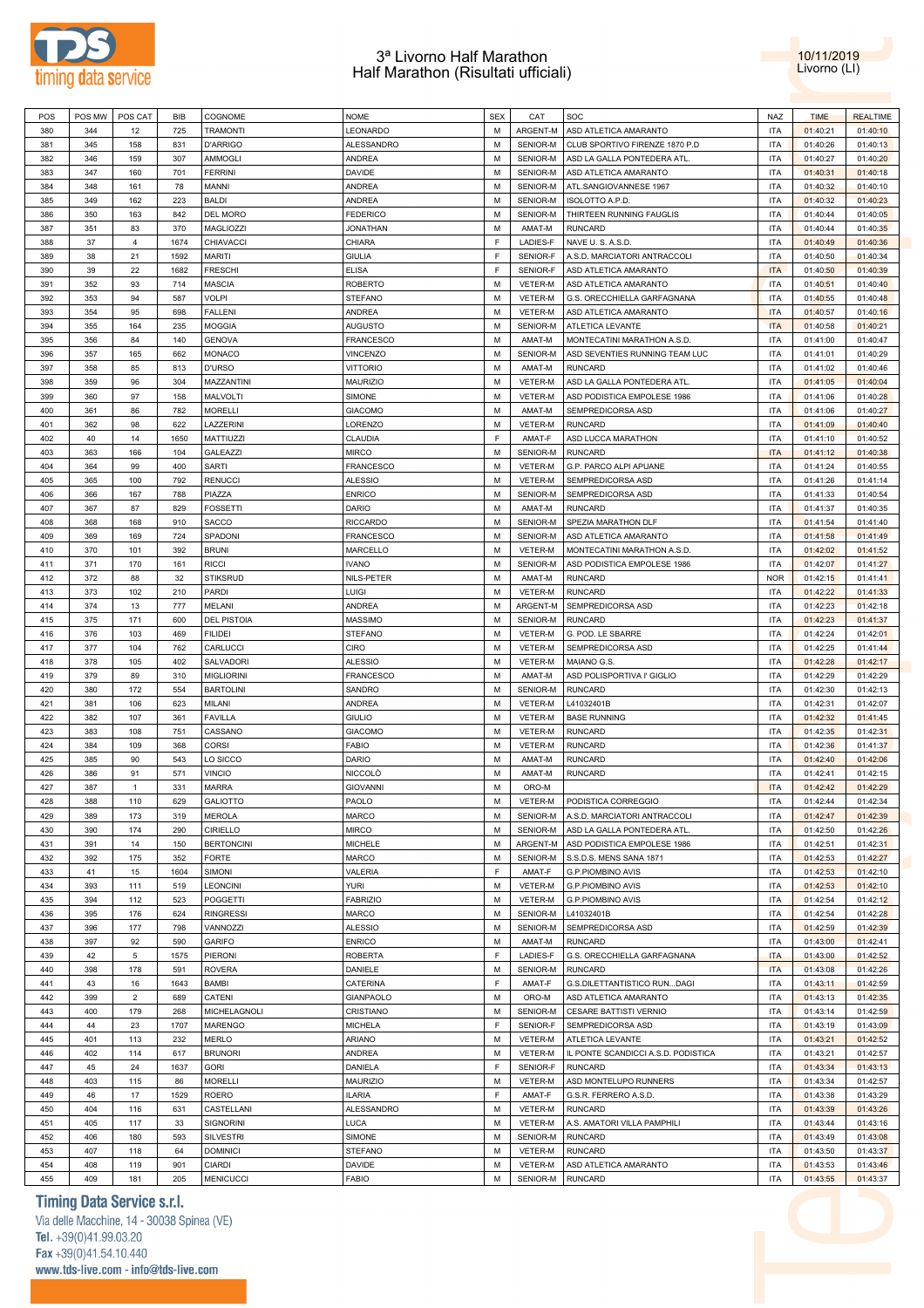



| POS | POS MW | POS CAT        | <b>BIB</b> | COGNOME            | <b>NOME</b>       | <b>SEX</b> | CAT              | SOC                                        | <b>NAZ</b> | <b>TIME</b> | <b>REALTIME</b> |
|-----|--------|----------------|------------|--------------------|-------------------|------------|------------------|--------------------------------------------|------------|-------------|-----------------|
| 456 | 410    | 15             | 621        | <b>D'AMBROSI</b>   | <b>ANTONIO</b>    | M          | ARGENT-M         | IL PONTE SCANDICCI A.S.D. PODISTICA        | ITA        | 01:43:56    | 01:43:31        |
|     |        |                |            |                    |                   |            |                  |                                            |            |             |                 |
| 457 | 411    | 182            | 49         | LUNATI             | <b>ALDO</b>       | M          | SENIOR-M         | A.S.D. CAGLIARI ATLETICA LEGGE             | ITA        | 01:43:57    | 01:43:39        |
| 458 | 47     | 18             | 1523       | <b>BETTO</b>       | FRANCESCA         | E          | AMAT-F           | <b>RIDERS TEAM CECINA</b>                  | ITA        | 01:44:01    | 01:43:23        |
| 459 | 412    | 183            | 159        | <b>NIERI</b>       | <b>GABRIELE</b>   | M          | SENIOR-M         | ASD PODISTICA EMPOLESE 1986                | <b>ITA</b> | 01:44:05    | 01:43:35        |
| 460 | 413    | 120            | 136        | <b>DELLA ROCCA</b> | <b>RENZO</b>      | M          | VETER-M          | MONTECATINI MARATHON A.S.D.                | <b>ITA</b> | 01:44:08    | 01:43:42        |
| 461 | 414    | 184            | 670        | <b>TENUCCI</b>     | <b>ANDREA</b>     | M          | SENIOR-M         | ASD SEVENTIES RUNNING TEAM LUC             | <b>ITA</b> | 01:44:16    | 01:43:28        |
|     |        |                |            |                    |                   |            |                  |                                            |            |             |                 |
| 462 | 415    | 121            | 720        | <b>RAPONE</b>      | <b>ANTONIO</b>    | М          | VETER-M          | ASD ATLETICA AMARANTO                      | ITA        | 01:44:17    | 01:44:08        |
| 463 | 416    | 122            | 904        | <b>ANTONINI</b>    | LORENZO           | М          | VETER-M          |                                            | ITA        | 01:44:21    | 01:44:08        |
| 464 | 417    | 93             | 299        | <b>ARVIA</b>       | <b>GIANFRANCO</b> | M          | AMAT-M           | ASD LA GALLA PONTEDERA ATL                 | ITA        | 01:44:21    | 01:43:58        |
| 465 | 418    | 123            | 137        | <b>BUONAMICI</b>   | <b>MASSIMO</b>    | M          | VETER-M          | MONTECATINI MARATHON A.S.D.                | <b>ITA</b> | 01:44:21    | 01:44:04        |
| 466 | 419    | 185            | 932        | <b>DE GREGORIO</b> | LUCIANO           | M          | SENIOR-M         | <b>RUNCARD</b>                             | <b>ITA</b> | 01:44:23    | 01:43:36        |
|     |        |                |            | PIZZANELLI         |                   |            |                  |                                            |            |             |                 |
| 467 | 420    | 186            | 825        |                    | <b>DAVIDE</b>     | M          | SENIOR-M         | <b>RUNCARD</b>                             | <b>ITA</b> | 01:44:27    | 01:43:49        |
| 468 | 421    | 187            | 193        | LENSI              | <b>FEDERICO</b>   | M          | SENIOR-M         | A.S.D VIGOR VIRTUS                         | ITA        | 01:44:29    | 01:44:07        |
| 469 | 48     | 6              | 1527       | SASSOLINI          | <b>SERENA</b>     | E          | LADIES-F         | CLUB AUSONIA ASD                           | <b>ITA</b> | 01:44:30    | 01:44:10        |
| 470 | 422    | 188            | 322        | <b>PELLERITI</b>   | <b>ANDREA</b>     | M          | SENIOR-M         | A.S.D. MARCIATORI ANTRACCOLI               | <b>ITA</b> | 01:44:39    | 01:43:52        |
| 471 | 423    | 16             | 153        | <b>DETTORI</b>     | <b>RENATO</b>     | M          | ARGENT-M         | ASD PODISTICA EMPOLESE 1986                | <b>ITA</b> | 01:44:39    | 01:44:14        |
|     |        |                |            |                    |                   |            |                  |                                            |            |             |                 |
| 472 | 424    | 189            | 47         | <b>MORACCI</b>     | MARCO             | M          | SENIOR-M         | A.S.D. GOLFO DEI POETI ARCIGNI             | <b>ITA</b> | 01:44:39    | 01:44:19        |
| 473 | 49     | 19             | 1679       | <b>BARNESCHI</b>   | <b>FRANCESCA</b>  | F          | AMAT-F           | ATL. SESTINI FIAMME VERDI AR               | <b>ITA</b> | 01:44:41    | 01:44:24        |
| 474 | 425    | 124            | 473        | LENZI              | PAOLO             | M          | VETER-M          | G. POD. LE SBARRE                          | ITA        | 01:44:44    | 01:44:44        |
| 475 | 426    | 190            | 812        | TICÀ               | <b>RICCARDO</b>   | M          | SENIOR-M         | <b>RUNCARD</b>                             | ITA        | 01:44:49    | 01:44:31        |
| 476 | 427    | 125            | 461        | <b>BETTI</b>       | MICHELANGELO      | M          | VETER-M          | G. POD. LE SBARRE                          | ITA        | 01:44:50    | 01:44:32        |
|     |        |                |            |                    |                   |            |                  |                                            |            |             |                 |
| 477 | 50     | 25             | 1660       | MAZZINI            | DONATELLA         | F          | SENIOR-F         | IL PONTE SCANDICCI A.S.D. PODISTICA        | ITA        | 01:44:53    | 01:44:28        |
| 478 | 428    | 94             | 221        | <b>CIANCI</b>      | ANDREA NICOLA     | M          | AMAT-M           | <b>RUNCARD</b>                             | <b>ITA</b> | 01:44:54    | 01:44:25        |
| 479 | 51     | 20             | 1585       | <b>DEL CORSO</b>   | <b>MARTINA</b>    | E          | AMAT-F           | GRUPPO PODISTICO ROSSINI                   | <b>ITA</b> | 01:44:55    | 01:44:37        |
| 480 | 429    | 126            | 387        | <b>GADDINI</b>     | PAOLO             | M          | VETER-M          | <b>GRUPPO PODISTICO ROSSINI</b>            | ITA        | 01:44:56    | 01:44:41        |
| 481 | 430    | 191            | 886        | <b>PUCCI</b>       | <b>RICCARDO</b>   | M          | SENIOR-M         | <b>RUNCARD</b>                             | <b>ITA</b> | 01:44:56    | 01:44:33        |
|     |        |                |            |                    |                   |            |                  |                                            |            |             |                 |
| 482 | 431    | 192            | 208        | ANGELI             | CLAUDIO           | M          | SENIOR-M         | POL. ARCI UISP VENTURINA                   | ITA        | 01:45:05    | 01:44:21        |
| 483 | 52     | 21             | 1700       | <b>BUGATTI</b>     | ANNA              | E          | AMAT-F           | SEMPREDICORSA ASD                          | <b>ITA</b> | 01:45:06    | 01:44:46        |
| 484 | 432    | 193            | 190        | <b>DE ANGELIS</b>  | SALVATORE         | M          | SENIOR-M         | G                                          | ITA        | 01:45:06    | 01:44:39        |
| 485 | 433    | 127            | 76         | <b>LIISTRO</b>     | PASQUALE          | M          | VETER-M          | CLUB AUSONIA ASD                           | <b>ITA</b> | 01:45:06    | 01:44:44        |
|     |        |                |            |                    |                   |            | SENIOR-M         | SEMPREDICORSA ASD                          |            |             |                 |
| 486 | 434    | 194            | 787        | <b>PAPERINI</b>    | <b>GIAMPAOLO</b>  | M          |                  |                                            | <b>ITA</b> | 01:45:09    | 01:44:36        |
| 487 | 435    | 128            | 620        | <b>CORTINI</b>     | <b>GIANNI</b>     | М          | VETER-M          | IL PONTE SCANDICCI A.S.D. PODISTICA        | ITA        | 01:45:10    | 01:44:46        |
| 488 | 53     | 22             | 1513       | CARUANA            | ABIGAIL           | F          | AMAT-F           | <b>RUNCARD</b>                             | MLT        | 01:45:11    | 01:44:59        |
| 489 | 436    | 95             | 327        | <b>STEFANI</b>     | <b>DAVIDE</b>     | M          | AMAT-M           | A.S.D. MARCIATORI ANTRACCOLI               | ITA        | 01:45:13    | 01:44:46        |
| 490 | 437    | 195            | 139        | CARDELLI           | <b>MIRCO</b>      | М          | SENIOR-M         | MONTECATINI MARATHON A.S.D.                | ITA        | 01:45:16    | 01:45:05        |
|     |        |                |            |                    |                   |            |                  |                                            |            |             |                 |
| 491 | 438    | 129            | 133        | <b>GUADAGNINI</b>  | <b>GIUSEPPE</b>   | M          | VETER-M          | MONTECATINI MARATHON A.S.D.                | ITA        | 01:45:16    | 01:45:03        |
| 492 | 439    | 196            | 237        | <b>MARIANI</b>     | LUCA              | M          | SENIOR-M         | ATLETICA LEVANTE                           | ITA        | 01:45:20    | 01:45:12        |
| 493 | 440    | 197            | 239        | CELLE              | <b>ROBERTO</b>    | M          | SENIOR-M         | ATLETICA LEVANTE                           | <b>ITA</b> | 01:45:20    | 01:45:08        |
| 494 | 441    | 130            | 403        | <b>MOLINARO</b>    | RAFFAELE          | M          | VETER-M          | <b>URBAN RUNNERS</b>                       | ITA        | 01:45:21    | 01:44:53        |
| 495 | 442    | 96             | 94         | <b>GHIONZOLI</b>   | <b>MARCO</b>      | M          | AMAT-M           | <b>RUNCARD</b>                             | <b>ITA</b> | 01:45:21    | 01:44:38        |
|     |        |                |            | <b>VITELLO</b>     |                   | M          | SENIOR-M         |                                            |            |             |                 |
| 496 | 443    | 198            | 189        |                    | <b>GIUSEPPE</b>   |            |                  | ASD CANAPINO                               | ITA        | 01:45:25    | 01:45:01        |
| 497 | 444    | 199            | 253        | <b>CHERUBINO</b>   | LUCA              | M          | SENIOR-M         | ASD ZENA RUNNERS                           | <b>ITA</b> | 01:45:33    | 01:45:09        |
| 498 | 54     | 26             | 1573       | <b>TONELLO</b>     | <b>FRANCESCA</b>  | F          | SENIOR-F         | <b>RUNCARD</b>                             | <b>ITA</b> | 01:45:37    | 01:45:12        |
| 499 | 445    | 200            | 11         | <b>CITERNESI</b>   | LORENZO           | M          | SENIOR-M         | G.S. LE PANCHE CASTELQUARTO                | ITA        | 01:45:39    | 01:45:22        |
| 500 | 446    | 201            | 674        | <b>CROCIANI</b>    | <b>GABRIELE</b>   | M          | SENIOR-M         | NAVE U.S.A.S.D.                            | ITA        | 01:45:40    | 01:45:22        |
|     |        |                |            |                    |                   |            |                  |                                            |            |             |                 |
| 501 | 447    | 97             | 463        | CASALINI           | CRISTIANO         | M          | AMAT-M           | G. POD. LE SBARRE                          | ITA        | 01:45:43    | 01:45:03        |
| 502 | 448    | 131            | 574        | <b>FORLEO</b>      | <b>VINCENZO</b>   | М          | VETER-M          | IL PONTE SCANDICCI A.S.D. PODISTICA        | ITA        | 01:45:44    | 01:44:52        |
| 503 | 55     | 23             | 1661       | <b>BROTINI</b>     | SILVIA            | E          | AMAT-F           | ASD ATLETICA VINCI                         | <b>ITA</b> | 01:45:45    | 01:45:33        |
| 504 | 449    | 17             | 289        | CARTA              | <b>IGNAZIO</b>    | M          |                  | ARGENT-M POLIZIA PENITENZIARIA LIVORNO ASD | <b>ITA</b> | 01:45:54    | 01:45:25        |
| 505 | 450    | 202            | 460        | <b>BATTINI</b>     | LEONARDO          | М          | SENIOR-M         | G. POD. LE SBARRE                          | ITA        | 01:45:56    | 01:45:30        |
|     |        |                |            |                    |                   |            |                  |                                            |            |             |                 |
| 506 | 451    | 203            | 143        | ORSINI             | <b>RICCARDO</b>   | M          | SENIOR-M         | <b>RUNCARD</b>                             | ITA        | 01:46:02    | 01:45:54        |
| 507 | 452    | 132            | 719        | QUAGLIERINI        | FABIO             | M          | VETER-M          | ASD ATLETICA AMARANTO                      | <b>ITA</b> | 01:46:08    | 01:45:55        |
| 508 | 453    | 133            | 215        | CRISTALLI          | CORRADO           | M          | VETER-M          | ASD MISERICORDIA GRIGNANO                  | ITA        | 01:46:10    | 01:45:47        |
| 509 | 454    | 134            | 492        | PILLI              | CESARE            | M          | VETER-M          | STRACARRARA                                | <b>ITA</b> | 01:46:10    | 01:46:10        |
| 510 | 455    | 204            | 53         | SANTINELLI         | LUCA              | M          | SENIOR-M         | <b>RUNCARD</b>                             | ITA        | 01:46:14    | 01:45:13        |
|     |        |                |            |                    |                   |            |                  |                                            |            |             |                 |
| 511 | 456    | 135            | 529        | <b>MESCHI</b>      | ANDREA            | M          | VETER-M          | <b>RUNCARD</b>                             | ITA        | 01:46:17    | 01:45:59        |
| 512 | 56     | $\overline{7}$ | 1709       | <b>PICCIOLI</b>    | <b>BEATRICE</b>   | E          | LADIES-F         | ISOLOTTO A.P.D.                            | ITA        | 01:46:19    | 01:46:13        |
| 513 | 457    | 18             | 171        | <b>FINI</b>        | LUCIANO           | М          | ARGENT-M         | ASD PODISTICA EMPOLESE 1986                | ITA        | 01:46:20    | 01:45:51        |
| 514 | 57     | 27             | 1614       | <b>FARAGALLI</b>   | CHIARA            | E          | SENIOR-F         | <b>RUNCARD</b>                             | ITA        | 01:46:20    | 01:45:55        |
| 515 | 458    | 98             | 222        | VEDOVI             | <b>FEDERICO</b>   | М          | AMAT-M           | <b>RUNCARD</b>                             | <b>ITA</b> | 01:46:21    | 01:45:37        |
|     |        |                |            |                    |                   |            |                  |                                            |            |             |                 |
| 516 | 459    | 205            | 267        | <b>NESPECA</b>     | LUCA              | М          | SENIOR-M         | <b>RUNCARD</b>                             | <b>ITA</b> | 01:46:21    | 01:46:05        |
| 517 | 460    | 99             | 808        | <b>GIANNONI</b>    | <b>GILLES</b>     | М          | AMAT-M           | PODISMO IL PONTE                           | ITA        | 01:46:21    | 01:45:38        |
| 518 | 461    | 100            | 313        | <b>BUCHIGNANI</b>  | <b>NICOLA</b>     | М          | AMAT-M           | A.S.D. MARCIATORI ANTRACCOLI               | ITA        | 01:46:24    | 01:45:55        |
| 519 | 462    | 136            | 583        | LINARI             | LUCA              | M          | VETER-M          | G.P. PARCO ALPI APUANE                     | <b>ITA</b> | 01:46:24    | 01:46:07        |
| 520 | 463    | 101            | 35         | <b>BERTINI</b>     | <b>GIORGIO</b>    | М          | AMAT-M           | <b>RUNCARD</b>                             | ITA        | 01:46:24    | 01:46:11        |
|     |        |                |            |                    |                   |            |                  |                                            |            |             |                 |
| 521 | 58     | 24             | 1606       | <b>KESTELOOT</b>   | CAROLINE          | E          | AMAT-F           | G.P. PARCO ALPI APUANE                     | <b>BEL</b> | 01:46:25    | 01:46:03        |
| 522 | 464    | 137            | 273        | <b>FALASCHI</b>    | <b>FABRIZIO</b>   | M          | VETER-M          | GRUPPO PODISTICO ROSSINI                   | ITA        | 01:46:25    | 01:45:51        |
| 523 | 465    | 138            | 204        | VAGLINI            | <b>GIOVANNI</b>   | M          | VETER-M          | <b>RUNCARD</b>                             | ITA        | 01:46:27    | 01:45:40        |
| 524 | 466    | 139            | 565        | <b>OSTRZINSKI</b>  | <b>JORG</b>       | M          | VETER-M          |                                            | <b>GER</b> | 01:46:36    | 01:46:08        |
|     | 467    | 206            | 888        | MARTELLI           | PAOLO             | M          |                  |                                            | ITA        |             | 01:46:00        |
| 525 |        |                |            |                    |                   |            | SENIOR-M         | EVENTSPORT A.S.D.                          |            | 01:46:37    |                 |
| 526 | 59     | 8              | 1683       | <b>ISOLANI</b>     | MANUELA           | E          | LADIES-F         | ASD ATLETICA AMARANTO                      | ITA        | 01:46:38    | 01:46:24        |
| 527 | 468    | 140            | 736        | <b>IANNACCONE</b>  | <b>GIUSEPPE</b>   | М          | VETER-M          | PISA ROAD RUNNERS CLUB                     | ITA        | 01:46:38    | 01:45:59        |
| 528 | 469    | 207            | 542        | <b>BARNI</b>       | <b>TOMMASO</b>    | М          | SENIOR-M         | ASD ATLETICA PRATO                         | ITA        | 01:46:39    | 01:45:44        |
| 529 | 470    | 208            | 414        | CANALE             | <b>RUDI</b>       | М          | SENIOR-M         | GRUPPO PODISTICO FRAT.ZA POP. DI GRASSIN   | ITA        | 01:46:40    | 01:45:58        |
|     |        |                |            |                    |                   |            |                  |                                            |            |             |                 |
| 530 | 471    | 141            | 96         | ORLANDO            | <b>MARIO</b>      | М          | VETER-M          | ASD PODISTICA PERALTO GENOVA               | <b>ITA</b> | 01:46:43    | 01:46:03        |
| 531 | 472    | 209            | 592        | <b>NERI</b>        | ANDREA            | М          | SENIOR-M RUNCARD |                                            | <b>ITA</b> | 01:46:47    | 01:46:05        |

# **Timing Data Service s.r.l.**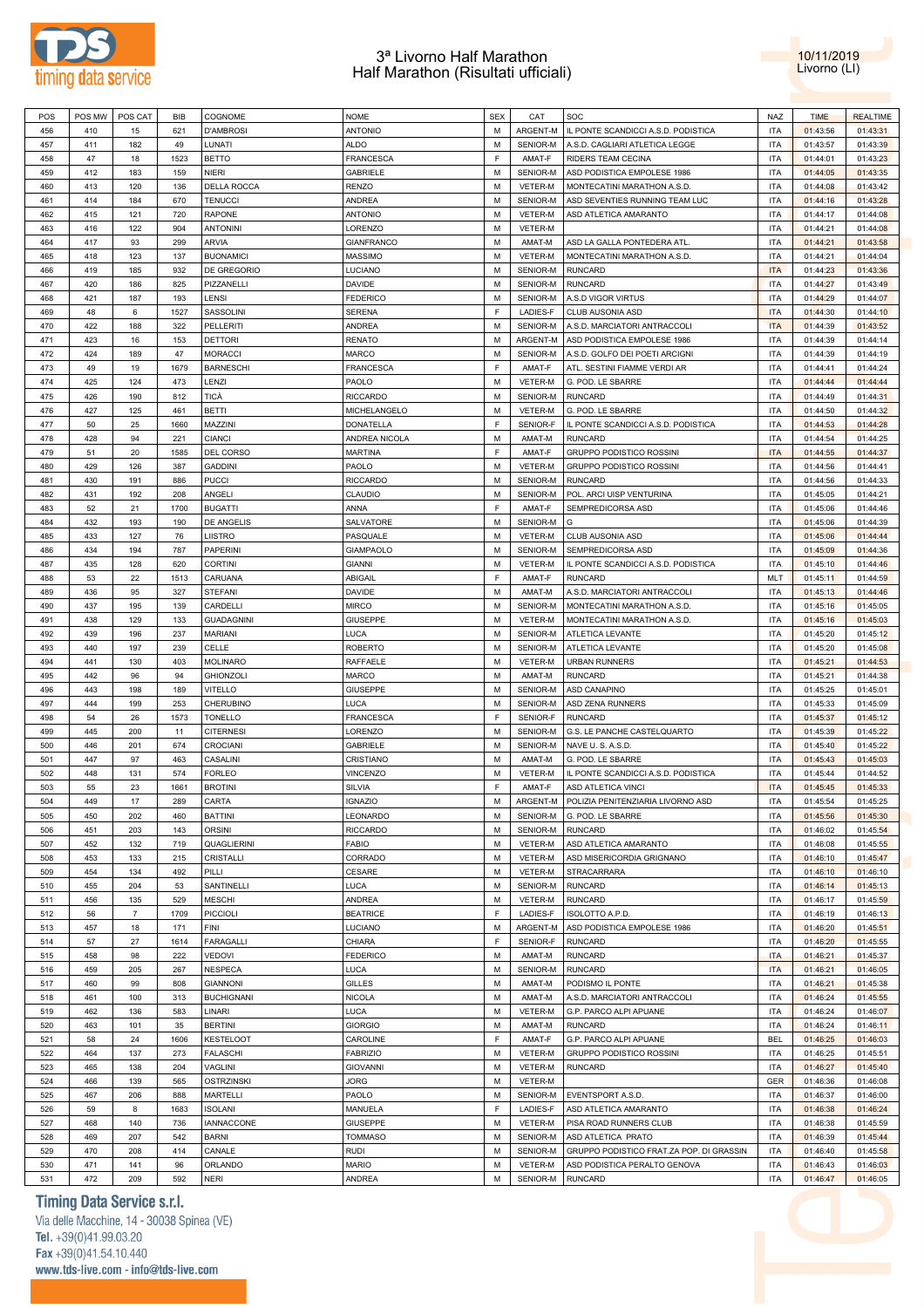



| POS | POS MW | POS CAT | BIB  | COGNOME                | <b>NOME</b>       | <b>SEX</b> | CAT            | SOC                            | <b>NAZ</b> | <b>TIME</b> | <b>REALTIME</b> |
|-----|--------|---------|------|------------------------|-------------------|------------|----------------|--------------------------------|------------|-------------|-----------------|
| 532 | 473    | 210     | 516  | SPILLER                | <b>MARCO</b>      | M          | SENIOR-M       | <b>RUNCARD</b>                 | <b>ITA</b> | 01:46:47    | 01:46:47        |
| 533 | 474    | 211     | 343  | DE BARTOLOMEO          | VALTER            | М          | SENIOR-M       | <b>RUNCARD</b>                 | <b>ITA</b> | 01:46:48    | 01:45:15        |
| 534 | 60     | 25      | 1541 | SODINI                 | DANIELA           | F          | AMAT-F         | MONTECATINI MARATHON A.S.D     | <b>ITA</b> | 01:46:50    | 01:46:46        |
|     |        |         |      |                        |                   |            |                |                                |            |             |                 |
| 535 | 475    | 212     | 135  | <b>BADIANI</b>         | <b>FEDERICO</b>   | М          | SENIOR-M       | MONTECATINI MARATHON A.S.D.    | <b>ITA</b> | 01:46:51    | 01:46:47        |
| 536 | 476    | 142     | 470  | <b>FONTANELLI</b>      | <b>DAVID</b>      | М          | VETER-M        | G. POD. LE SBARRE              | <b>ITA</b> | 01:46:54    | 01:46:14        |
| 537 | 61     | 9       | 1524 | <b>ORLANDINI</b>       | SUSANNA           | F          | LADIES-F       | ATLETICA ISOLA D'ELBA          | <b>ITA</b> | 01:46:59    | 01:46:33        |
| 538 | 477    | 102     | 563  | <b>BEGLIOMINI</b>      | <b>EMANUELE</b>   | М          | AMAT-M         | A.S.C.D. SILVANO FEDI          | <b>ITA</b> | 01:47:00    | 01:46:19        |
| 539 | 478    | 143     | 598  | SBANDITI               | <b>ANDREA</b>     | М          | VETER-M        | ASS.POD.MARCIATORI MARLIESI    | <b>ITA</b> | 01:47:02    | 01:46:38        |
| 540 | 479    | 19      | 731  | CECCARELLI             | <b>MARCO</b>      | M          | ARGENT-M       | PISA ROAD RUNNERS CLUB         | <b>ITA</b> | 01:47:05    | 01:46:43        |
| 541 | 480    | 20      | 677  | <b>GUIGGIANI</b>       | <b>MASSIMO</b>    | М          | ARGENT-M       | NAVE U.S.A.S.D.                | <b>ITA</b> | 01:47:08    | 01:46:17        |
|     |        |         |      |                        |                   |            |                |                                |            |             |                 |
| 542 | 62     | 28      | 1638 | <b>BALDINI ARGENTI</b> | CLAUDIA           | F          | SENIOR-F       | SURVIVAL TRAIL RUNNERS ASD     | <b>ITA</b> | 01:47:08    | 01:46:53        |
| 543 | 481    | 144     | 79   | LEPORE                 | <b>EMILIO</b>     | M          | VETER-M        | PODISTICA PRATESE ASD          | <b>ITA</b> | 01:47:12    | 01:46:09        |
| 544 | 482    | 213     | 845  | <b>VIGLIOTTI</b>       | <b>LUIGI</b>      | М          | SENIOR-M       | <b>CUS PISA</b>                | <b>ITA</b> | 01:47:14    | 01:46:45        |
| 545 | 483    | 214     | 154  | <b>FALCHI</b>          | MASSIMILIANO      | М          | SENIOR-M       | ASD PODISTICA EMPOLESE 1986    | <b>ITA</b> | 01:47:14    | 01:46:38        |
| 546 | 484    | 145     | 43   | PANI                   | LEONARDO          | М          | VETER-M        | NAVE U.S.A.S.D.                | <b>ITA</b> | 01:47:18    | 01:46:28        |
| 547 | 485    | 146     | 484  | <b>COSTANTINI</b>      | PASQUALE          | М          | VETER-M        | STRACARRARA                    | <b>ITA</b> | 01:47:20    | 01:47:15        |
|     |        |         |      |                        |                   |            |                |                                |            |             |                 |
| 548 | 486    | 147     | 657  | <b>MELCHIORRE</b>      | <b>MICHELE</b>    | М          | VETER-M        | G.P. MISERICORDIA CHIESANUOVA  | <b>ITA</b> | 01:47:26    | 01:47:08        |
| 549 | 487    | 148     | 608  | <b>MARINO</b>          | <b>GIOVANNI</b>   | М          | VETER-M        | CIRCOLO RICREATIVO SOLVAY      | <b>ITA</b> | 01:47:27    | 01:47:09        |
| 550 | 488    | 149     | 606  | <b>FONTANELLI</b>      | <b>RICCARDO</b>   | М          | VETER-M        | CIRCOLO RICREATIVO SOLVAY      | <b>ITA</b> | 01:47:27    | 01:47:09        |
| 551 | 489    | 215     | 132  | <b>CIAMPI</b>          | <b>ANTONIO</b>    | М          | SENIOR-M       | <b>RUNCARD</b>                 | <b>ITA</b> | 01:47:27    | 01:47:08        |
| 552 | 63     | 26      | 1570 | <b>FRANZETTI</b>       | <b>DARIA</b>      | F          | AMAT-F         | ATLETICA LEVANTE               | <b>ITA</b> | 01:47:28    | 01:47:00        |
| 553 | 490    | 150     | 726  | ANTONUZZO              | <b>ANDREA</b>     | M          | VETER-M        | PISA ROAD RUNNERS CLUB         | <b>ITA</b> | 01:47:31    | 01:47:06        |
| 554 | 491    | 216     | 765  | <b>CESARI</b>          | <b>GIANANDREA</b> | М          | SENIOR-M       | SEMPREDICORSA ASD              | <b>ITA</b> | 01:47:34    | 01:47:05        |
|     |        |         |      |                        |                   |            |                |                                |            |             |                 |
| 555 | 492    | 151     | 355  | LENZINI                | <b>FABRIZIO</b>   | М          | VETER-M        | G.S. ORECCHIELLA GARFAGNANA    | <b>ITA</b> | 01:47:35    | 01:47:25        |
| 556 | 493    | 217     | 83   | <b>BELLI</b>           | <b>MARCO</b>      | М          | SENIOR-M       | ATLETICA SIGNA A.S.D.          | <b>ITA</b> | 01:47:37    | 01:47:17        |
| 557 | 494    | 218     | 266  | <b>NESPECA</b>         | DANIELE           | М          | SENIOR-M       | G.P. C.A.I. PISTOIA            | <b>ITA</b> | 01:47:39    | 01:47:24        |
| 558 | 495    | 152     | 288  | <b>BALDACCI</b>        | <b>STEFANO</b>    | М          | VETER-M        | <b>RUNCARD</b>                 | <b>ITA</b> | 01:47:46    | 01:46:51        |
| 559 | 64     | 27      | 1716 | CACCIAFUNGHI           | <b>JESSICA</b>    | F          | AMAT-F         | <b>RUNCARD</b>                 | <b>ITA</b> | 01:47:48    | 01:47:40        |
| 560 | 496    | 153     | 404  | <b>BAUSONE</b>         | <b>ALESANDRO</b>  | М          | VETER-M        | <b>RUNCARD</b>                 | <b>ITA</b> | 01:47:49    | 01:47:35        |
|     |        |         |      |                        |                   |            | SENIOR-M       |                                |            |             |                 |
| 561 | 497    | 219     | 196  | <b>FIORI</b>           | <b>MICHELE</b>    | М          |                | <b>GRUPPO MARCIATORI BARGA</b> | <b>ITA</b> | 01:47:49    | 01:47:02        |
| 562 | 65     | 28      | 1708 | <b>TRIVELLI</b>        | ANNA MARIA        | F          | AMAT-F         | SEMPREDICORSA ASD              | <b>ITA</b> | 01:47:58    | 01:47:42        |
| 563 | 498    | 103     | 763  | CAROCCI                | MANUEL            | M          | AMAT-M         | SEMPREDICORSA ASD              | <b>ITA</b> | 01:47:59    | 01:47:26        |
| 564 | 499    | 154     | 564  | DE CARIA               | <b>FRANCO</b>     | М          | <b>VETER-M</b> | A.S.C.D. SILVANO FEDI          | <b>ITA</b> | 01:48:05    | 01:47:38        |
| 565 | 500    | 220     | 202  | <b>PACINI</b>          | <b>GIACOMO</b>    | М          | SENIOR-M       | A.S.N.ATLETICA LASTRA          | <b>ITA</b> | 01:48:06    | 01:47:38        |
| 566 | 501    | 104     | 707  | MACHÌ                  | <b>ROBERTO</b>    | М          | AMAT-M         | ASD ATLETICA AMARANTO          | <b>ITA</b> | 01:48:09    | 01:47:26        |
|     |        |         |      |                        |                   | М          |                |                                | <b>ITA</b> |             |                 |
| 567 | 502    | 155     | 149  | ARENA                  | <b>GIUSEPPE</b>   |            | VETER-M        | ASD PODISTICA EMPOLESE 1986    |            | 01:48:11    | 01:47:34        |
| 568 | 503    | 221     | 431  | <b>RUBINO</b>          | <b>STEFANO</b>    | М          | SENIOR-M       | <b>RUNCARD</b>                 | <b>ITA</b> | 01:48:12    | 01:47:57        |
| 569 | 504    | 222     | 157  | MAINARDI               | SIMONE            | М          | SENIOR-M       | ASD PODISTICA EMPOLESE 1986    | <b>ITA</b> | 01:48:20    | 01:48:20        |
| 570 | 505    | 223     | 768  | DI MAIO                | ALESSANDRO        | М          | SENIOR-M       | SEMPREDICORSA ASD              | <b>ITA</b> | 01:48:21    | 01:47:56        |
| 571 | 506    | 224     | 796  | <b>TAGLIAFERRI</b>     | <b>ENRICO</b>     | М          | SENIOR-M       | SEMPREDICORSA ASD              | <b>ITA</b> | 01:48:21    | 01:47:52        |
| 572 | 507    | 156     | 413  | DANIELE                | <b>GAETANO</b>    | M          | <b>VETER-M</b> | ASSI GIGLIO ROSSO FIRENZE      | <b>ITA</b> | 01:48:24    | 01:48:15        |
| 573 | 66     | 29      | 1512 | CAMILLERI BRIFFA       | DEBBIE            | F          | AMAT-F         | <b>RUNCARD</b>                 | <b>MLT</b> | 01:48:30    | 01:48:18        |
| 574 | 508    | 157     | 496  | <b>ESPOSITO</b>        | <b>VINCENZO</b>   | М          | VETER-M        | ATL. MASSAROSA AMICI D.MARCIA  | <b>ITA</b> | 01:48:32    | 01:47:55        |
|     |        |         |      |                        |                   |            |                |                                |            |             |                 |
| 575 | 509    | 105     | 411  | <b>MARTORINI</b>       | <b>IVAN</b>       | М          | AMAT-M         | <b>RUNCARD</b>                 | <b>ITA</b> | 01:48:33    | 01:47:58        |
| 576 | 67     | 29      | 1629 | PASSERAI               | <b>SILVIA</b>     | F          | SENIOR-F       | G. POD. LE SBARRE              | <b>ITA</b> | 01:48:34    | 01:48:17        |
| 577 | 510    | 225     | 415  | <b>NENCIONI</b>        | <b>ANDREA</b>     | М          | SENIOR-M       | <b>RUNCARD</b>                 | <b>ITA</b> | 01:48:37    | 01:47:38        |
| 578 | 511    | 226     | 41   | PEDRONI                | <b>EMANUELE</b>   | М          | SENIOR-M       | <b>RUNCARD</b>                 | <b>ITA</b> | 01:48:37    | 01:48:28        |
| 579 | 512    | 158     | 536  | <b>RICCI</b>           | <b>GIOVANNI</b>   | м          | VETER-M        | <b>VERSILIA SPORT</b>          | <b>ITA</b> | 01:48:41    | 01:48:02        |
| 580 | 513    | 159     | 260  | CANNIOTTO              | <b>FILIPPO</b>    | M          | VETER-M        | TERRE ETRUSCHE LABRONICHE      | <b>ITA</b> | 01:48:43    | 01:48:05        |
|     |        |         |      |                        |                   |            |                |                                |            |             |                 |
| 581 | 514    | 227     | 85   | <b>MASOTTI</b>         | DANIELE           | М          | SENIOR-M       | ASD CAPRAIA RUN                | <b>ITA</b> | 01:48:47    | 01:48:11        |
| 582 | 515    | 228     | 628  | LANDUCCI               | <b>NICOLA</b>     | M          | SENIOR-M       | <b>RUNCARD</b>                 | <b>ITA</b> | 01:48:49    | 01:48:04        |
| 583 | 516    | 160     | 683  | <b>BACCASSINO</b>      | <b>ENRICO</b>     | М          | VETER-M        | ASD ATLETICA AMARANTO          | <b>ITA</b> | 01:48:53    | 01:48:40        |
| 584 | 517    | 229     | 84   | MORZETTA               | GIUSEPPE          | М          | SENIOR-M       | <b>CAPRAIA RUN</b>             | <b>ITA</b> | 01:48:55    | 01:48:17        |
| 585 | 518    | 161     | 67   | <b>PARISI</b>          | <b>GAETANO</b>    | M          | VETER-M        | <b>BITONTO SPORTIVA</b>        | <b>ITA</b> | 01:48:55    | 01:48:07        |
| 586 | 68     | 30      | 1672 | <b>CECIONI</b>         | <b>LUCIA</b>      | F          | SENIOR-F       | NAVE U.S.A.S.D.                | <b>ITA</b> | 01:48:55    | 01:48:55        |
| 587 | 519    | 162     | 401  | <b>DAMONTE</b>         | <b>GEROLAMO</b>   | М          | VETER-M        | EMOZIONI SPORT TEAM A.S.D.     | <b>ITA</b> | 01:48:56    | 01:47:58        |
|     |        |         |      |                        |                   | М          |                | <b>RUNCARD</b>                 | <b>ITA</b> |             |                 |
| 588 | 520    | 106     | 527  | <b>RONDINE</b>         | LORENZO           |            | AMAT-M         |                                |            | 01:48:57    | 01:48:41        |
| 589 | 521    | 21      | 138  | <b>D'APICE</b>         | <b>ALDO</b>       | M          | ARGENT-M       | MONTECATINI MARATHON A.S.D.    | <b>ITA</b> | 01:48:59    | 01:48:47        |
| 590 | 522    | 163     | 694  | DI MARZIO              | <b>GUIDO</b>      | М          | VETER-M        | ASD ATLETICA AMARANTO          | <b>ITA</b> | 01:49:00    | 01:48:52        |
| 591 | 523    | 164     | 551  | FAZZI                  | MASSIMO           | M          | VETER-M        | O.R.S.T. 2.0                   | <b>ITA</b> | 01:49:01    | 01:48:10        |
| 592 | 524    | 230     | 883  | SALVETTI               | <b>FABIO</b>      | М          | SENIOR-M       | <b>RUNCARD</b>                 | <b>ITA</b> | 01:49:07    | 01:48:26        |
| 593 | 525    | 231     | 124  | <b>SORIANI</b>         | MASSIMILIANO      | M          | SENIOR-M       | ATLETICA GROSSETO BANCA TEMA   | <b>ITA</b> | 01:49:19    | 01:49:03        |
| 594 | 526    | 232     | 575  | <b>BECCHI</b>          | SAMUELE           | М          | SENIOR-M       | A.S.D. ATL. MARCIATORI MUGELLO | <b>ITA</b> | 01:49:34    | 01:49:13        |
|     |        |         |      |                        |                   |            |                |                                |            |             |                 |
| 595 | 527    | 107     | 167  | SCARDIGLI              | <b>ALESSIO</b>    | M          | AMAT-M         | ASD PODISTICA EMPOLESE 1986    | <b>ITA</b> | 01:49:38    | 01:49:00        |
| 596 | 528    | 233     | 828  | <b>BALDACCI</b>        | <b>GIOVANNI</b>   | М          | SENIOR-M       | <b>RUNCARD</b>                 | <b>ITA</b> | 01:49:40    | 01:49:17        |
| 597 | 529    | 108     | 325  | <b>SICHI</b>           | <b>KEVIN</b>      | М          | AMAT-M         | A.S.D. MARCIATORI ANTRACCOLI   | <b>ITA</b> | 01:49:42    | 01:49:31        |
| 598 | 530    | 234     | 320  | <b>MILIANTI</b>        | ALESSANDRO        | М          | SENIOR-M       | A.S.D. MARCIATORI ANTRACCOLI   | <b>ITA</b> | 01:49:42    | 01:48:57        |
| 599 | 531    | 109     | 704  | LENZI                  | LORENZO           | М          | AMAT-M         | ASD ATLETICA AMARANTO          | <b>ITA</b> | 01:49:46    | 01:49:08        |
| 600 | 532    | 110     | 827  | LAPI                   | ALESSANDRO        | М          | AMAT-M         | JUST-FIT SRL                   | <b>ITA</b> | 01:49:48    | 01:48:53        |
|     |        |         |      |                        |                   | M          |                |                                |            |             |                 |
| 601 | 533    | 165     | 173  | <b>BETTARINI</b>       | <b>MASSIMO</b>    |            | VETER-M        | ASD PODISTICA EMPOLESE 1986    | <b>ITA</b> | 01:49:50    | 01:49:20        |
| 602 | 534    | 111     | 773  | <b>KOLIBABCHUK</b>     | <b>VIKTOR</b>     | M          | AMAT-M         | SEMPREDICORSA ASD              | <b>ITA</b> | 01:49:52    | 01:48:43        |
| 603 | 535    | 235     | 900  | <b>ROSICA</b>          | <b>MICHELE</b>    | M          | SENIOR-M       | ATL. PORCARI                   | <b>ITA</b> | 01:49:58    | 01:49:41        |
| 604 | 536    | 112     | 336  | PAPPALARDO             | SAVERIO           | М          | AMAT-M         | G.A.P. SARONNO                 | <b>ITA</b> | 01:50:02    | 01:48:40        |
| 605 | 537    | 166     | 911  | VALENTINI              | <b>ALBERTO</b>    | M          | VETER-M        | SPEZIA MARATHON DLF            | <b>ITA</b> | 01:50:02    | 01:49:22        |
| 606 | 69     | 31      | 1565 | MATHEVON               | VALÉRIE           | F          | SENIOR-F       | G.S. LE PANCHE CASTELQUARTO    | <b>FRA</b> | 01:50:05    | 01:49:56        |
| 607 | 70     | 10      | 1561 | <b>PACINI</b>          | TIZIANA           | F          | LADIES-F       | <b>RUNCARD</b>                 | <b>ITA</b> | 01:50:14    | 01:49:48        |
|     |        |         |      |                        |                   |            |                |                                |            |             |                 |

# **Timing Data Service s.r.l.**

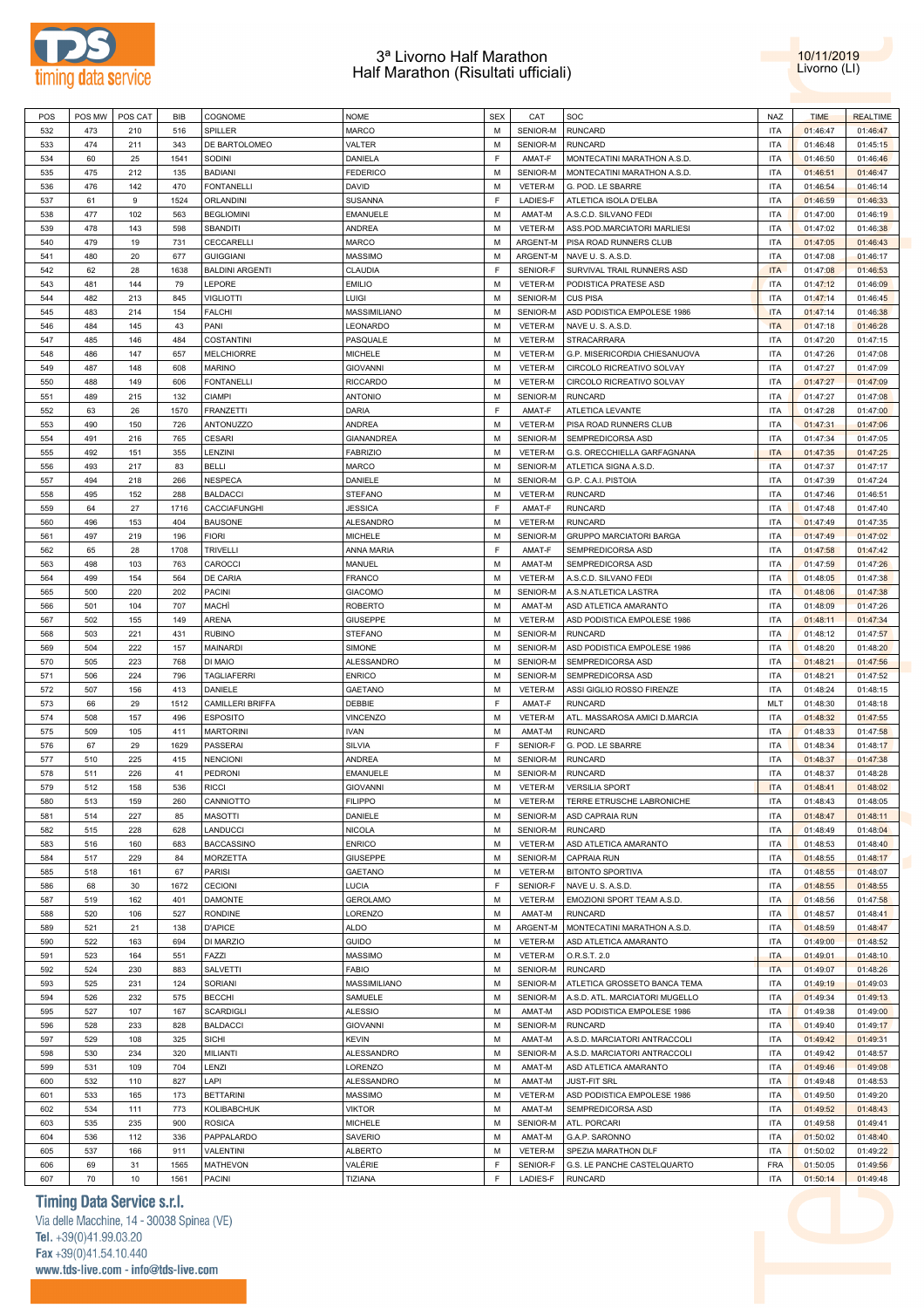



| POS | POS MW | POS CAT        | BIB  | COGNOME           | <b>NOME</b>          | <b>SEX</b> | CAT      | SOC                                      | <b>NAZ</b> | <b>TIME</b> | <b>REALTIME</b> |
|-----|--------|----------------|------|-------------------|----------------------|------------|----------|------------------------------------------|------------|-------------|-----------------|
| 608 | 538    | 22             | 199  | LAVORINI          | <b>UMBERTO</b>       | M          | ARGENT-M | POL. VIRTUS ORENTANO ASD                 | <b>ITA</b> | 01:50:15    | 01:49:49        |
| 609 | 539    | 23             | 308  | GALLI             | PAOLO                | M          | ARGENT-M | ASD PODISTICA EMPOLESE 1986              | <b>ITA</b> | 01:50:18    | 01:49:41        |
| 610 | 540    | 236            | 155  | <b>FRESCHI</b>    | TIZIANO              | M          | SENIOR-M | ASD PODISTICA EMPOLESE 1986              | <b>ITA</b> | 01:50:21    | 01:50:14        |
|     |        |                |      |                   |                      |            |          |                                          |            |             |                 |
| 611 | 541    | 237            | 285  | <b>PUNTONI</b>    | MARCO                | M          | SENIOR-M | <b>GRUPPO PODISTICO ROSSINI</b>          | ITA        | 01:50:22    | 01:50:19        |
| 612 | 542    | 167            | 612  | <b>PICCI</b>      | <b>MICHELE</b>       | M          | VETER-M  | CIRCOLO RICREATIVO SOLVAY                | <b>ITA</b> | 01:50:26    | 01:50:09        |
| 613 | 71     | 11             | 1644 | MATINI            | PATRIZIA             | F          | LADIES-F | LA FONTANINA A.S.D                       | ITA        | 01:50:27    | 01:50:07        |
| 614 | 543    | 238            | 82   | <b>MECCA</b>      | <b>DARIO</b>         | M          | SENIOR-M | <b>ASD CANAPINO</b>                      | <b>ITA</b> | 01:50:28    | 01:50:17        |
| 615 | 544    | 239            | 848  | CALLAIOLI         | <b>RICCARDO</b>      | М          | SENIOR-M | S.S.D.S. MENS SANA 1871                  | ITA        | 01:50:29    | 01:50:06        |
| 616 | 545    | 168            | 852  | <b>COLUCCINI</b>  | <b>GIAN MAURIZIO</b> | М          | VETER-M  | <b>VERSILIA SPORT</b>                    | <b>ITA</b> | 01:50:30    | 01:50:14        |
| 617 | 546    | 240            | 819  | <b>MORGIA</b>     | CHRISTIAN            | М          | SENIOR-M | <b>RUNCARD</b>                           | <b>ITA</b> | 01:50:31    | 01:49:38        |
|     |        |                |      |                   |                      |            |          |                                          |            |             |                 |
| 618 | 547    | 241            | 510  | MAZZEO            | <b>NICOLA</b>        | М          | SENIOR-M | <b>RUNCARD</b>                           | <b>ITA</b> | 01:50:33    | 01:50:33        |
| 619 | 72     | 30             | 1594 | <b>SICHI</b>      | KELLY                | F          | AMAT-F   | A.S.D. MARCIATORI ANTRACCOLI             | ITA        | 01:50:37    | 01:50:27        |
| 620 | 548    | 169            | 250  | <b>BENEDETTI</b>  | ANDREA               | M          | VETER-M  | <b>RUNCARD</b>                           | <b>ITA</b> | 01:50:38    | 01:50:09        |
| 621 | 549    | 113            | 922  | VANDERHAEGHEN     | <b>GREGORY</b>       | М          | AMAT-M   |                                          | <b>ITA</b> | 01:50:39    | 01:49:08        |
| 622 | 73     | 12             | 1699 | <b>BANDITELLI</b> | <b>STEFANIA</b>      | F          | LADIES-F | SEMPREDICORSA ASD                        | <b>ITA</b> | 01:50:40    | 01:49:54        |
| 623 | 550    | 170            | 531  | <b>BELLUOMINI</b> | Luigi                | M          | VETER-M  | <b>RUNCARD</b>                           | ITA        | 01:50:41    | 01:50:01        |
| 624 | 74     | 31             | 1632 | <b>BARONTINI</b>  | <b>VERONICA</b>      | F          | AMAT-F   | ATL LIBERTAS RUNNERS LIVORNO             | <b>ITA</b> | 01:50:41    | 01:50:29        |
|     |        |                |      |                   |                      |            |          |                                          |            |             |                 |
| 625 | 551    | 242            | 436  | <b>DI FESTA</b>   | <b>UMBERTO</b>       | М          | SENIOR-M | ATLETICA CASCINA                         | <b>ITA</b> | 01:50:43    | 01:49:48        |
| 626 | 552    | 171            | 499  | <b>BRACALONI</b>  | <b>NICOLA</b>        | M          | VETER-M  | UISP COMITATO TERR.LE TERRE ETRUSCO-LABR | <b>ITA</b> | 01:50:46    | 01:50:01        |
| 627 | 75     | 32             | 1704 | <b>IULLI</b>      | CHIARA               | F          | SENIOR-F | SEMPREDICORSA ASD                        | <b>ITA</b> | 01:50:47    | 01:50:47        |
| 628 | 553    | 114            | 549  | ORLANDO FORENZA   | <b>MARIO</b>         | M          | AMAT-M   | <b>RUNCARD</b>                           | <b>ITA</b> | 01:50:52    | 01:50:48        |
| 629 | 554    | 243            | 926  | <b>BANDIERI</b>   | ANDREA               | M          | SENIOR-M | <b>RUNCARD</b>                           | ITA        | 01:50:53    | 01:49:58        |
| 630 | 555    | 24             | 328  | VITELLARO         | <b>ROSARIO</b>       | M          | ARGENT-M | A.S.D. MARCIATORI ANTRACCOLI             | <b>ITA</b> | 01:50:58    | 01:50:51        |
| 631 | 556    | 172            | 396  | <b>TEBALDI</b>    | <b>MIRKO</b>         | М          | VETER-M  | ATLETICA CORRIFERRARA                    | <b>ITA</b> | 01:51:03    | 01:50:20        |
|     | 557    | 115            | 69   |                   | ÓSCAR                | м          | AMAT-M   |                                          | <b>ESP</b> |             |                 |
| 632 |        |                |      | SANCHEZ SOBRINO   |                      |            |          | <b>RUNCARD</b>                           |            | 01:51:05    | 01:50:26        |
| 633 | 76     | 33             | 1586 | MAZZEI            | CECILIA              | F          | SENIOR-F | <b>RUNCARD</b>                           | ITA        | 01:51:06    | 01:50:41        |
| 634 | 77     | 34             | 1686 | <b>TOBIA</b>      | <b>GIOVANNA</b>      | F          | SENIOR-F | ASD ATLETICA AMARANTO                    | <b>ITA</b> | 01:51:07    | 01:50:25        |
| 635 | 558    | 116            | 374  | MOZZORECCHI       | <b>FABIO</b>         | М          | AMAT-M   | ISOLOTTO A.P.D.                          | ITA        | 01:51:10    | 01:50:33        |
| 636 | 559    | 244            | 467  | DAL CANTO         | TIZIANO              | М          | SENIOR-M | G. POD. LE SBARRE                        | <b>ITA</b> | 01:51:15    | 01:50:51        |
| 637 | 78     | 32             | 1534 | <b>GENTILINI</b>  | <b>FRANCESCA</b>     | F          | AMAT-F   | A.S.D. ATL. MARCIATORI MUGELLO           | <b>ITA</b> | 01:51:15    | 01:51:15        |
| 638 | 560    | 245            | 555  | <b>MASSI</b>      | MARCO                | М          | SENIOR-M | <b>RUNCARD</b>                           | <b>ITA</b> | 01:51:16    | 01:50:44        |
|     |        |                |      |                   |                      | F          |          |                                          |            |             |                 |
| 639 | 79     | 33             | 1695 | SAINATI           | SILVIA               |            | AMAT-F   | PISA ROAD RUNNERS CLUB                   | <b>ITA</b> | 01:51:21    | 01:50:23        |
| 640 | 80     | 35             | 1694 | <b>NOCCHI</b>     | <b>FRANCESCA</b>     | F          | SENIOR-F | PISA ROAD RUNNERS CLUB                   | <b>ITA</b> | 01:51:21    | 01:50:23        |
| 641 | 561    | 246            | 408  | <b>NIGRO</b>      | DANIELE              | М          | SENIOR-M | VIVI LO SPORT SSD ARL                    | <b>ITA</b> | 01:51:23    | 01:50:41        |
| 642 | 562    | 247            | 597  | <b>MORETTI</b>    | LUCA                 | M          | SENIOR-M | ACSI                                     | <b>ITA</b> | 01:51:30    | 01:50:54        |
| 643 | 563    | 117            | 754  | CAZZOLA           | MATTEO               | м          | AMAT-M   | <b>RUNCARD</b>                           | <b>ITA</b> | 01:51:32    | 01:50:58        |
| 644 | 564    | 248            | 52   | <b>GASPERINI</b>  | <b>MASSIMO</b>       | M          | SENIOR-M | ASD IL RIVELLINO                         | <b>ITA</b> | 01:51:35    | 01:51:29        |
| 645 | 565    | 249            | 359  | <b>BIANCHI</b>    | <b>FABIO</b>         | М          | SENIOR-M | ATL. FUCECCHIO                           | ITA        | 01:51:38    | 01:50:49        |
| 646 | 566    | 118            | 112  | <b>DONATINI</b>   | <b>JONATHAN</b>      | М          | AMAT-M   | <b>RUNCARD</b>                           | <b>ITA</b> | 01:51:41    | 01:50:50        |
|     |        |                |      |                   |                      |            |          |                                          |            |             |                 |
| 647 | 81     | 34             | 1633 | <b>SCARLATO</b>   | ANNA                 | F          | AMAT-F   | MONTECATINI MARATHON A.S.D.              | <b>ITA</b> | 01:51:47    | 01:51:30        |
| 648 | 82     | 36             | 1711 | TRAPANI           | MARIA                | F          | SENIOR-F | <b>RUNCARD</b>                           | <b>ITA</b> | 01:51:47    | 01:51:28        |
| 649 | 83     | 37             | 1622 | CAMMELLETTI       | CRISTINA             | F          | SENIOR-F | G. POD. LE SBARRE                        | <b>ITA</b> | 01:51:48    | 01:51:30        |
| 650 | 567    | 119            | 457  | <b>MORELLI</b>    | SIMONE               | м          | AMAT-M   | ASD LA GALLA PONTEDERA ATL               | <b>ITA</b> | 01:51:53    | 01:50:52        |
| 651 | 568    | 250            | 459  | LO SCALZO         | VITO                 | М          | SENIOR-M | ASD LA GALLA PONTEDERA ATL               | <b>ITA</b> | 01:51:54    | 01:50:53        |
| 652 | 569    | 251            | 497  | <b>PAOLETTI</b>   | <b>GABRIELE</b>      | M          | SENIOR-M | <b>RUNCARD</b>                           | <b>ITA</b> | 01:51:54    | 01:51:09        |
| 653 | 570    | 120            | 520  | <b>MATERIETTI</b> | CLAUDIO              | М          | AMAT-M   | MUGELLO OUTDOOR ASD                      | <b>ITA</b> | 01:52:02    | 01:51:19        |
|     | 571    | 121            | 916  | <b>MANCINI</b>    |                      | м          | AMAT-M   | LE TORRI PODISMO A.S.D.                  | SUI        |             |                 |
| 654 |        |                |      |                   | <b>ROBERTO</b>       |            |          |                                          |            | 01:52:08    | 01:51:40        |
| 655 | 84     | 13             | 1692 | <b>FERRETTI</b>   | <b>FRANCA</b>        | F          | LADIES-F | PISA ROAD RUNNERS CLUB                   | <b>ITA</b> | 01:52:15    | 01:51:35        |
| 656 | 572    | 252            | 315  | <b>ERCOLI</b>     | <b>MARCO</b>         | M          | SENIOR-M | A.S.D. MARCIATORI ANTRACCOLI             | <b>ITA</b> | 01:52:19    | 01:51:59        |
| 657 | 573    | 122            | 66   | <b>GASPARRI</b>   | <b>TOMMASO</b>       | М          | AMAT-M   | MOTO CLUB ISOLA D'ELBA                   | <b>ITA</b> | 01:52:28    | 01:52:01        |
| 658 | 574    | 253            | 495  | GIOVANNESCHI      | <b>STEFANO</b>       | M          | SENIOR-M | <b>RUNCARD</b>                           | <b>ITA</b> | 01:52:34    | 01:52:24        |
| 659 | 575    | 173            | 375  | <b>RALVELLI</b>   | ETTORE               | M          | VETER-M  | <b>RUNCARD</b>                           | <b>ITA</b> | 01:52:38    | 01:52:20        |
| 660 | 576    | 174            | 169  | <b>MATTEUCCI</b>  | ANDREA               | М          | VETER-M  | ASD PODISTICA EMPOLESE 1986              | <b>ITA</b> | 01:52:38    | 01:52:01        |
| 661 | 577    | 175            | 918  | MATALONI          | <b>STEFANO</b>       | M          | VETER-M  | ASD ATLETICA COSTA D'ARGENTO             | <b>ITA</b> | 01:52:39    | 01:52:04        |
| 662 | 85     | 35             | 1718 | <b>GIUSTI</b>     | ALBA                 | F          | AMAT-F   | ATLETICA ISOLA D'ELBA                    | <b>ITA</b> | 01:52:39    | 01:52:12        |
|     |        |                |      |                   |                      |            |          |                                          |            |             |                 |
| 663 | 578    | 123            | 113  | <b>MENNUTI</b>    | SIMONE               | M          | AMAT-M   | ASD MONTELUPO TRAIL RUNNING              | <b>ITA</b> | 01:52:40    | 01:52:01        |
| 664 | 579    | 254            | 192  | NEMI              | SANDRO               | М          | SENIOR-M | CLUB SPORTIVO FIRENZE 1870 P.D           | ITA        | 01:52:40    | 01:52:28        |
| 665 | 580    | $\mathbf{3}$   | 454  | SORO              | <b>GRAZIETTO</b>     | M          | ORO-M    | ASD GRUPPO PODISTICO ATLETICA VALDARNO I | <b>ITA</b> | 01:52:45    | 01:52:35        |
| 666 | 581    | 124            | 165  | ZICHELLA          | ANDREA               | М          | AMAT-M   | ASD PODISTICA EMPOLESE 1986              | <b>ITA</b> | 01:52:46    | 01:52:17        |
| 667 | 582    | 255            | 589  | <b>BAKIOUI</b>    | <b>IMAD</b>          | М          | SENIOR-M | <b>RUNCARD</b>                           | <b>MAR</b> | 01:52:53    | 01:52:51        |
| 668 | 583    | 256            | 934  | <b>BELOUCIF</b>   | <b>MOHAMED</b>       | М          | SENIOR-M |                                          | <b>ITA</b> | 01:52:55    | 01:52:17        |
| 669 | 584    | 257            | 472  | <b>GRISELLI</b>   | CLAUDIO              | М          | SENIOR-M | G. POD. LE SBARRE                        | <b>ITA</b> | 01:52:57    | 01:52:38        |
|     |        |                |      |                   |                      |            |          |                                          |            |             |                 |
| 670 | 585    | $\overline{4}$ | 259  | <b>CENCI</b>      | <b>NORICO</b>        | M          | ORO-M    | G.S. PIEVE A RIPOLI                      | <b>ITA</b> | 01:52:59    | 01:52:09        |
| 671 | 86     | 14             | 1587 | <b>GEPPETTI</b>   | SONIA                | E          | LADIES-F | ASD LA GALLA PONTEDERA ATL.              | <b>ITA</b> | 01:52:59    | 01:52:24        |
| 672 | 87     | 38             | 1717 | CUSELLO           | ROSA                 | F          | SENIOR-F | A.S.D. RUNNERS BARBERINO                 | <b>ITA</b> | 01:52:59    | 01:51:54        |
| 673 | 586    | 176            | 521  | <b>FERNANDEZ</b>  | <b>FRANCISCO</b>     | M          | VETER-M  | A.S.D. RUNNERS BARBERINO                 | <b>ESP</b> | 01:52:59    | 01:52:59        |
| 674 | 587    | 177            | 797  | <b>TOMMASINI</b>  | <b>RICCARDO</b>      | M          | VETER-M  | SEMPREDICORSA ASD                        | <b>ITA</b> | 01:53:00    | 01:52:46        |
| 675 | 588    | 258            | 170  | LENSI             | CRISTIANO            | M          | SENIOR-M | ASD PODISTICA EMPOLESE 1986              | <b>ITA</b> | 01:53:06    | 01:52:12        |
| 676 | 88     | 39             | 1701 | <b>FIORENTINI</b> | LAURA                | E          | SENIOR-F | SEMPREDICORSA ASD                        | <b>ITA</b> | 01:53:07    | 01:53:02        |
|     |        |                |      |                   |                      |            |          |                                          |            |             |                 |
| 677 | 589    | 125            | 265  | <b>LEVANTESI</b>  | <b>MIRKO</b>         | M          | AMAT-M   | UISP COMITATO TERR.LE PADOVA APS         | <b>ITA</b> | 01:53:07    | 01:52:33        |
| 678 | 590    | 259            | 759  | ANZOVINO          | LEONARDO             | М          | SENIOR-M | SEMPREDICORSA ASD                        | <b>ITA</b> | 01:53:07    | 01:52:58        |
| 679 | 591    | 178            | 855  | CECCHI            | <b>RICCARDO</b>      | M          | VETER-M  | CLUB SPORTIVO FIRENZE 1870 P.D           | <b>ITA</b> | 01:53:10    | 01:52:56        |
| 680 | 592    | 126            | 180  | <b>BENCINI</b>    | CARLO                | М          | AMAT-M   | AC CIUUUSSSS                             | <b>ITA</b> | 01:53:13    | 01:52:15        |
| 681 | 593    | 127            | 938  | <b>BORGHETTI</b>  | ALESSANDRO           | M          | AMAT-M   | <b>RUNCARD</b>                           | <b>ITA</b> | 01:53:13    | 01:52:55        |
| 682 | 594    | 260            | 541  | <b>GORETTI</b>    | <b>FRANCESCO</b>     | М          | SENIOR-M | G.S.AMATORI POD. AREZZO                  | <b>ITA</b> | 01:53:14    | 01:52:53        |
| 683 | 595    | 261            | 348  | <b>AMOROSO</b>    | SAVERIO              | М          | SENIOR-M | LIBERTAS AMATORI ATLETICA LEGG           | <b>ITA</b> | 01:53:16    | 01:52:24        |

**Timing Data Service s.r.l.**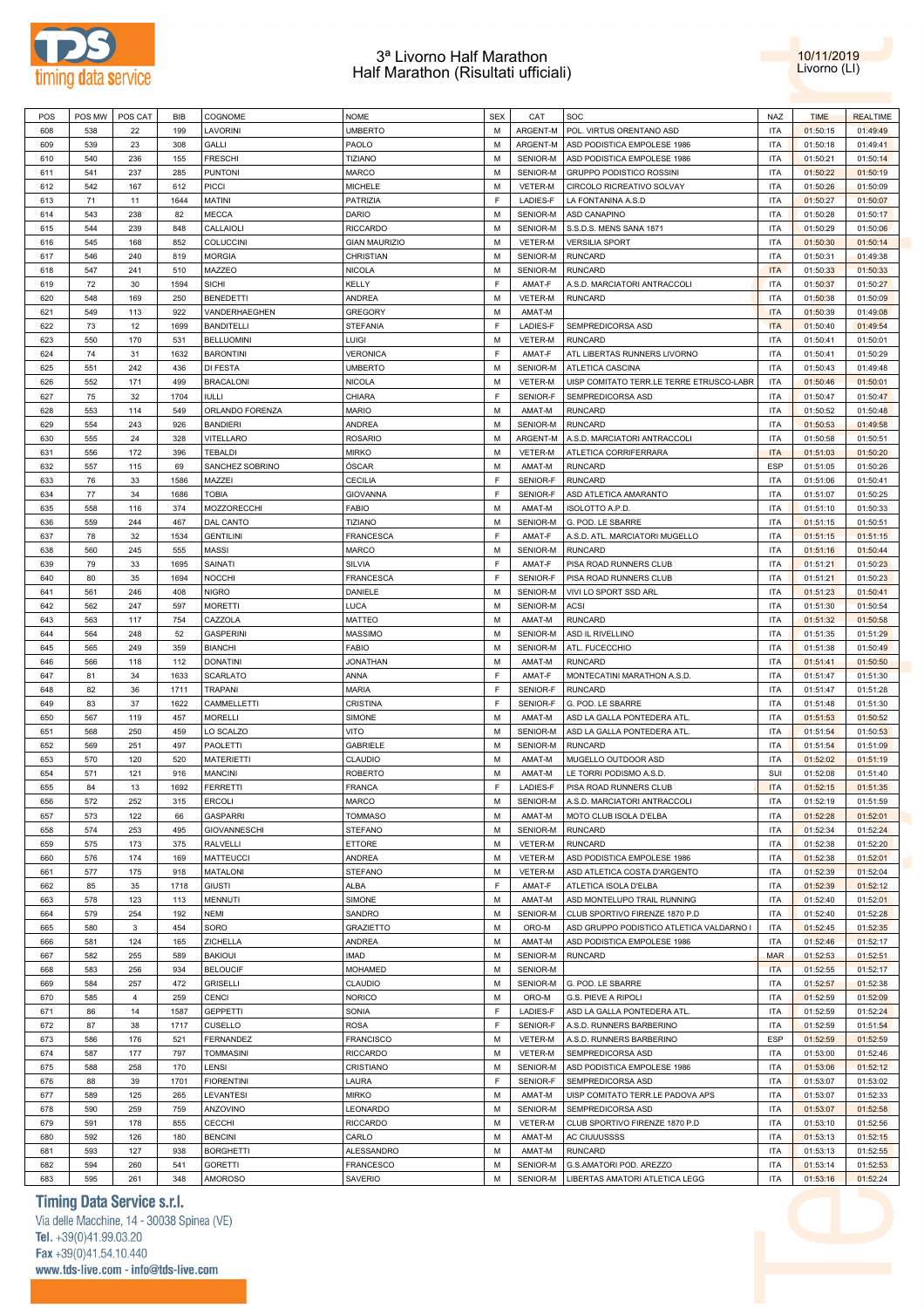



| POS | POS MW | POS CAT | BIB  | COGNOME              | <b>NOME</b>         | <b>SEX</b>  | CAT      | SOC                                      | <b>NAZ</b> | <b>TIME</b> | <b>REALTIME</b> |
|-----|--------|---------|------|----------------------|---------------------|-------------|----------|------------------------------------------|------------|-------------|-----------------|
| 684 | 89     | 15      | 1514 | <b>MARASCO</b>       | <b>ELISA</b>        | $\mathsf F$ | LADIES-F | A.S. AMATORI VILLA PAMPHILI              | <b>ITA</b> | 01:53:16    | 01:52:47        |
| 685 | 596    | 128     | 318  | LEMBI                | <b>MATTEO</b>       | М           | AMAT-M   | A.S.D. MARCIATORI ANTRACCOLI             | <b>ITA</b> | 01:53:28    | 01:52:45        |
| 686 | 597    | 179     | 892  | <b>PELOSINI</b>      | <b>NICO</b>         | M           | VETER-M  | CIRCOLO RICREATIVO SOLVAY                | <b>ITA</b> | 01:53:29    | 01:53:13        |
|     | 598    | 129     | 293  | <b>MARCHETTI</b>     | LUCA                | M           | AMAT-M   |                                          | <b>ITA</b> | 01:53:35    | 01:52:32        |
| 687 |        |         |      |                      |                     |             |          | ASD LA GALLA PONTEDERA ATL               |            |             |                 |
| 688 | 90     | 16      | 1636 | <b>PACINI</b>        | <b>PATRIZIA</b>     | $\mathsf F$ | LADIES-F | <b>RUNCARD</b>                           | <b>ITA</b> | 01:53:37    | 01:53:08        |
| 689 | 599    | 130     | 740  | <b>PACCIARDI</b>     | <b>NICOLA</b>       | M           | AMAT-M   | PISA ROAD RUNNERS CLUB                   | <b>ITA</b> | 01:53:42    | 01:53:04        |
| 690 | 91     | 17      | 1542 | <b>FERA</b>          | PATRIZIA            | $\mathsf F$ | LADIES-F | MONTECATINI MARATHON A.S.D.              | <b>ITA</b> | 01:53:43    | 01:53:17        |
| 691 | 600    | 262     | 854  | <b>MERITO</b>        | <b>EMANUELE</b>     | M           | SENIOR-M | POLISPORTIVA OLTRARNO ASD                | <b>ITA</b> | 01:53:45    | 01:53:04        |
| 692 | 601    | 263     | 353  | <b>MINUCCIANI</b>    | DAVID               | M           | SENIOR-M | <b>RUNCARD</b>                           | <b>ITA</b> | 01:53:52    | 01:52:54        |
| 693 | 602    | 180     | 562  | <b>FERRANDO</b>      | <b>ROBERTO</b>      | M           | VETER-M  | GRUPPO PODISTICO ROSSINI                 | <b>ITA</b> | 01:53:54    | 01:53:33        |
| 694 | 603    | 264     | 661  | <b>STRUPENI</b>      | <b>STEFANO</b>      | M           | SENIOR-M | ASD SEVENTIES RUNNING TEAM LUC           | <b>ITA</b> | 01:53:58    | 01:53:08        |
| 695 | 604    | 181     | 191  | <b>FIORI</b>         | <b>MAURO</b>        | M           | VETER-M  | <b>RUNCARD</b>                           | <b>ITA</b> | 01:53:58    | 01:53:47        |
| 696 | 605    | 182     | 915  | <b>BIANCHI</b>       | DARIO               | M           | VETER-M  | <b>RUNCARD</b>                           | <b>ITA</b> | 01:54:00    | 01:53:03        |
|     |        |         |      |                      |                     |             |          |                                          |            |             |                 |
| 697 | 606    | 265     | 671  | <b>SANTORI</b>       | <b>GIOVANNI</b>     | M           | SENIOR-M | ASD SEVENTIES RUNNING TEAM LUC           | <b>ITA</b> | 01:54:01    | 01:53:11        |
| 698 | 607    | 131     | 203  | <b>MYERS</b>         | SAMUEL HARRY        | M           | AMAT-M   | <b>RUNCARD</b>                           | <b>GBR</b> | 01:54:04    | 01:53:34        |
| 699 | 608    | 132     | 71   | DAMASCO              | DANILO              | M           | AMAT-M   | ASD MONTELUPO RUNNERS                    | <b>ITA</b> | 01:54:04    | 01:53:29        |
| 700 | 92     | 18      | 1555 | <b>CERBONI</b>       | <b>ROSSELLA</b>     | $\mathsf F$ | LADIES-F | ASD PODISTICA EMPOLESE 1986              | <b>ITA</b> | 01:54:04    | 01:53:37        |
| 701 | 609    | 266     | 524  | <b>SEVERI</b>        | <b>MARCO</b>        | M           | SENIOR-M | <b>G.S.IL FIORINO</b>                    | <b>ITA</b> | 01:54:10    | 01:54:00        |
| 702 | 610    | 183     | 653  | <b>CRESTI</b>        | <b>NICOLA</b>       | M           | VETER-M  | CIRCOLO RICREATIVO SOLVAY                | <b>ITA</b> | 01:54:11    | 01:53:52        |
| 703 | 611    | 184     | 914  | <b>BUTI</b>          | <b>RICCARDO</b>     | M           | VETER-M  | <b>RUNCARD</b>                           | <b>ITA</b> | 01:54:12    | 01:53:16        |
| 704 | 93     | 40      | 1669 | PIERI                | <b>ILARIA</b>       | $\mathsf F$ | SENIOR-F | ASD SEVENTIES RUNNING TEAM LUC           | <b>ITA</b> | 01:54:13    | 01:53:41        |
| 705 | 94     | 41      | 1684 | NANNIPIERI           | <b>GIOELA</b>       | $\mathsf F$ | SENIOR-F | ASD ATLETICA AMARANTO                    | <b>ITA</b> | 01:54:22    | 01:53:41        |
|     |        |         |      |                      |                     |             |          |                                          |            |             |                 |
| 706 | 95     | 19      | 1634 | <b>PRATALI</b>       | LORENZA             | $\mathsf F$ | LADIES-F | <b>RUNCARD</b>                           | <b>ITA</b> | 01:54:26    | 01:53:58        |
| 707 | 612    | 267     | 741  | PARDINI              | <b>LUCA</b>         | M           | SENIOR-M | PISA ROAD RUNNERS CLUB                   | <b>ITA</b> | 01:54:27    | 01:53:28        |
| 708 | 96     | 20      | 1595 | <b>STEFANI</b>       | <b>ROBERTA</b>      | $\mathsf F$ | LADIES-F | A.S.D. MARCIATORI ANTRACCOLI             | <b>ITA</b> | 01:54:29    | 01:54:19        |
| 709 | 613    | 185     | 393  | <b>BRIDGES</b>       | <b>STEVE</b>        | M           | VETER-M  | EUROPEAN GOLD ATHLETICS CLUB             | <b>AUS</b> | 01:54:32    | 01:53:45        |
| 710 | 614    | 268     | 376  | <b>PELLICCIA</b>     | FILIPPO ANDREA      | M           | SENIOR-M | <b>RUNCARD</b>                           | <b>ITA</b> | 01:54:33    | 01:53:56        |
| 711 | 615    | 269     | 340  | <b>FREDIANI</b>      | CARLO GABRIELE      | M           | SENIOR-M | <b>RUNCARD</b>                           | <b>ITA</b> | 01:54:34    | 01:53:56        |
| 712 | 97     | 36      | 1591 | DI BONO              | CARMELA             | $\mathsf F$ | AMAT-F   | ASD LA GALLA PONTEDERA ATL               | <b>ITA</b> | 01:54:35    | 01:54:13        |
| 713 | 616    | 186     | 859  | PAGNI                | PAOLO               | M           | VETER-M  | <b>RUNCARD</b>                           | <b>ITA</b> | 01:54:37    | 01:54:22        |
| 714 | 617    | 133     | 126  | <b>TINTORI</b>       | <b>FABIO</b>        | M           | AMAT-M   | G.S.DILETTANTISTICO RUNDAGI              | <b>ITA</b> | 01:54:37    | 01:54:06        |
|     |        |         |      |                      |                     |             |          |                                          |            |             |                 |
| 715 | 618    | 270     | 560  | <b>SILVESTRINI</b>   | <b>LUCA</b>         | M           | SENIOR-M | G.S.DILETTANTISTICO RUNDAGI              | <b>ITA</b> | 01:54:38    | 01:54:38        |
| 716 | 98     | 21      | 1677 | RAMETTI              | <b>MARIA SERENA</b> | $\mathsf F$ | LADIES-F | NAVE U.S.A.S.D.                          | <b>ITA</b> | 01:54:41    | 01:53:51        |
| 717 | 619    | 271     | 148  | <b>DALLA RAGIONE</b> | ENZO                | M           | SENIOR-M | <b>RUNCARD</b>                           | <b>ITA</b> | 01:54:43    | 01:54:24        |
| 718 | 620    | 187     | 539  | CRISTOFANI           | <b>MASSIMO</b>      | M           | VETER-M  | VALDISERCHIO RUNNING TEAM                | <b>ITA</b> | 01:54:46    | 01:54:25        |
| 719 | 621    | 25      | 733  | <b>GAMBINI</b>       | VALTERE             | M           | ARGENT-M | PISA ROAD RUNNERS CLUB                   | <b>ITA</b> | 01:54:49    | 01:54:34        |
| 720 | 622    | 134     | 548  | <b>SCOPSI</b>        | SIMONE              | M           | AMAT-M   | <b>RUNCARD</b>                           | <b>ITA</b> | 01:54:54    | 01:54:49        |
| 721 | 623    | 188     | 894  | <b>FRONGIA</b>       | <b>LUCA</b>         | M           | VETER-M  | <b>RUNCARD</b>                           | <b>ITA</b> | 01:54:59    | 01:54:35        |
| 722 | 624    | 272     | 545  | <b>FABBRI</b>        | <b>MICHELE</b>      | M           | SENIOR-M | G.S.AMATORI POD. AREZZO                  | <b>ITA</b> | 01:55:03    | 01:54:43        |
| 723 | 625    | 135     | 546  | SARAIELLO            | PASQUALE            | M           | AMAT-M   | <b>G.P.PIOMBINO AVIS</b>                 | <b>ITA</b> | 01:55:04    | 01:54:22        |
|     |        |         |      |                      |                     | M           |          |                                          | <b>ITA</b> |             |                 |
| 724 | 626    | 136     | 849  | CECCONI              | DARIO               |             | AMAT-M   |                                          |            | 01:55:08    | 01:54:35        |
| 725 | 627    | 26      | 885  | <b>PUNCELLO</b>      | PIER PAOLO          | M           | ARGENT-M | <b>RUNCARD</b>                           | <b>ITA</b> | 01:55:09    | 01:54:22        |
| 726 | 628    | 27      | 722  | <b>RICCI</b>         | <b>ALBERTO</b>      | M           | ARGENT-M | ASD ATLETICA AMARANTO                    | <b>ITA</b> | 01:55:12    | 01:54:27        |
| 727 | 629    | 189     | 781  | MONACO               | <b>RICCARDO</b>     | M           | VETER-M  | SEMPREDICORSA ASD                        | <b>ITA</b> | 01:55:12    | 01:54:25        |
| 728 | 630    | 273     | 394  | <b>CIAPONI</b>       | <b>FABIO</b>        | M           | SENIOR-M | <b>RUNCARD</b>                           | <b>ITA</b> | 01:55:13    | 01:54:19        |
| 729 | 631    | 190     | 182  | <b>MARTINIS</b>      | <b>FABRIZIO</b>     | М           | VETER-M  | ASD CANAPINO                             | <b>ITA</b> | 01:55:13    | 01:54:49        |
| 730 | 632    | 137     | 917  | CASCINI              | <b>GIOVANNI</b>     | M           | AMAT-M   | ASD SEVENTIES RUNNING TEAM LUC           | <b>ITA</b> | 01:55:14    | 01:54:22        |
| 731 | 633    | 274     | 664  | <b>CASCINI</b>       | <b>LORENZO</b>      | M           | SENIOR-M | ASD SEVENTIES RUNNING TEAM LUC           | <b>ITA</b> | 01:55:14    | 01:54:23        |
| 732 | 634    | 275     | 668  | CASCINI              | GIUSEPPE LORENZO    | M           | SENIOR-M | ASD SEVENTIES RUNNING TEAM LUC           | <b>ITA</b> | 01:55:14    | 01:54:23        |
|     |        |         |      |                      | <b>GABRIELLA</b>    | F           |          |                                          | <b>ITA</b> |             |                 |
| 733 | 99     | 42      | 1671 | <b>HURYK</b>         |                     |             | SENIOR-F | ASD SEVENTIES RUNNING TEAM LUC           |            | 01:55:14    | 01:54:24        |
| 734 | 635    | 191     | 453  | SANNINO              | <b>GIOVANNI</b>     | M           | VETER-M  | <b>RUNCARD</b>                           | <b>ITA</b> | 01:55:24    | 01:54:35        |
| 735 | 636    | 192     | 350  | <b>MORINI</b>        | <b>FABIO</b>        | M           | VETER-M  | <b>RUNCARD</b>                           | <b>ITA</b> | 01:55:24    | 01:54:35        |
| 736 | 637    | 276     | 746  | SPAMPINATO           | MARCO               | M           | SENIOR-M | PISA ROAD RUNNERS CLUB                   | <b>ITA</b> | 01:55:31    | 01:55:17        |
| 737 | 638    | 277     | 399  | <b>GRAGNANI</b>      | MATTEO              | M           | SENIOR-M | <b>RUNCARD</b>                           | <b>ITA</b> | 01:55:33    | 01:55:01        |
| 738 | 639    | 193     | 395  | <b>MESSINA</b>       | <b>ROBERTO</b>      | M           | VETER-M  | <b>RUNCARD</b>                           | <b>ITA</b> | 01:55:33    | 01:55:01        |
| 739 | 100    | 37      | 1576 | <b>GIOVANNINI</b>    | NADIA JULIA         | $\mathsf F$ | AMAT-F   |                                          | <b>ITA</b> | 01:55:38    | 01:54:32        |
| 740 | 101    | 22      | 1667 | <b>DISPERATI</b>     | VALENTINA           | $\mathsf F$ | LADIES-F | UISP COMITATO TERR.LE TERRE ETRUSCO-LABR | <b>ITA</b> | 01:55:42    | 01:54:51        |
| 741 | 640    | 5       | 258  | <b>MARCACCI</b>      | <b>SERGIO</b>       | M           | ORO-M    | POD.OSPEDALIERI PISA                     | <b>ITA</b> | 01:55:48    | 01:55:22        |
|     |        |         |      |                      |                     | M           |          |                                          |            |             |                 |
| 742 | 641    | 138     | 619  | COLETTI              | <b>STEFANO</b>      |             | AMAT-M   | IL PONTE SCANDICCI A.S.D. PODISTICA      | <b>ITA</b> | 01:55:53    | 01:55:30        |
| 743 | 642    | 278     | 752  | LUGETTI              | SIMONE              | M           | SENIOR-M | <b>RUNCARD</b>                           | <b>ITA</b> | 01:55:53    | 01:55:10        |
| 744 | 643    | 194     | 181  | <b>MARTINIS</b>      | DANIELE             | M           | VETER-M  | ASD CANAPINO                             | <b>ITA</b> | 01:55:55    | 01:55:31        |
| 745 | 644    | 279     | 360  | <b>GRISENTI</b>      | CRISTIANO           | M           | SENIOR-M | A.S.D. IMPRUNETA RUNNING                 | <b>ITA</b> | 01:56:03    | 01:55:08        |
| 746 | 645    | 139     | 309  | RAGAGLINI            | ANDREA              | M           | AMAT-M   | <b>RUNCARD</b>                           | <b>ITA</b> | 01:56:06    | 01:55:23        |
| 747 | 102    | 23      | 1639 | DEL MORO             | LAURA               | $\mathsf F$ | LADIES-F | A.S.D TEAM SPARTANS                      | <b>ITA</b> | 01:56:06    | 01:54:53        |
| 748 | 646    | 140     | 330  | <b>BERNACCHI</b>     | ALESSANDRO          | M           | AMAT-M   | A.S.D. RUOTA A RUOTA                     | <b>ITA</b> | 01:56:11    | 01:55:42        |
| 749 | 647    | 280     | 578  | LANDI                | <b>GIACOMO</b>      | M           | SENIOR-M | CLUB SPORTIVO FIRENZE 1870 P.D           | <b>ITA</b> | 01:56:14    | 01:56:00        |
| 750 | 648    | 28      | 131  | <b>BRUNO</b>         | FRANCESCO PAOLO     | M           | ARGENT-M | CLUB SPORTIVO FIRENZE 1870 P.D           | <b>ITA</b> | 01:56:14    | 01:55:54        |
|     |        |         |      |                      |                     |             |          |                                          |            |             |                 |
| 751 | 103    | 24      | 1631 | CONTAMIGLI           | <b>SIMONA</b>       | $\mathsf F$ | LADIES-F | A.S.D. RUNNERS BARBERINO                 | <b>ITA</b> | 01:56:14    | 01:55:54        |
| 752 | 649    | 195     | 611  | PETRACCHI            | <b>MASSIMO</b>      | M           | VETER-M  | CIRCOLO RICREATIVO SOLVAY                | <b>ITA</b> | 01:56:17    | 01:55:42        |
| 753 | 104    | 25      | 1603 | <b>INCERTI</b>       | PAOLA               | $\mathsf F$ | LADIES-F | ASD 3'.30" TEAM                          | <b>ITA</b> | 01:56:17    | 01:55:09        |
| 754 | 650    | 281     | 311  | <b>BALDASSARI</b>    | MATTEO              | M           | SENIOR-M | A.S.D. MARCIATORI ANTRACCOLI             | <b>ITA</b> | 01:56:23    | 01:55:44        |
| 755 | 105    | 43      | 1698 | <b>MICHELI</b>       | ILARIA              | $\mathsf F$ | SENIOR-F | ATL. CALENZANO                           | <b>ITA</b> | 01:56:27    | 01:55:55        |
| 756 | 651    | 282     | 498  | LELLI                | ALESSANDRO          | M           | SENIOR-M | <b>RUNCARD</b>                           | <b>ITA</b> | 01:56:29    | 01:55:48        |
| 757 | 652    | 283     | 475  | <b>MONTAGNINI</b>    | GASPARE             | M           | SENIOR-M | G. POD. LE SBARRE                        | <b>ITA</b> | 01:56:30    | 01:56:07        |
| 758 | 653    | 196     | 739  | LONGIAVE             | <b>FRANCESCO</b>    | M           | VETER-M  | PISA ROAD RUNNERS CLUB                   | <b>ITA</b> | 01:56:35    | 01:55:37        |
| 759 | 654    | 284     | 929  | <b>BERTELLI</b>      | <b>FRANCESCO</b>    | M           | SENIOR-M | <b>RUNCARD</b>                           | <b>ITA</b> | 01:56:38    | 01:55:33        |
|     |        |         |      |                      |                     |             |          |                                          |            |             |                 |

# **Timing Data Service s.r.l.**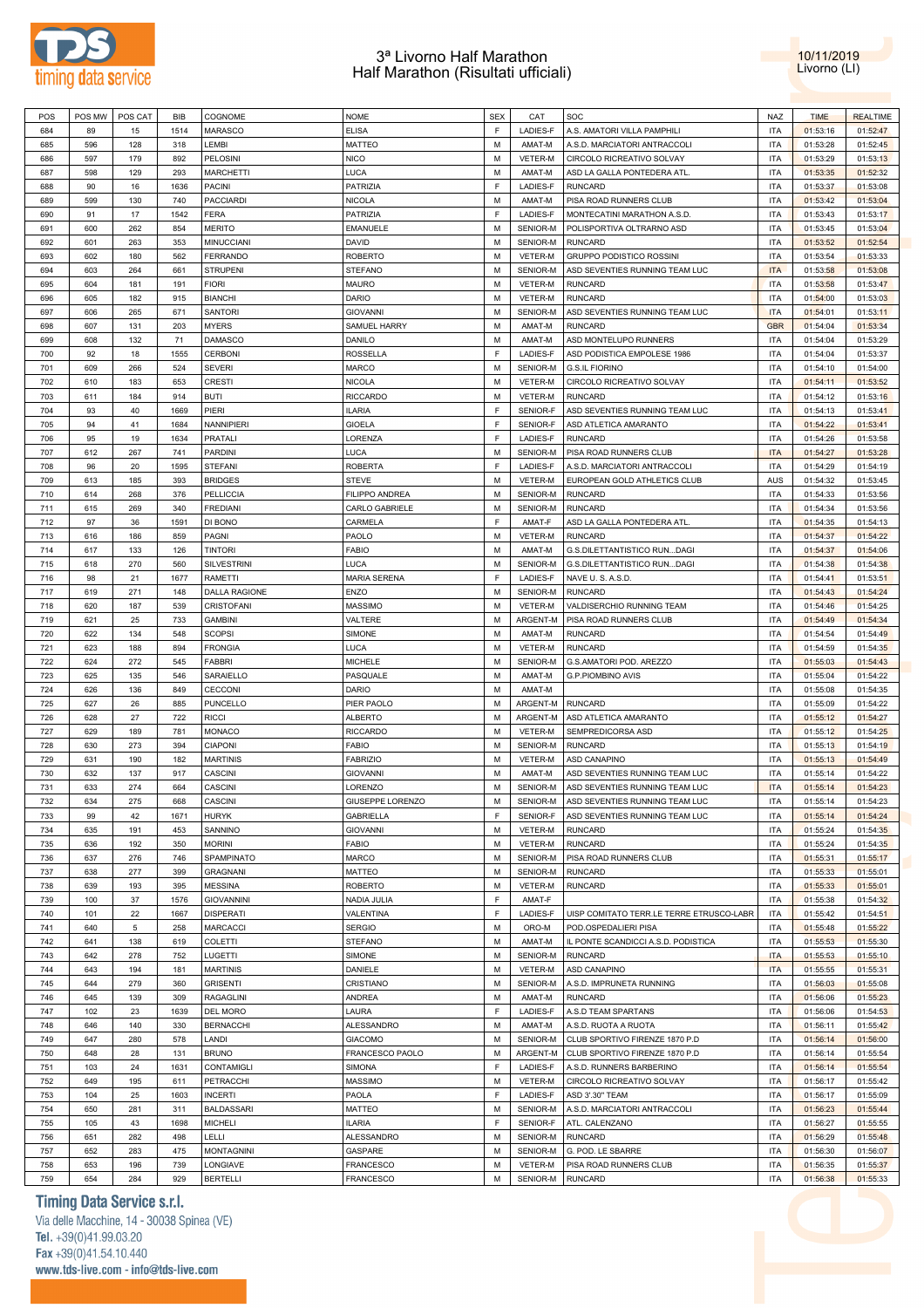



| POS | POS MW | POS CAT        | BIB  | COGNOME             | <b>NOME</b>       | <b>SEX</b> | CAT            | SOC                                      | <b>NAZ</b> | <b>TIME</b> | <b>REALTIME</b> |
|-----|--------|----------------|------|---------------------|-------------------|------------|----------------|------------------------------------------|------------|-------------|-----------------|
| 760 | 655    | 285            | 799  | <b>VIGNI</b>        | <b>FRANCESCO</b>  | M          | SENIOR-M       | SEMPREDICORSA ASD                        | <b>ITA</b> | 01:56:45    | 01:55:56        |
| 761 | 656    | 29             | 316  | <b>FENILI</b>       | <b>MAURO</b>      | M          | ARGENT-M       | A.S.D. MARCIATORI ANTRACCOLI             | <b>ITA</b> | 01:56:56    | 01:56:24        |
| 762 | 657    | 286            | 156  | <b>GIUNTI</b>       | <b>SIMONE</b>     | M          | SENIOR-M       | ASD PODISTICA EMPOLESE 1986              | <b>ITA</b> | 01:57:00    | 01:56:25        |
|     |        |                |      |                     |                   |            |                |                                          |            |             |                 |
| 763 | 658    | 197            | 902  | <b>MENGHINI</b>     | <b>FRANCESCO</b>  | M          | VETER-M        | ATL. ARCI FAVARO                         | <b>ITA</b> | 01:57:01    | 01:57:01        |
| 764 | 106    | 44             | 1505 | <b>TEDESCO</b>      | LAURA             | F          | SENIOR-F       | POL. DIL. ARCI FAVARO                    | <b>ITA</b> | 01:57:01    | 01:56:35        |
| 765 | 659    | 198            | 251  | <b>GRECO</b>        | <b>GIAN CARLO</b> | M          | VETER-M        | <b>RUNCARD</b>                           | ITA        | 01:57:03    | 01:55:55        |
| 766 | 660    | 30             | 697  | <b>DUGINI</b>       | LUCIANO           | M          | ARGENT-M       | ASD ATLETICA AMARANTO                    | <b>ITA</b> | 01:57:06    | 01:56:21        |
| 767 | 661    | 287            | 468  | <b>FICUCCI</b>      | DANIELE           | М          | SENIOR-M       | G. POD. LE SBARRE                        | ITA        | 01:57:07    | 01:56:38        |
| 768 | 662    | 288            | 477  | <b>NOVI</b>         | <b>SIMONE</b>     | M          | SENIOR-M       | G. POD. LE SBARRE                        | <b>ITA</b> | 01:57:07    | 01:56:37        |
| 769 | 663    | 6              | 465  | CASTROPIGNANO       | <b>EMILIO</b>     | м          | ORO-M          | G. POD. LE SBARRE                        | <b>ITA</b> | 01:57:16    | 01:57:02        |
| 770 | 664    | 31             | 482  | <b>TINAGLI</b>      | <b>GIANCARLO</b>  | М          | ARGENT-M       | G. POD. LE SBARRE                        | <b>ITA</b> | 01:57:20    | 01:57:06        |
|     |        |                |      |                     |                   |            |                |                                          |            |             |                 |
| 771 | 107    | 38             | 1564 | PIERONI             | CHIARA            | F          | AMAT-F         | A. ATL. CAMAIORE                         | <b>ITA</b> | 01:57:27    | 01:57:08        |
| 772 | 665    | 199            | 146  | <b>TOGNOZZI</b>     | <b>STEFANO</b>    | M          | <b>VETER-M</b> | MONTECATINI MARATHON A.S.D.              | <b>ITA</b> | 01:57:29    | 01:57:14        |
| 773 | 666    | 289            | 860  | <b>BELLINI</b>      | <b>FRANCESCO</b>  | М          | SENIOR-M       | <b>RUNCARD</b>                           | <b>ITA</b> | 01:57:38    | 01:56:43        |
| 774 | 667    | 200            | 861  | <b>CESETTI</b>      | WALTER            | M          | VETER-M        | <b>RUNCARD</b>                           | <b>ITA</b> | 01:57:38    | 01:56:43        |
| 775 | 668    | 290            | 526  | <b>MARCHI</b>       | SIMONE            | М          | SENIOR-M       | UISP COMITATO TERR.LE TERRE ETRUSCO-LABR | <b>ITA</b> | 01:57:42    | 01:57:11        |
| 776 | 669    | 291            | 837  | PASQUINUCCI         | LORENZO           | M          | SENIOR-M       | <b>RUNCARD</b>                           | <b>ITA</b> | 01:57:46    | 01:56:52        |
| 777 | 670    | 32             | 864  | <b>BUONAGUIDI</b>   | <b>MARCO</b>      | M          | ARGENT-M       | <b>RUNCARD</b>                           | <b>ITA</b> | 01:57:50    | 01:56:41        |
| 778 | 671    | 201            | 243  | <b>AGOSTINO</b>     | COSIMO            | M          | VETER-M        | ATLETICA LEVANTE                         | <b>ITA</b> | 01:57:52    | 01:57:11        |
| 779 | 672    | 33             | 168  | <b>PISACANE</b>     | PIERO             | M          | ARGENT-M       | ASD PODISTICA EMPOLESE 1986              | <b>ITA</b> | 01:57:55    | 01:57:22        |
|     |        |                |      |                     |                   |            |                |                                          |            |             |                 |
| 780 | 673    | 141            | 129  | DEFRANCESCO         | <b>ANTONIO</b>    | M          | AMAT-M         | <b>AQUARIUS SRL SSD</b>                  | <b>ITA</b> | 01:57:55    | 01:57:16        |
| 781 | 108    | 45             | 1511 | KIERZKOWSKA         | <b>KAROLINA</b>   | F          | SENIOR-F       | <b>RUNCARD</b>                           | <b>POL</b> | 01:57:57    | 01:57:12        |
| 782 | 674    | 142            | 729  | CARFI               | <b>DAVIDE</b>     | M          | AMAT-M         | PISA ROAD RUNNERS CLUB                   | <b>ITA</b> | 01:57:57    | 01:57:40        |
| 783 | 675    | 292            | 48   | PIOLI               | PINO              | М          | SENIOR-M       | <b>RUNCARD</b>                           | <b>ITA</b> | 01:57:59    | 01:57:13        |
| 784 | 109    | 39             | 1553 | <b>GORINI</b>       | <b>GIULIA</b>     | F          | AMAT-F         | ASD PODISTICA EMPOLESE 1986              | <b>ITA</b> | 01:58:13    | 01:57:22        |
| 785 | 110    | 46             | 1651 | <b>MICHELETTI</b>   | PAOLA             | F          | SENIOR-F       | G.S. ORECCHIELLA GARFAGNANA              | <b>ITA</b> | 01:58:17    | 01:57:37        |
| 786 | 676    | 202            | 627  | ZANOBINI            | NELLO PAOLO       | М          | VETER-M        | <b>VERSILIA SPORT</b>                    | <b>ITA</b> | 01:58:17    | 01:57:37        |
| 787 | 111    | 47             | 1582 | MICHELAGNOLI        | VALENTINA         | F          | SENIOR-F       | A.S.D. 29 MARTIRI                        | <b>ITA</b> | 01:58:21    | 01:58:06        |
| 788 | 112    | 48             | 1532 | <b>BANCHELLI</b>    | <b>MONICA</b>     | F          | SENIOR-F       | LUIVAN SETTIGNANO                        | <b>ITA</b> | 01:58:21    | 01:57:50        |
| 789 | 113    | 26             | 1545 | <b>IZZO</b>         | ANNUNZIATA        | F          | LADIES-F       | MONTECATINI MARATHON A.S.D.              | <b>ITA</b> | 01:58:22    | 01:58:11        |
|     |        |                |      |                     |                   |            |                |                                          |            |             |                 |
| 790 | 677    | 143            | 613  | <b>RIZZELLO</b>     | <b>MICHELE</b>    | M          | AMAT-M         | CIRCOLO RICREATIVO SOLVAY                | <b>ITA</b> | 01:58:37    | 01:58:02        |
| 791 | 114    | 49             | 1571 | <b>MORI</b>         | MARIE ANGELIQUE   | E          | SENIOR-F       | ATLETICA LIVORNO                         | <b>FRA</b> | 01:58:37    | 01:58:12        |
| 792 | 115    | 50             | 1668 | <b>GRIECO</b>       | <b>BARBARA</b>    | F          | SENIOR-F       | P.C.A. HITACHI RAIL -ITALY- PISTOIA      | <b>ITA</b> | 01:58:42    | 01:58:19        |
| 793 | 678    | 34             | 345  | <b>ROMANI</b>       | <b>GIOVANNI</b>   | M          | ARGENT-M       | G.S. BANCARI ROMANI                      | <b>ITA</b> | 01:58:50    | 01:58:23        |
| 794 | 679    | 203            | 690  | <b>CECCHINI</b>     | <b>ENRICO</b>     | M          | VETER-M        | ASD ATLETICA AMARANTO                    | <b>ITA</b> | 01:58:55    | 01:58:40        |
| 795 | 680    | 293            | 344  | <b>GARRE'</b>       | SIMONE            | M          | SENIOR-M       | <b>RUNCARD</b>                           | <b>ITA</b> | 01:58:59    | 01:58:27        |
| 796 | 681    | 294            | 525  | <b>MORETTI</b>      | <b>ENRICO</b>     | M          | SENIOR-M       | <b>CAPRAIA RUN</b>                       | <b>ITA</b> | 01:59:00    | 01:58:16        |
| 797 | 682    | 204            | 749  | <b>CALISTRI</b>     | <b>GIANNI</b>     | M          | VETER-M        | A.S.C.D. SILVANO FEDI                    | ITA        | 01:59:12    | 01:58:56        |
| 798 | 683    | 35             | 846  |                     |                   | M          | ARGENT-M       | ASD PRATO PROMOZIONE                     | <b>ITA</b> |             |                 |
|     |        |                |      | <b>GUERRIERI</b>    | <b>GRAZIANO</b>   |            |                |                                          |            | 01:59:18    | 01:59:01        |
| 799 | 684    | 295            | 614  | SANSONI             | <b>DORIANO</b>    | М          | SENIOR-M       | CIRCOLO RICREATIVO SOLVAY                | <b>ITA</b> | 01:59:25    | 01:59:08        |
| 800 | 685    | 144            | 65   | <b>DAVINI</b>       | <b>DARIO</b>      | м          | AMAT-M         | <b>RUNCARD</b>                           | <b>ITA</b> | 01:59:26    | 01:58:44        |
| 801 | 686    | 205            | 77   | CALVELLI            | RAIMONDO          | М          | VETER-M        | <b>RUNCARD</b>                           | <b>ITA</b> | 01:59:28    | 01:58:39        |
| 802 | 687    | 296            | 365  | PASQUINI            | LORENZO           | М          | SENIOR-M       | <b>RUNCARD</b>                           | <b>ITA</b> | 01:59:32    | 01:58:46        |
| 803 | 688    | 206            | 766  | <b>CORSINI</b>      | <b>RICCARDO</b>   | М          | VETER-M        | SEMPREDICORSA ASD                        | <b>ITA</b> | 01:59:34    | 01:58:52        |
| 804 | 689    | 297            | 198  | LANDI               | <b>PATRICK</b>    | M          | SENIOR-M       | PODISTICA PRATESE ASD                    | <b>ITA</b> | 01:59:48    | 01:59:09        |
| 805 | 690    | 298            | 37   | <b>FAPPIANO</b>     | <b>GIOVANNI</b>   | М          | SENIOR-M       | ATLETICA ISOLA D'ELBA                    | <b>ITA</b> | 01:59:52    | 01:59:20        |
| 806 | 691    | 299            | 312  | <b>BOZZOLI</b>      | EMANUELE          | м          | SENIOR-M       | A.S.D. MARCIATORI ANTRACCOLI             | <b>ITA</b> | 01:59:52    | 01:59:12        |
| 807 | 692    | 207            | 573  | <b>TACCHELLA</b>    | <b>GIANNI</b>     | M          | VETER-M        | ATLETICA ISOLA D'ELBA                    | <b>ITA</b> | 01:59:52    | 01:59:07        |
|     |        |                |      |                     |                   |            |                |                                          |            |             |                 |
| 808 | 693    | 300            | 776  | <b>MASTROSIMONE</b> | <b>GABRIELE</b>   | M          | SENIOR-M       | SEMPREDICORSA ASD                        | <b>ITA</b> | 02:00:01    | 01:59:05        |
| 809 | 116    | 27             | 1654 | <b>MANCINI</b>      | LUCILLA           | F          | LADIES-F       | ATLETICA LEVANTE                         | <b>ITA</b> | 02:00:07    | 01:59:55        |
| 810 | 117    | 40             | 1533 | LUSSIANA            | CRISTINA          | E          | AMAT-F         | <b>RUNCARD</b>                           | <b>ITA</b> | 02:00:09    | 01:59:09        |
| 811 | 694    | $\overline{7}$ | 506  | DEMI                | PIERO             | M          | ORO-M          | ISOLOTTO A.P.D.                          | <b>ITA</b> | 02:00:16    | 01:59:31        |
| 812 | 695    | 208            | 632  | VOLTAN              | MASSIMILIANO      | М          | VETER-M        | UISP COMITATO TERR.LE TERRE ETRUSCO-LABR | <b>ITA</b> | 02:00:26    | 01:59:55        |
| 813 | 696    | 36             | 814  | <b>GIAROLI</b>      | ANGELO            | M          | ARGENT-M       | CUS PRO PATRIA MILANO                    | <b>ITA</b> | 02:00:29    | 02:00:07        |
| 814 | 697    | 37             | 802  | <b>NUMANN</b>       | <b>FRIEDRICH</b>  | М          | ARGENT-M       | A.S.D. IMPRUNETA RUNNING                 | <b>ITA</b> | 02:00:31    | 01:59:52        |
| 815 | 698    | 38             | 39   | <b>BERTELLI</b>     | CLAUDIO           | М          | ARGENT-M       | GRUPPO PODISTICO LA VERRU'A              | <b>ITA</b> | 02:00:38    | 02:00:23        |
| 816 | 699    | 145            | 31   | <b>BIANCONI</b>     | <b>NICCOLO</b>    | М          | AMAT-M         | <b>RUNCARD</b>                           | <b>ITA</b> | 02:00:39    | 02:00:04        |
|     |        |                |      |                     |                   | F          | LADIES-F       |                                          |            |             |                 |
| 817 | 118    | 28             | 1502 | PERCHINUNNO         | <b>GIUSEPPINA</b> |            |                | <b>RUNCARD</b>                           | <b>ITA</b> | 02:00:41    | 02:00:33        |
| 818 | 119    | 51             | 1696 | <b>STURNIOLO</b>    | VALERIA           | F          | SENIOR-F       | PISA ROAD RUNNERS CLUB                   | <b>ITA</b> | 02:00:48    | 02:00:12        |
| 819 | 700    | 209            | 732  | <b>CUZZOCREA</b>    | <b>VINCENZO</b>   | M          | VETER-M        | PISA ROAD RUNNERS CLUB                   | <b>ITA</b> | 02:00:48    | 02:00:11        |
| 820 | 120    | 52             | 1635 | <b>TOFANELLI</b>    | CHIARA            | F          | SENIOR-F       | <b>RUNCARD</b>                           | <b>ITA</b> | 02:00:51    | 01:59:54        |
| 821 | 701    | 210            | 804  | MENICAGLI           | <b>GIANLUCA</b>   | M          | VETER-M        | <b>RUNCARD</b>                           | <b>ITA</b> | 02:00:53    | 02:00:26        |
| 822 | 121    | 29             | 1608 | VALLARINO           | ANGELA            | F          | LADIES-F       | EMOZIONI SPORT TEAM A.S.D.               | <b>ITA</b> | 02:00:53    | 01:59:56        |
| 823 | 122    | 53             | 1619 | <b>BAGNOLI</b>      | SAMANTA           | F          | SENIOR-F       | ASD LA GALLA PONTEDERA ATL.              | <b>ITA</b> | 02:00:54    | 01:59:52        |
| 824 | 702    | 146            | 502  | <b>GUGLIELMI</b>    | <b>GIACOMO</b>    | М          | AMAT-M         | ATLETICA LIVORNO                         | <b>ITA</b> | 02:00:56    | 02:00:12        |
| 825 | 703    | 301            | 790  | PRITELLI            | <b>STEFANO</b>    | M          | SENIOR-M       | SEMPREDICORSA ASD                        | <b>ITA</b> | 02:00:58    | 02:00:10        |
|     |        | 302            | 805  | MAIOLI              |                   | М          |                |                                          | <b>ITA</b> |             |                 |
| 826 | 704    |                |      |                     | <b>ALESSIO</b>    |            | SENIOR-M       | SARTACIGLIONI MONTOPOLESI                |            | 02:01:00    | 02:00:33        |
| 827 | 705    | 147            | 567  | <b>FRESA</b>        | GAETANO           | M          | AMAT-M         | ATL.SANGIOVANNESE 1967                   | <b>ITA</b> | 02:01:08    | 02:00:44        |
| 828 | 706    | 303            | 373  | PIANIGIANI          | <b>MARSILIO</b>   | М          | SENIOR-M       | <b>RUNCARD</b>                           | <b>ITA</b> | 02:01:17    | 02:00:20        |
| 829 | 707    | 304            | 197  | PAGNI               | LUCA              | М          | SENIOR-M       | C.S. VALDERA                             | <b>ITA</b> | 02:01:25    | 02:00:44        |
| 830 | 708    | 305            | 897  | COPPOLA             | MASSIMO           | М          | SENIOR-M       |                                          | <b>ITA</b> | 02:01:26    | 02:00:19        |
| 831 | 709    | 211            | 896  | NIZZI               | EMO               | M          | VETER-M        | A.S.D. LIBERTAS FORNO "SERGIO BENETTI"   | <b>ITA</b> | 02:01:31    | 02:00:24        |
| 832 | 123    | 41             | 1525 | <b>GIUSTI</b>       | LUCIANA           | F          | AMAT-F         | <b>RUNCARD</b>                           | <b>ITA</b> | 02:01:33    | 02:01:08        |
| 833 | 710    | 306            | 147  | <b>FERONE</b>       | <b>FRANCESCO</b>  | M          | SENIOR-M       | MONTECATINI MARATHON A.S.D.              | <b>ITA</b> | 02:01:33    | 02:01:20        |
| 834 | 124    | 30             | 1693 | <b>FORNAI</b>       | MARIA             | F          | LADIES-F       | PISA ROAD RUNNERS CLUB                   | <b>ITA</b> | 02:01:36    | 02:01:00        |
|     |        |                |      |                     |                   |            |                |                                          |            |             |                 |
| 835 | 125    | 42             | 1609 | PAGANO              | CATERINA          | F          | AMAT-F         | SURVIVAL TRAIL RUNNERS                   | <b>ITA</b> | 02:01:38    | 02:00:55        |

# **Timing Data Service s.r.l.**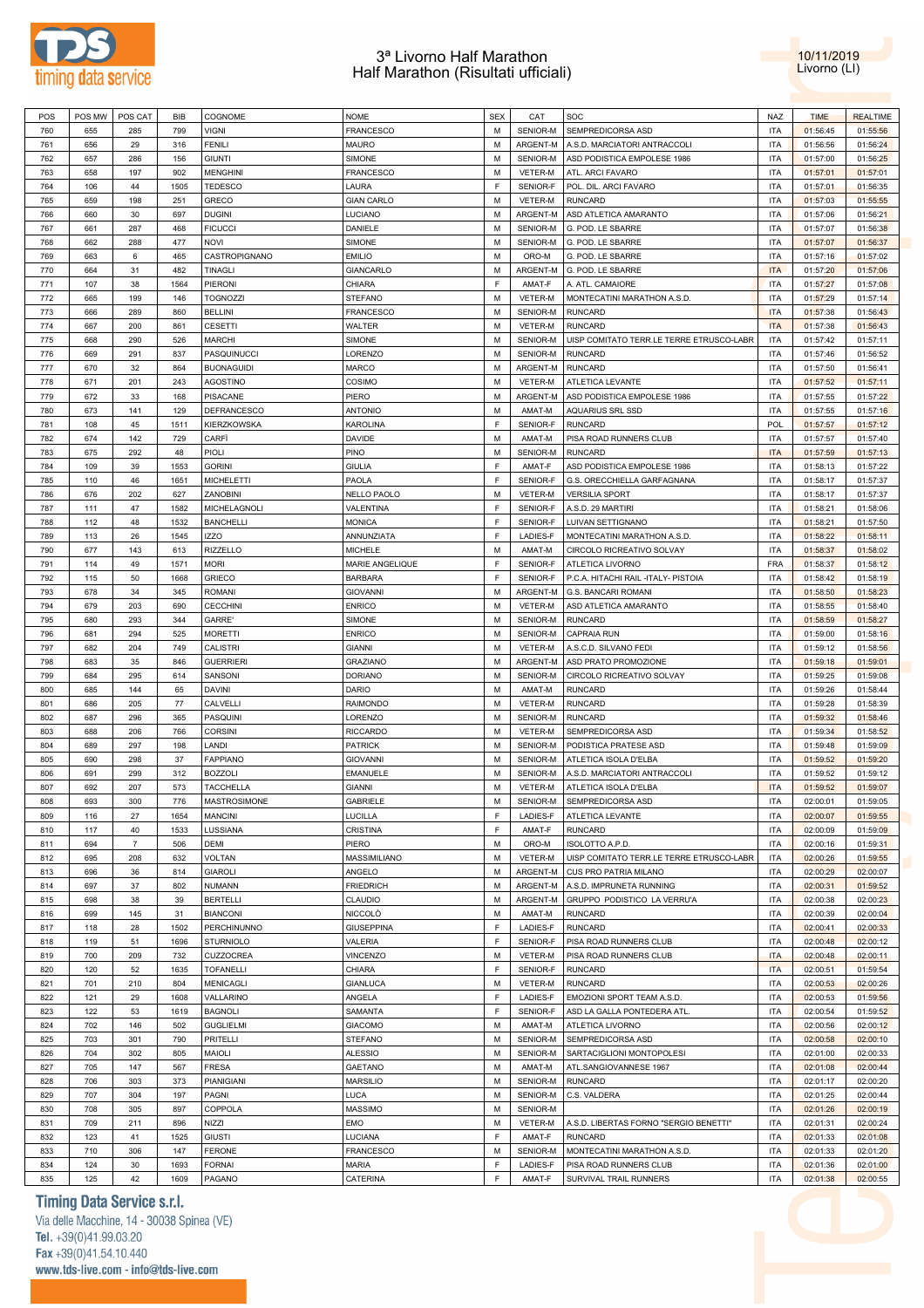



| POS | POS MW | POS CAT | BIB  | COGNOME            | <b>NOME</b>       | <b>SEX</b> | CAT             | SOC                            | <b>NAZ</b> | <b>TIME</b> | <b>REALTIME</b> |
|-----|--------|---------|------|--------------------|-------------------|------------|-----------------|--------------------------------|------------|-------------|-----------------|
| 836 | 711    | 212     | 295  | <b>MATTIELLO</b>   | <b>STEFANO</b>    | M          | <b>VETER-M</b>  | ASD LA GALLA PONTEDERA ATL     | <b>ITA</b> | 02:01:43    | 02:00:42        |
|     |        |         |      |                    |                   |            |                 |                                |            |             |                 |
| 837 | 712    | 213     | 427  | <b>MICHELON</b>    | <b>DAVIDE</b>     | M          | VETER-M         | A.S.D TEAM SPARTANS            | <b>ITA</b> | 02:01:43    | 02:00:49        |
| 838 | 713    | 214     | 810  | <b>MARTELLINI</b>  | <b>GIAMPIERO</b>  | M          | VETER-M         | SEVENLIFE SSD                  | <b>ITA</b> | 02:01:48    | 02:01:48        |
| 839 | 714    | 215     | 634  | <b>BICCI</b>       | <b>GABRIELE</b>   | M          | VETER-M         | <b>ISOLOTTO A.P.D</b>          | <b>ITA</b> | 02:01:56    | 02:01:11        |
| 840 | 715    | 39      | 366  | LIVERANI           | <b>VITTORIO</b>   | M          | ARGENT-M        | LA FONTANINA a.s.d.            | <b>ITA</b> | 02:01:56    | 02:01:30        |
| 841 | 716    | 307     | 98   | <b>PUCCINI</b>     | SANDRO            | M          | SENIOR-M        | A.S.N.ATLETICA LASTRA          | <b>ITA</b> | 02:02:01    | 02:01:23        |
|     |        |         |      |                    |                   |            |                 |                                |            |             |                 |
| 842 | 126    | 31      | 1657 | <b>BARONI</b>      | SANDRA            | F          | LADIES-F        | ATL. CALENZANO                 | <b>ITA</b> | 02:02:03    | 02:01:32        |
| 843 | 717    | 148     | 338  | <b>BASILIANI</b>   | <b>ALESSIO</b>    | M          | AMAT-M          | ATL. CALENZANO                 | <b>ITA</b> | 02:02:03    | 02:01:31        |
| 844 | 718    | 308     | 107  | <b>TONIONI</b>     | LORENZO           | M          | SENIOR-M        | ATL. CALENZANO                 | <b>ITA</b> | 02:02:03    | 02:01:28        |
| 845 | 127    | 54      | 1719 | MINGOZZI           | SARA              | F          | SENIOR-F        | NAVE U.S. A.S.D.               | <b>ITA</b> | 02:02:24    | 02:01:34        |
|     |        |         |      |                    |                   | M          |                 |                                |            |             |                 |
| 846 | 719    | 149     | 207  | PORTA              | <b>FEDERICO</b>   |            | AMAT-M          | SOC. ATL. VOLTERRA             | <b>ITA</b> | 02:02:33    | 02:02:33        |
| 847 | 128    | 55      | 1537 | MERLI              | CRISTINA          | F          | SENIOR-F        | <b>RUNCARD</b>                 | <b>ITA</b> | 02:02:35    | 02:02:12        |
| 848 | 720    | 216     | 818  | <b>CRISTOFARI</b>  | <b>MARCO</b>      | M          | VETER-M         | CLUB SPORTIVO FIRENZE 1870 P.D | <b>ITA</b> | 02:02:39    | 02:02:09        |
| 849 | 721    | 309     | 638  | <b>TONFONI</b>     | <b>VENERIO</b>    | M          | SENIOR-M        | SURVIVAL TRAIL RUNNERS         | <b>ITA</b> | 02:02:39    | 02:01:41        |
| 850 | 722    | 40      | 54   | <b>CODOVINI</b>    | <b>ALBERTO</b>    | M          | ARGENT-M        | PIETRALUNGA RUNNERS A.S.D.     | <b>ITA</b> | 02:02:42    | 02:01:39        |
| 851 | 129    | 56      | 1615 | LIPPI              | FRANCESCA         | E          | SENIOR-F        | ASD CANAPINO                   | <b>ITA</b> | 02:02:58    | 02:02:34        |
|     |        |         |      |                    |                   |            |                 |                                |            |             |                 |
| 852 | 723    | 217     | 211  | <b>PARRINI</b>     | PAOLO             | M          | VETER-M         | ATL. CALENZANO                 | <b>ITA</b> | 02:03:01    | 02:02:25        |
| 853 | 724    | 310     | 271  | <b>MARCHETTI</b>   | ANDREA            | M          | SENIOR-M        | POD.OSPEDALIERI PISA           | <b>ITA</b> | 02:03:01    | 02:02:35        |
| 854 | 725    | 218     | 474  | LISCHI             | SANDRO            | M          | VETER-M         | G. POD. LE SBARRE              | <b>ITA</b> | 02:03:07    | 02:02:51        |
| 855 | 726    | 41      | 908  | CAMILLO            | FRANCESCO         | M          | ARGENT-M        | ASD LA GALLA PONTEDERA ATL     | <b>ITA</b> | 02:03:10    | 02:02:32        |
|     |        |         |      |                    |                   |            |                 |                                |            |             |                 |
| 856 | 727    | 219     | 303  | CAROSI             | <b>DINO</b>       | M          | VETER-M         | ASD LA GALLA PONTEDERA ATL     | <b>ITA</b> | 02:03:18    | 02:02:25        |
| 857 | 728    | 311     | 358  | <b>BRUNELLI</b>    | DAVID             | M          | SENIOR-M        | <b>RUNCARD</b>                 | <b>ITA</b> | 02:03:27    | 02:02:27        |
| 858 | 130    | 32      | 1593 | <b>NOVELLI</b>     | <b>BARBARA</b>    | E          | LADIES-F        | A.S.D. MARCIATORI ANTRACCOLI   | <b>ITA</b> | 02:03:28    | 02:02:28        |
| 859 | 729    | 312     | 188  | <b>STEA</b>        | <b>FRANCESCO</b>  | M          | SENIOR-M        | <b>FIDAL RUNCARD</b>           | <b>ITA</b> | 02:03:30    | 02:03:16        |
| 860 | 131    | 57      | 1626 | <b>DEL MORO</b>    | <b>FEDERICA</b>   | F          | SENIOR-F        | G. POD. LE SBARRE              | <b>ITA</b> | 02:03:35    | 02:02:49        |
|     |        |         |      |                    |                   |            |                 |                                |            |             |                 |
| 861 | 132    | 58      | 1624 | CENTOFANTI         | LUISA             | F          | SENIOR-F        | G. POD. LE SBARRE              | <b>ITA</b> | 02:03:35    | 02:02:49        |
| 862 | 133    | 59      | 1685 | <b>RUGGERI</b>     | LIA               | F          | SENIOR-F        | ASD ATLETICA AMARANTO          | <b>ITA</b> | 02:03:37    | 02:02:32        |
| 863 | 134    | 60      | 1659 | <b>BULKU</b>       | ALBANA            | F          | SENIOR-F        | LA FONTANINA a.s.d.            | <b>ITA</b> | 02:03:39    | 02:03:12        |
| 864 | 730    | 220     | 176  | <b>TUBERONI</b>    | WALTER            | M          | VETER-M         | ATL.SANGIOVANNESE 1967         | <b>ITA</b> | 02:03:41    | 02:03:19        |
| 865 | 135    | 33      | 1538 | CANTINI            | LAURA             | F          | LADIES-F        | ATL.SANGIOVANNESE 1967         | <b>ITA</b> | 02:03:41    | 02:03:19        |
|     |        |         |      |                    |                   |            |                 |                                |            |             |                 |
| 866 | 136    | 61      | 1556 | CANTINI            | <b>MARTINA</b>    | E          | SENIOR-F        | ASD PODISTICA EMPOLESE 1986    | <b>ITA</b> | 02:03:45    | 02:02:49        |
| 867 | 137    | 62      | 1552 | <b>MORELLI</b>     | <b>ELISA</b>      | E          | SENIOR-F        | ASD PODISTICA EMPOLESE 1986    | <b>ITA</b> | 02:03:45    | 02:02:49        |
| 868 | 138    | 63      | 1646 | QUERCI             | CECILIA           | E          | SENIOR-F        | ATL.SANGIOVANNESE 1967         | <b>ITA</b> | 02:03:51    | 02:03:28        |
| 869 | 139    | 43      | 1713 | OKUNEVA            | <b>ALLA</b>       | E          | AMAT-F          | LA FONTANINA A.S.D             | <b>RUS</b> | 02:03:52    | 02:03:33        |
| 870 | 140    | 34      | 1656 | <b>MICHETTI</b>    | SILVIA            | E          | <b>LADIES-F</b> | ASS.POD.MARCIATORI MARLIESI    | <b>ITA</b> | 02:03:53    | 02:03:30        |
|     |        |         |      |                    |                   |            |                 |                                |            |             |                 |
| 871 | 731    | 221     | 599  | <b>MICHELI</b>     | <b>SIMONE</b>     | M          | VETER-M         | ASS.POD.MARCIATORI MARLIESI    | <b>ITA</b> | 02:03:53    | 02:03:30        |
| 872 | 732    | 8       | 152  | CASELLA            | <b>NICOLA</b>     | M          | ORO-M           | ASD PODISTICA EMPOLESE 1986    | <b>ITA</b> | 02:03:54    | 02:03:00        |
| 873 | 141    | 35      | 1689 | <b>BESSI</b>       | <b>GUIA</b>       | E          | <b>LADIES-F</b> | PISA ROAD RUNNERS CLUB         | <b>ITA</b> | 02:03:56    | 02:03:23        |
| 874 | 142    | 64      | 1554 | <b>FATTORI</b>     | FRANCESCA         | E          | SENIOR-F        | ASD PODISTICA EMPOLESE 1986    | <b>ITA</b> | 02:04:00    | 02:03:03        |
| 875 | 143    | 36      | 1588 | <b>MERLINO</b>     | TIZIANA           | E          | <b>LADIES-F</b> | ASD LA GALLA PONTEDERA ATL     | <b>ITA</b> | 02:04:05    | 02:03:31        |
|     |        |         |      |                    |                   |            |                 |                                |            |             |                 |
| 876 | 733    | 313     | 863  | CASCINO            | <b>RENATO</b>     | M          | SENIOR-M        | <b>RUNCARD</b>                 | <b>ITA</b> | 02:04:09    | 02:03:12        |
| 877 | 144    | 65      | 1655 | <b>GIUSTI</b>      | <b>FRANCA</b>     | F          | SENIOR-F        | <b>RUNCARD</b>                 | <b>ITA</b> | 02:04:19    | 02:03:59        |
| 878 | 145    | 37      | 1612 | <b>PAOLETTI</b>    | SABRINA           | F          | <b>LADIES-F</b> | 29 MARTIRI                     | <b>ITA</b> | 02:04:23    | 02:04:02        |
| 879 | 734    | 314     | 748  | <b>BAGNOLI</b>     | <b>RICCARDO</b>   | M          | SENIOR-M        | <b>RUNCARD</b>                 | <b>ITA</b> | 02:04:25    | 02:03:31        |
| 880 | 735    | 315     | 505  | QUAGLIERINI        | MARCO             | M          | SENIOR-M        | <b>RUNCARD</b>                 | <b>ITA</b> | 02:04:33    | 02:03:43        |
|     |        |         |      |                    |                   |            |                 |                                |            |             |                 |
| 881 | 736    | 222     | 566  | LAMBERTI           | <b>MARIO</b>      | M          | VETER-M         | ATL.SANGIOVANNESE 1967         | <b>ITA</b> | 02:04:42    | 02:04:21        |
| 882 | 737    | 223     | 462  | <b>BIGONI</b>      | CLAUDIO           | M          | <b>VETER-M</b>  | G. POD. LE SBARRE              | <b>ITA</b> | 02:04:48    | 02:04:21        |
| 883 | 738    | 316     | 517  | LOCCI              | <b>SIMONE</b>     | M          | SENIOR-M        | <b>RUNCARD</b>                 | <b>ITA</b> | 02:04:50    | 02:04:01        |
| 884 | 739    | 224     | 817  | <b>NALDINI</b>     | LEONARDO          | M          | VETER-M         | G.S. LE PANCHE CASTELQUARTO    | <b>ITA</b> | 02:04:56    | 02:04:27        |
| 885 | 146    |         | 1628 | LOSANNO            | <b>SUSANNA</b>    | F          | AMAT-F          | G. POD. LE SBARRE              | <b>ITA</b> | 02:05:04    | 02:04:19        |
|     |        | 44      |      |                    |                   |            |                 |                                |            |             |                 |
| 886 | 147    | 38      | 1596 | <b>BONSIGNORI</b>  | <b>ELISABETTA</b> | F          | LADIES-F        | C.G. ATLETICA COSTA ETRUSCA    | <b>ITA</b> | 02:05:11    | 02:04:51        |
| 887 | 740    | 225     | 636  | <b>MILANO</b>      | <b>GIUSEPPE</b>   | M          | VETER-M         | ASD ESERCITO CDO DIV FRIULI    | <b>ITA</b> | 02:05:11    | 02:04:51        |
| 888 | 741    | 226     | 826  | <b>INNOCENTE</b>   | <b>MAURIZIO</b>   | M          | VETER-M         | <b>RUNCARD</b>                 | <b>ITA</b> | 02:05:12    | 02:04:36        |
| 889 | 742    | 317     | 442  | <b>BOLOGNESI</b>   | <b>RICCARDO</b>   | M          | SENIOR-M        | ATLETICA CASCINA               | <b>ITA</b> | 02:05:14    | 02:04:05        |
| 890 | 148    | 66      | 1581 | <b>MISITI</b>      | <b>STEFANIA</b>   | E          | SENIOR-F        | CLUB SPORTIVO FIRENZE 1870 P.D | <b>ITA</b> | 02:05:20    | 02:05:09        |
|     |        |         |      |                    |                   |            |                 |                                |            |             |                 |
| 891 | 743    | 150     | 357  | <b>BAGNOLI</b>     | <b>ENRICO</b>     | M          | AMAT-M          | ASD US VALDORME                | <b>ITA</b> | 02:05:45    | 02:05:03        |
| 892 | 744    | 227     | 680  | <b>PISTOLESI</b>   | PAOLO             | M          | VETER-M         | NAVE U.S.A.S.D.                | <b>ITA</b> | 02:05:49    | 02:04:58        |
| 893 | 745    | 228     | 195  | <b>MARCHETTI</b>   | <b>ANTONIO</b>    | M          | VETER-M         | RUNCARD                        | <b>ITA</b> | 02:05:50    | 02:04:46        |
| 894 | 746    | 318     | 588  | <b>VITIELLO</b>    | <b>GENNARO</b>    | M          | SENIOR-M        | <b>RUNCARD</b>                 | <b>ITA</b> | 02:05:51    | 02:05:30        |
|     |        |         |      |                    |                   | F          |                 |                                |            |             |                 |
| 895 | 149    | 39      | 1706 | LODOVICI           | MARINA            |            | LADIES-F        | SEMPREDICORSA ASD              | <b>ITA</b> | 02:05:56    | 02:05:44        |
| 896 | 150    | 40      | 1697 | PERUT              | <b>BARBARA</b>    | F          | LADIES-F        | A.S.D. MARCIATORI ANTRACCOLI   | <b>ITA</b> | 02:05:58    | 02:04:58        |
| 897 | 151    | 41      | 1675 | LANDI              | <b>BARBARA</b>    | F          | LADIES-F        | NAVE U.S.A.S.D.                | <b>ITA</b> | 02:06:04    | 02:05:11        |
| 898 | 747    | 319     | 90   | <b>D'AVINO</b>     | <b>GIUSEPPE</b>   | M          | SENIOR-M        | A.S.D. RUN8 TEAM               | <b>ITA</b> | 02:06:10    | 02:05:11        |
| 899 | 748    | 229     | 440  | <b>SCE</b>         | SIMONE FRANCESCO  | M          | VETER-M         | ATLETICA CASCINA               | <b>ITA</b> | 02:06:22    | 02:05:25        |
|     |        |         |      |                    |                   |            |                 |                                |            |             |                 |
| 900 | 152    | 45      | 1621 | <b>BYKU</b>        | <b>MIKLIDA</b>    | E          | AMAT-F          | G. POD. LE SBARRE              | ALB        | 02:06:28    | 02:05:59        |
| 901 | 749    | 151     | 557  | <b>MICHELONI</b>   | MARCO             | M          | AMAT-M          | G.S.DILETTANTISTICO RUNDAGI    | <b>ITA</b> | 02:06:32    | 02:06:18        |
| 902 | 153    | 42      | 1563 | CASINI             | SABRINA           | F          | LADIES-F        | <b>RUNCARD</b>                 | <b>ITA</b> | 02:06:32    | 02:06:20        |
| 903 | 750    | 152     | 212  | ANDREELLO          | <b>EMANUELE</b>   | M          | AMAT-M          | <b>RUNCARD</b>                 | <b>ITA</b> | 02:06:35    | 02:05:49        |
| 904 | 751    |         | 862  | <b>MERCUGLIANO</b> | <b>ANTONIO</b>    | M          | ARGENT-M        | ATL.BORGO A BUGGIANO           | <b>ITA</b> |             |                 |
|     |        | 42      |      |                    |                   |            |                 |                                |            | 02:06:38    | 02:05:42        |
| 905 | 752    | 230     | 127  | <b>FABBRINI</b>    | <b>FILIPPO</b>    | M          | VETER-M         | ATL.SANGIOVANNESE 1967         | <b>ITA</b> | 02:06:43    | 02:06:20        |
| 906 | 154    | 43      | 1539 | MAOLONI            | <b>ALESSANDRA</b> | E          | LADIES-F        | ATL.SANGIOVANNESE 1967         | <b>ITA</b> | 02:06:43    | 02:06:20        |
| 907 | 753    | 231     | 481  | <b>SARTINI</b>     | SIMONE            | M          | VETER-M         | G. POD. LE SBARRE              | <b>ITA</b> | 02:06:45    | 02:05:54        |
| 908 | 155    | 67      | 1625 | <b>CIARI</b>       | <b>NATASCIA</b>   | E          | SENIOR-F        | G. POD. LE SBARRE              | <b>ITA</b> | 02:06:45    | 02:05:55        |
|     |        |         |      |                    |                   | E          |                 |                                |            |             |                 |
| 909 | 156    | 68      | 1710 | VANGI              | <b>MORENA</b>     |            | SENIOR-F        | PODISTICA NARNALI              | <b>ITA</b> | 02:07:01    | 02:06:41        |
| 910 | 754    | 232     | 287  | COX                | PATRICK GEORGE    | M          | VETER-M         | S.G.M. FORZA E CORAGGIO        | <b>ITA</b> | 02:07:01    | 02:06:42        |
| 911 | 157    | 69      | 1526 | <b>BONO</b>        | <b>JESSICA</b>    | E          | SENIOR-F        | PASSO CAPPONI ASD              | <b>ITA</b> | 02:07:06    | 02:06:50        |

# **Timing Data Service s.r.l.**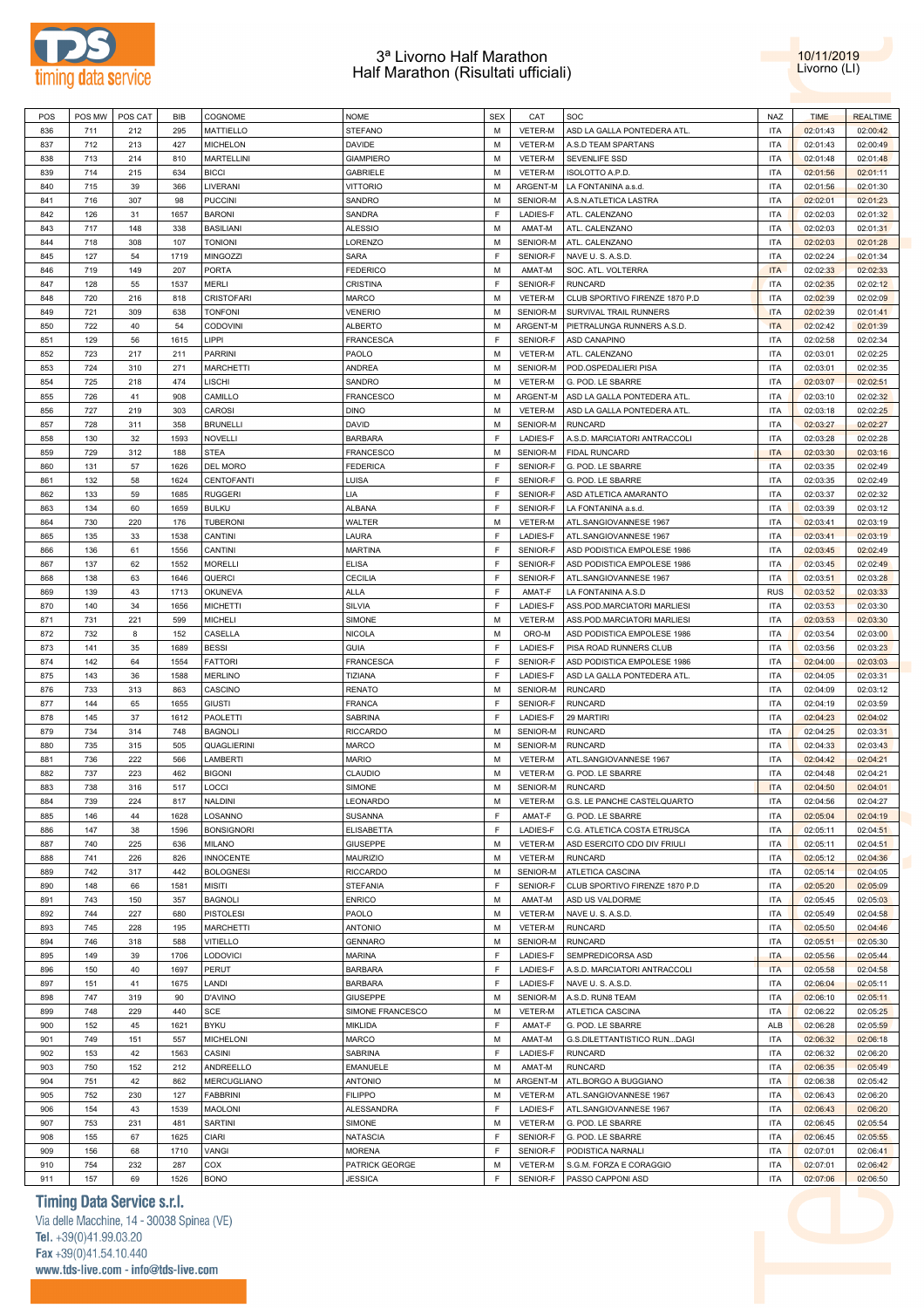



| POS        | POS MW     | POS CAT   | <b>BIB</b>  | COGNOME                   | <b>NOME</b>                       | <b>SEX</b> | CAT                  | SOC                                 | <b>NAZ</b> | <b>TIME</b>          | <b>REALTIME</b>      |
|------------|------------|-----------|-------------|---------------------------|-----------------------------------|------------|----------------------|-------------------------------------|------------|----------------------|----------------------|
|            |            |           |             |                           |                                   |            |                      |                                     |            |                      |                      |
| 912        | 158        | 46        | 1598        | DI DIO                    | <b>IRENE VIRGINIA</b>             | E          | AMAT-F               | S.S.D.S. MENS SANA 1871             | <b>ITA</b> | 02:07:12             | 02:06:30             |
| 913        | 755        | 9         | 351         | DI DIO                    | CARMELO                           | M          | ORO-M                | ASD MEETING SPORTING CLUB RUNN      | <b>ITA</b> | 02:07:12             | 02:06:30             |
| 914        | 756        | 233       | 931         | <b>MIRENDA</b>            | <b>GIAMPAOLO</b>                  | M          | VETER-M              | <b>RUNCARD</b>                      | <b>ITA</b> | 02:07:20             | 02:07:20             |
| 915        | 159        | 44        | 1673        | CERIANI                   | <b>TECLA</b>                      | F          | LADIES-F             | NAVE U.S.A.S.D.                     | <b>ITA</b> | 02:07:28             | 02:06:36             |
| 916        | 757        | 10        | 713         | <b>MANNARI</b>            | PIERO                             | M          | ORO-M                | ASD ATLETICA AMARANTO               | <b>ITA</b> | 02:07:39             | 02:06:27             |
|            |            |           |             |                           |                                   |            |                      |                                     |            |                      |                      |
| 917        | 758        | 153       | 530         | <b>GERI</b>               | <b>ENRICO</b>                     | M          | AMAT-M               | A.S.N.ATLETICA LASTRA               | <b>ITA</b> | 02:07:48             | 02:07:48             |
| 918        | 160        | 45        | 1516        | <b>FARCI</b>              | SIMONETTA                         | F.         | LADIES-F             |                                     | <b>ITA</b> | 02:07:57             | 02:07:36             |
| 919        | 161        | 70        | 1562        | <b>BELLI</b>              | <b>BARBARA</b>                    | F          | SENIOR-F             | G.S. ORECCHIELLA GARFAGNANA         | <b>ITA</b> | 02:08:06             | 02:07:06             |
| 920        | 759        | 43        | 429         | <b>MANCINI</b>            | ANGELO                            | M          | ARGENT-M             | G.S. ORECCHIELLA GARFAGNANA         | <b>ITA</b> | 02:08:06             | 02:07:39             |
|            |            | 46        | 1653        | <b>BARTALUCCI</b>         | LINDA                             | F          | <b>LADIES-F</b>      |                                     | <b>ITA</b> |                      |                      |
| 921        | 162        |           |             |                           |                                   |            |                      | CLUB SPORTIVO FIRENZE 1870 P.D      |            | 02:08:15             | 02:08:03             |
| 922        | 163        | 71        | 1558        | PAPALINI                  | SONIA                             | F          | SENIOR-F             | CLUB SPORTIVO FIRENZE 1870 P.D      | <b>ITA</b> | 02:08:16             | 02:08:03             |
| 923        | 164        | 47        | 1714        | <b>D'ELIAS SANCHEZ</b>    | MYLBA DE LOS ANG                  | F          | LADIES-F             | <b>RUNCARD</b>                      | <b>VEN</b> | 02:08:28             | 02:08:03             |
| 924        | 760        | 154       | 533         | <b>LOMBARDI</b>           | <b>NICOLA</b>                     | M          | AMAT-M               | <b>VERSILIA SPORT</b>               | <b>ITA</b> | 02:08:36             | 02:07:33             |
| 925        | 761        | 155       | 923         | <b>BOOGERS</b>            | <b>CHRISTOPHER</b>                | M          | AMAT-M               |                                     | <b>ITA</b> | 02:08:58             | 02:07:18             |
|            |            |           |             |                           |                                   | M          |                      |                                     | <b>ITA</b> |                      |                      |
| 926        | 762        | 156       | 803         | <b>BERTINI</b>            | CRISTIANO                         |            | AMAT-M               | <b>MYRUNCARD</b>                    |            | 02:09:06             | 02:08:10             |
| 927        | 763        | 234       | 480         | <b>ROVINA</b>             | <b>VINICIO</b>                    | M          | VETER-M              | G. POD. LE SBARRE                   | <b>ITA</b> | 02:09:06             | 02:08:42             |
| 928        | 764        | 320       | 930         | <b>DAMIANO</b>            | <b>REMORINI</b>                   | M          | SENIOR-M             |                                     | <b>ITA</b> | 02:09:09             | 02:08:37             |
| 929        | 765        | 157       | 183         | ABBAMONTE                 | <b>GIANCARLO</b>                  | M          | AMAT-M               |                                     | <b>ITA</b> | 02:09:22             | 02:08:35             |
| 930        | 766        | 44        | 824         | <b>BOLOGNI</b>            | <b>SILVANO</b>                    | M          | ARGENT-M             | ASD PODISTICA EMPOLESE 1986         | <b>ITA</b> | 02:09:59             | 02:09:03             |
|            |            |           |             |                           |                                   |            |                      |                                     |            |                      |                      |
| 931        | 165        | 48        | 1620        | <b>BELLI</b>              | <b>ELISABETTA</b>                 | F          | LADIES-F             | ASD LA GALLA PONTEDERA ATL          | <b>ITA</b> | 02:10:11             | 02:09:09             |
| 932        | 767        | 235       | 738         | LANDUCCI                  | <b>STEFANO</b>                    | M          | <b>VETER-M</b>       | PISA ROAD RUNNERS CLUB              | <b>ITA</b> | 02:10:23             | 02:09:53             |
| 933        | 768        | 236       | 179         | <b>AMBROSIONI</b>         | ALESSANDRO                        | М          | <b>VETER-M</b>       | C.B.A. CINISELLO BALSAMO ATL        | <b>ITA</b> | 02:11:13             | 02:10:50             |
| 934        | 166        | 72        | 1652        | <b>TOLOMEI</b>            | MILA                              | F          | SENIOR-F             | <b>RUNCARD</b>                      | <b>ITA</b> | 02:11:17             | 02:10:26             |
| 935        | 167        | 49        | 1544        | <b>DIASIO</b>             | <b>MARINELLA</b>                  | F          | LADIES-F             | MONTECATINI MARATHON A.S.D          | <b>ITA</b> | 02:11:18             | 02:10:26             |
|            |            |           |             |                           |                                   |            |                      |                                     |            |                      |                      |
| 936        | 769        | 237       | 227         | CECCHELLI                 | <b>GIANCARLO</b>                  | M          | VETER-M              | SOC. ATL. VOLTERRA                  | <b>ITA</b> | 02:11:19             | 02:10:32             |
| 937        | 770        | 238       | 576         | PAOLINELLI                | <b>ANDREA</b>                     | М          | <b>VETER-M</b>       | <b>RUNCARD</b>                      | <b>ITA</b> | 02:11:20             | 02:10:28             |
| 938        | 771        | 45        | 38          | <b>GIANNELLI</b>          | COSTANZO                          | M          | ARGENT-M             | SOC. ATL. VOLTERRA                  | <b>ITA</b> | 02:11:24             | 02:10:37             |
| 939        | 168        | 50        | 1574        | LIPERINI                  | ALESSANDRA                        | F          | <b>LADIES-F</b>      |                                     | <b>ITA</b> | 02:11:24             | 02:10:48             |
| 940        | 169        | 73        | 1507        | <b>PELLEGRINETTI</b>      | LAURA                             | E          | SENIOR-F             | <b>RUNCARD</b>                      | <b>ITA</b> | 02:11:54             | 02:11:24             |
|            |            |           |             |                           |                                   |            |                      |                                     |            |                      |                      |
| 941        | 170        | 74        | 1739        | VASILYEVA                 | MALOPOLSKI                        | E          | SENIOR-F             |                                     | <b>ITA</b> | 02:12:08             | 02:10:56             |
| 942        | 171        | 75        | 1665        | <b>DARDHA</b>             | <b>TEUTA</b>                      | F          | SENIOR-F             | G. POD. LE SBARRE                   | ALB        | 02:12:13             | 02:11:45             |
| 943        | 172        | 76        | 1630        | ZACCAGNINI                | SILVIA                            | F          | SENIOR-F             | G. POD. LE SBARRE                   | <b>ITA</b> | 02:12:13             | 02:11:45             |
| 944        | 772        | 239       | 59          | MAZZONI                   | ALESSANDRO                        | M          | VETER-M              | <b>RUNCARD</b>                      | <b>ITA</b> | 02:12:17             | 02:11:12             |
| 945        | 173        | 77        | 1627        | <b>FAVILLI</b>            | RAFFAELLA                         | F          | SENIOR-F             | G. POD. LE SBARRE                   | <b>ITA</b> | 02:12:19             | 02:11:34             |
|            |            |           |             |                           |                                   |            |                      |                                     |            |                      |                      |
| 946        | 174        | 51        | 1613        | <b>BALO</b>               | FABIANA DANIELA                   | F          | LADIES-F             | POL. DIL. SANRAFEL                  | <b>ITA</b> | 02:12:22             | 02:11:29             |
| 947        | 175        | 47        | 1520        | <b>WATKINS</b>            | SHANNON                           | F          | AMAT-F               | <b>RUNCARD</b>                      | <b>RSA</b> | 02:12:45             | 02:12:00             |
| 948        | 773        | 321       | 19          | SYEDIN                    | ALEX                              | M          | SENIOR-M             | <b>RUNCARD</b>                      | <b>UKR</b> | 02:13:05             | 02:11:52             |
| 949        | 176        | 52        | 1572        | <b>PRIVITERA</b>          | <b>MONICA</b>                     | F          | LADIES-F             | <b>RUNCARD</b>                      | <b>ITA</b> | 02:13:06             | 02:12:15             |
|            |            |           |             |                           |                                   |            |                      |                                     |            |                      |                      |
|            |            |           |             |                           |                                   |            |                      |                                     |            |                      |                      |
| 950        | 774        | 322       | 550         | <b>SERRA</b>              | <b>ROBERTO</b>                    | M          | SENIOR-M             | <b>RUNCARD</b>                      | <b>ITA</b> | 02:13:45             | 02:13:17             |
| 951        | 775        | 240       | 341         | AGO                       | ARMANDO                           | M          | VETER-M              | CUS PRO PATRIA MILANO               | <b>ITA</b> | 02:14:23             | 02:13:42             |
| 952        | 776        | 323       | 72          | ANEDDA                    | SIMONE                            | M          | SENIOR-M             | ASD MONTELUPO RUNNERS               | <b>ITA</b> | 02:14:28             | 02:13:56             |
| 953        | 777        | 324       | 660         | <b>GIAMBASTIANI</b>       | ALESSANDRO                        | М          | SENIOR-M             | ASD SEVENTIES RUNNING TEAM LUC      | <b>ITA</b> | 02:14:33             | 02:14:08             |
| 954        | 778        | 158       | 844         | <b>D'URSO</b>             | <b>IVAN</b>                       | M          | AMAT-M               |                                     | <b>ITA</b> | 02:14:37             | 02:14:09             |
|            |            |           |             |                           |                                   |            |                      |                                     |            |                      |                      |
| 955        | 779        | 325       | 679         | <b>MATERASSI</b>          | <b>FILIPPO</b>                    | М          | SENIOR-M             | NAVE U.S.A.S.D.                     | <b>ITA</b> | 02:14:48             | 02:13:56             |
| 956        | 780        | 326       | 323         | <b>PIEROTTI</b>           | <b>ENRICO</b>                     | M          | SENIOR-M             | A.S.D. MARCIATORI ANTRACCOLI        | <b>ITA</b> | 02:15:00             | 02:14:11             |
| 957        | 177        | 78        | 1602        | COSTA                     | LAURA                             | F          | SENIOR-F             | <b>RUNCARD</b>                      | <b>ITA</b> | 02:15:02             | 02:14:44             |
| 958        | 178        | 53        | 1504        | MAZZONI                   | SILVIA                            | F          | LADIES-F             | S.G.M. FORZA E CORAGGIO             | <b>ITA</b> | 02:15:02             | 02:14:44             |
| 959        | 179        | 79        | 1577        | <b>TADDEUCCI</b>          | <b>ISABELLA</b>                   | F          | SENIOR-F             | ASD LUCCA MARATHON                  | <b>ITA</b> | 02:15:22             | 02:14:45             |
| 960        | 781        | 46        | 425         | COLETTI                   | ANTONGIULIO                       | м          |                      |                                     | ITA        | 02:15:41             | 02:14:38             |
|            |            |           |             |                           |                                   |            |                      | ARGENT-M ASD LA GALLA PONTEDERA ATL |            |                      |                      |
| 961        | 782        | 241       | 363         | MAZZONI                   | <b>ANDREA</b>                     | М          | VETER-M              | <b>RUNCARD</b>                      | <b>ITA</b> | 02:18:03             | 02:17:43             |
| 962        | 783        | 242       | 286         | DEL CARLO                 | CORRADO                           | М          | VETER-M              | GRUPPO PODISTICO ROSSINI            | <b>ITA</b> | 02:18:16             | 02:18:16             |
| 963        | 784        | 47        | 280         | <b>ARRIGONI</b>           | ANGIOLO                           | М          | ARGENT-M             | GRUPPO PODISTICO ROSSINI            | ITA        | 02:18:17             | 02:18:17             |
| 964        | 785        | 243       | 99          | <b>BASTA</b>              | <b>DONATO</b>                     | M          | VETER-M              | A.S.D. GOLFO DEI POETI ARCIGNI      | <b>ITA</b> | 02:18:17             | 02:18:17             |
| 965        | 786        | 327       | 283         | <b>CIPOLLI</b>            | <b>GIANNI</b>                     | М          | SENIOR-M             | GRUPPO PODISTICO ROSSINI            | <b>ITA</b> | 02:18:18             | 02:18:18             |
|            |            |           |             |                           |                                   |            |                      |                                     |            |                      |                      |
| 966        | 180        | 54        | 1584        | <b>MONTECCHI</b>          | <b>MARIA LUIGIA</b>               | E          | LADIES-F             | GRUPPO PODISTICO ROSSINI            | <b>ITA</b> | 02:18:18             | 02:18:18             |
| 967        | 787        | 244       | 282         | <b>CONTUSSI</b>           | CLAUDIO                           | M          | VETER-M              | GRUPPO PODISTICO ROSSINI            | <b>ITA</b> | 02:18:18             | 02:18:18             |
| 968        | 181        | 55        | 1583        | CORRADINI                 | LIANA                             | F          | LADIES-F             | GRUPPO PODISTICO ROSSINI            | <b>ITA</b> | 02:18:18             | 02:18:18             |
| 969        | 788        | 48        | 272         | <b>MARCHETTI</b>          | CLAUDIO                           | М          | ARGENT-M             | GRUPPO PODISTICO ROSSINI            | <b>ITA</b> | 02:18:19             | 02:18:19             |
| 970        | 789        | 328       | 801         | DEL CARLO                 | PAOLO                             | М          | SENIOR-M             | <b>RUNCARD</b>                      | <b>ITA</b> | 02:18:24             | 02:17:29             |
|            |            |           |             |                           |                                   |            |                      |                                     |            |                      |                      |
| 971        | 790        | 329       | 389         | <b>GIANNINI</b>           | <b>FEDERICO</b>                   | М          | SENIOR-M             | G.P. PARCO ALPI APUANE              | <b>ITA</b> | 02:18:24             | 02:17:30             |
| 972        | 182        | 56        | 1691        | CITI                      | SIMONETTA                         | F          | LADIES-F             | PISA ROAD RUNNERS CLUB              | <b>ITA</b> | 02:18:40             | 02:18:05             |
| 973        | 183        | 80        | 1690        | <b>CILIBERTO</b>          | <b>YLENIA</b>                     | F          | SENIOR-F             | PISA ROAD RUNNERS CLUB              | <b>ITA</b> | 02:18:41             | 02:18:06             |
| 974        | 791        | 245       | 676         | <b>FALORNI</b>            | <b>MAURIZIO</b>                   | М          | VETER-M              | NAVE U.S.A.S.D.                     | <b>ITA</b> | 02:19:03             | 02:18:11             |
| 975        | 184        | 81        | 1678        | SACCARDI                  | <b>MONIA</b>                      | F          | SENIOR-F             | NAVE U.S.A.S.D.                     | ITA        | 02:19:03             | 02:18:10             |
|            |            |           |             |                           |                                   |            |                      |                                     |            |                      |                      |
| 976        | 792        | 246       | 672         | <b>BIGOZZI</b>            | FRANCESCO                         | М          | VETER-M              | NAVE U.S.A.S.D.                     | <b>ITA</b> | 02:19:03             | 02:18:11             |
| 977        | 793        | 330       | 347         | SAETTINI                  | JURI                              | М          | SENIOR-M             | <b>RUNCARD</b>                      | <b>ITA</b> | 02:19:31             | 02:18:50             |
| 978        | 185        | 57        | 1543        | CAPUZZO                   | CRISTINA                          | E          | LADIES-F             | MONTECATINI MARATHON A.S.D.         | <b>ITA</b> | 02:19:34             | 02:18:42             |
| 979        | 794        | 11        | 428         | PERRONE                   | ENZO                              | M          | ORO-M                | PODISMO IL PONTE ASD                | <b>ITA</b> | 02:19:40             | 02:19:40             |
| 980        | 795        | 331       | 716         | MAZZOTTA                  | <b>DECIMINO DENIS</b>             | M          | SENIOR-M             | ASD ATLETICA AMARANTO               | <b>ITA</b> | 02:19:46             | 02:18:56             |
|            |            |           |             |                           |                                   |            |                      |                                     |            |                      |                      |
| 981        | 186        | 58        | 1518        | <b>NANNI</b>              | <b>ROBERTA</b>                    | F          | LADIES-F             | PIETRALUNGA RUNNERS A.S.D.          | <b>ITA</b> | 02:20:34             | 02:19:32             |
| 982        | 187        | 82        | 1519        | <b>BOLDRINI</b>           | <b>ELISA</b>                      | F          | SENIOR-F             | PIETRALUNGA RUNNERS A.S.D.          | <b>ITA</b> | 02:20:44             | 02:19:42             |
| 983        | 188        | 83        | 1580        | <b>GUIDICELLI</b>         | <b>MONICA</b>                     | F          | SENIOR-F             | ATLETICA MDS PANARIAGROUP ASD       | <b>ITA</b> | 02:21:02             | 02:19:55             |
| 984        | 189        | 59        | 1712        | <b>FONTANA</b>            | <b>MORENA</b>                     | F          | LADIES-F             | ATLETICA MDS PANARIAGROUP ASD       | <b>ITA</b> | 02:21:03             | 02:21:03             |
|            |            |           |             |                           |                                   |            |                      |                                     |            |                      |                      |
| 985        | 190        | 84        | 1642        | <b>GIANETTI</b>           | <b>ELENA</b>                      | F          | SENIOR-F             | <b>RUNCARD</b>                      | ITA        | 02:21:16             | 02:20:48             |
| 986<br>987 | 191<br>796 | 85<br>332 | 1623<br>508 | CANNONE<br><b>GADDINI</b> | <b>GERMANA</b><br><b>RICCARDO</b> | F<br>М     | SENIOR-F<br>SENIOR-M | G. POD. LE SBARRE<br><b>RUNCARD</b> | ITA<br>ITA | 02:21:25<br>02:21:56 | 02:21:03<br>02:20:55 |

# **Timing Data Service s.r.l.**